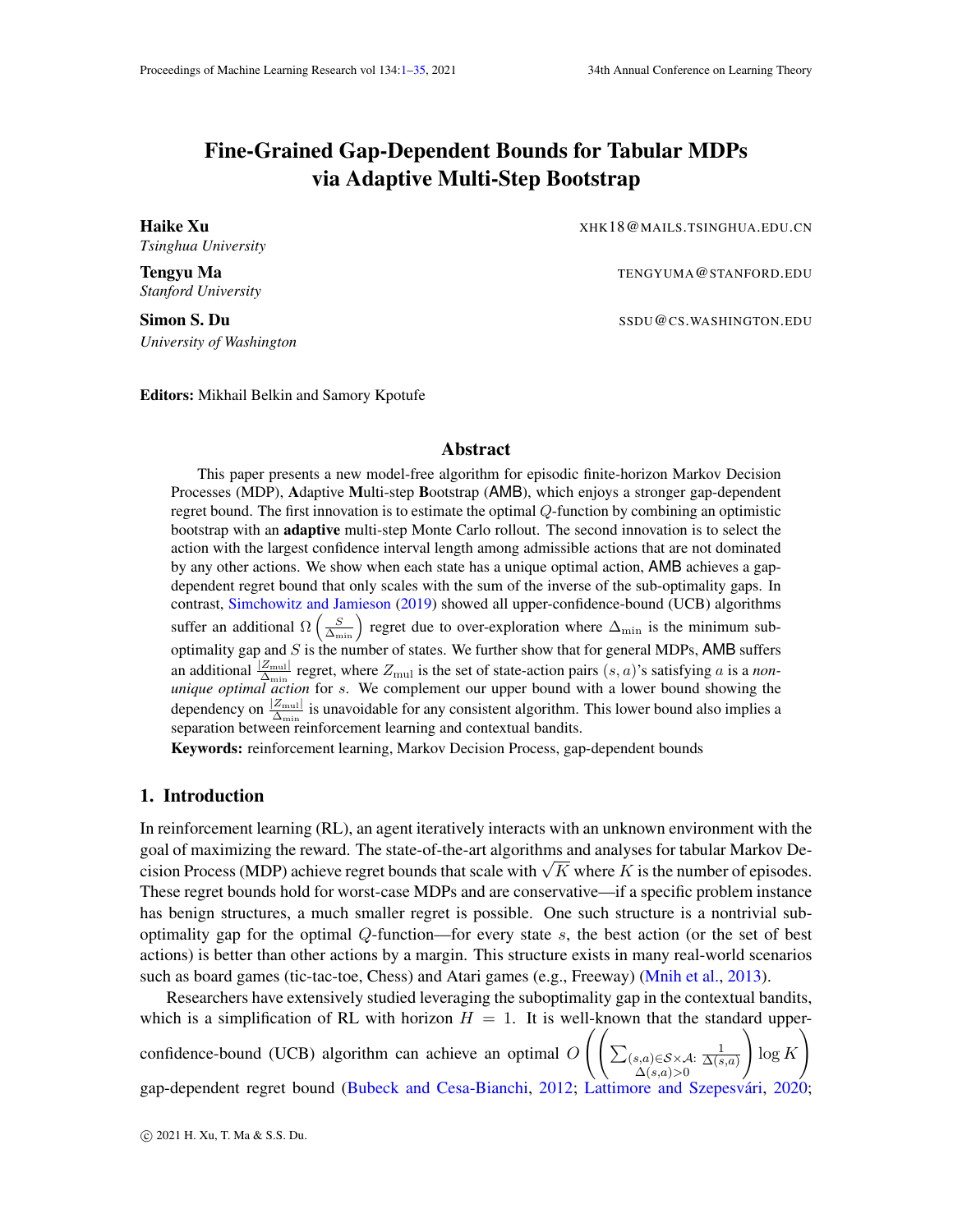#### <span id="page-1-0"></span>XU MA DU

[Slivkins,](#page-14-3) [2019\)](#page-14-3). Here, S is the state space with  $|S| = S$ , A is the action space with  $|A| = A$ , and  $\Delta(s, a)$  is the suboptimality gap of action a at the state s (that is, the advantage function at  $(s, a)$ ).  $\Delta(s, a)$  is the suboptimality gap of action a at the state s (that is, the advantage function at  $(s, a)$ ).<br>Notably, this regret only scales with log K instead of  $\sqrt{K}$  as in the formulation without the gap condition. One fruitful direction is to develop similar gap-dependent regret bounds for RL.

Previous gap-dependent RL regret bounds are mostly asymptotic [\(Jaksch et al.,](#page-14-4) [2010;](#page-14-4) [Tewari](#page-14-5) [and Bartlett,](#page-14-5) [2008;](#page-14-5) [Ok et al.,](#page-14-6) [2018\)](#page-14-6). Recently, [Simchowitz and Jamieson](#page-14-0) [\(2019\)](#page-14-0); [Lykouris et al.](#page-14-7) [\(2019\)](#page-14-7); [Yang et al.](#page-14-8) [\(2020\)](#page-14-8) have developed non-asymptotic gap-dependent regret bounds for tabular MDPs. In particular, [Simchowitz and Jamieson](#page-14-0) [\(2019\)](#page-14-0) showed that a UCB-based algorithm can achieve an

$$
\widetilde{O}\left(\left(\sum_{\substack{(s,a,h)\in\mathcal{S}\times\mathcal{A}\times[H]\\ \Delta_h(s,a)>0}}\frac{1}{\Delta_h(s,a)}+\frac{|Z_{\text{opt}}|}{\Delta_{\min}}+S^2A\right)\text{poly}(H)\log K\right)^1\tag{1.1}
$$

regret bound where  $\Delta_h(s, a)$  is the sub-optimality gap of state-action pair  $(s, a)$  at the h-th level (that is, h-th step),  $\Delta_{\text{min}}$  is the smallest gap among all state-action pairs at all levels, and  $Z_{\text{opt}}$  is the set of all optimal state-action pairs which satisfies  $S \leq |Z_{opt}| \leq SA$ . Comparing with gapdependent regret bound of contextual bandits, there is an additional  $|Z_{opt}|/\Delta_{min}$  term.

Interestingly, [Simchowitz and Jamieson](#page-14-0) [\(2019\)](#page-14-0) constructed an intriguing example in which  $A =$  $2, H = 2$  and every state has a unique optimal action. They proved that all UCB algorithms will suffer an  $\Omega(S/\Delta_{\text{min}})$  regret on this example. See Section [1.2](#page-3-0) for more expositions. One open question asked by [Simchowitz and Jamieson](#page-14-0) [\(2019\)](#page-14-0) is

# Can we develop a *non-UCB algorithm* whose regret does not depend on  $S/\Delta_{\text{min}}$ ?

The answer to this question has an important conceptual message. Recall in the contextual bandits setting, the regret does not depend on  $S/\Delta_{\text{min}}$ . Therefore, if the answer to the above question is negative, it demonstrates a formal *separation between contextual bandits and RL*. [2](#page-0-1) On the other hand, if the answer is positive, then RL may not be more difficult than contextual bandits in terms of the gap-dependent regret.

## 1.1. Our Contributions

In this paper, we give both positive and negative results.

An Improved Algorithm. First, we design a new algorithm, Adaptive Multi-step Bootstrap (AMB), which enjoys the following gap-dependent regret guarantee.

Theorem 1.1 *For fixed* K*, AMB algorithm enjoys a gap-dependent regret upper bound with high probability*

<span id="page-1-1"></span>
$$
\widetilde{O}\left(\left(\sum_{\substack{(s,a,h)\in\mathcal{S}\times\mathcal{A}\times[H]:\\ \Delta_h(s,a)>0}}\frac{1}{\Delta_h(s,a)}+\frac{|Z_{\text{mul}}|}{\Delta_{\text{min}}}+SA\right)\text{poly}\left(H\right)\log K\right)
$$

<sup>2.</sup> For the worst-case regret bound, it is still unclear whether there is a separation between contextual bandits and RL. See [Jiang and Agarwal](#page-14-9) [\(2018\)](#page-14-9); [Wang et al.](#page-14-10) [\(2020\)](#page-14-10); [Zhang et al.](#page-15-0) [\(2020a\)](#page-15-0).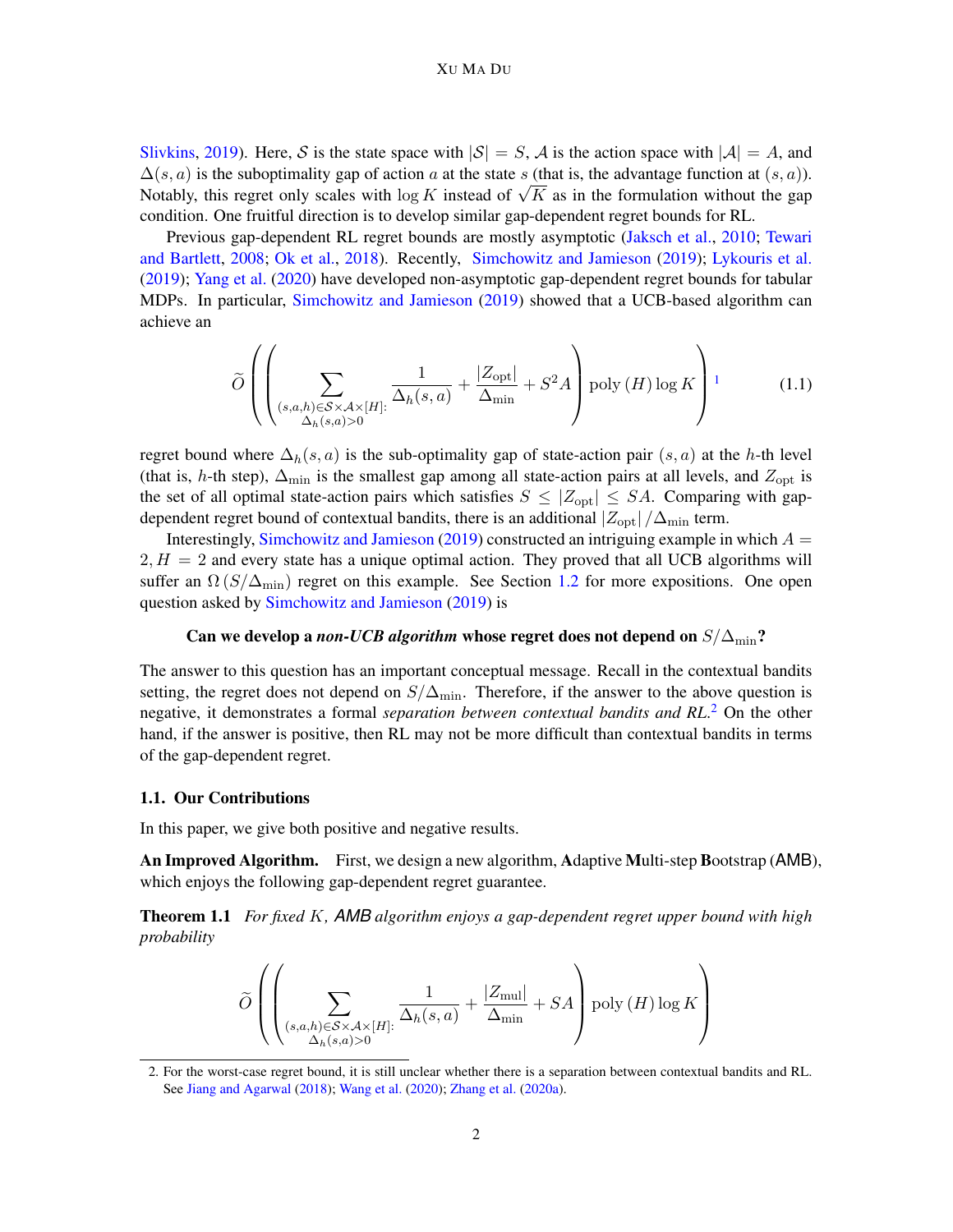*where* Zmul *is the set of state-action pairs* (s, a)*'s satisfying* a *is an non-unique optimal action for* s*.*

The main difference between our bound and those in [Simchowitz and Jamieson](#page-14-0) [\(2019\)](#page-14-0) is about the second term in [\(1.1\)](#page-1-0)—ours scales with  $|Z_{\text{mul}}|/\Delta_{\text{min}}$  whereas theirs scales with  $|Z_{\text{opt}}|/\Delta_{\text{min}}$ , although our  $H$  dependency is worse than theirs. The following corollary illustrates the main improvement of our result in the special case where every state has a unique optimal action, that is,  $|Z_{\text{mul}}| = 0$  but  $|Z_{\text{opt}}| = S$ .

Corollary 1.2 *For a fixed* K*, if every state of a MDP has a unique optimal action, then AMB enjoys a gap-dependent regret bound with high probability*

<span id="page-2-0"></span>
$$
\widetilde{O}\left(\left(\sum_{\substack{(s,a,h)\in \mathcal{S}\times\mathcal{A}\times [H]:\\ \Delta_h(s,a)>0}}\frac{1}{\Delta_h(x,a)}+SA\right)\text{poly}\left(H\right)\log\left(K\right)\right).
$$

In this case, the regret of the UCB-based algorithm in [Simchowitz and Jamieson](#page-14-0) [\(2019\)](#page-14-0) has an  $S/\Delta_{\text{min}}$  term because  $|Z_{\text{opt}}| = S$ , but ours does not. Therefore, when  $\Delta_{\text{min}}$  is small, the improvement of our bound is significant. More importantly, this improvement is not only from a better analysis, but also from fundamental algorithmic innovations. [Simchowitz and Jamieson](#page-14-0) [\(2019\)](#page-14-0) show that  $\Omega(S/\Delta_{\text{min}})$  regret is necessary for all UCB algorithms. AMB, instead, bypasses this technical barrier by considering both upper and lower confidence bounds of the Q-values (instead of only upper bounds as in UCB).

Another advantage is that our algorithm is model-free, which is more memory- and time-efficient than the model-based algorithms in [Simchowitz and Jamieson](#page-14-0)  $(2019)$ .<sup>[3](#page-0-1)</sup> Comparing with the previous  $\tilde{O}(SA \cdot \text{poly}(H) \cdot (\log K)/\Delta_{\text{min}})$  model-free gap-dependent regret bound in [Yang](#page-14-8) [et al.](#page-14-8) [\(2020\)](#page-14-8), ours is more fine-grained as ours depends on the sum of the inverse of gaps and  $|Z_{\text{mul}}|$ , which in many instances are significantly tighter.

Un in many instances are significantly tighter.<br>We note that our algorithm also enjoys a worst-case regret bound that scales with  $\sqrt{K}$ . See Corollary [B.10](#page-30-0) in Section [B](#page-25-0) for the formal statement and proofs.

A New Lower Bound. Now we turn to the negative result. Note for some MDPs, the quantity  $|Z_{\text{mul}}|$  can be as large as SA. The next natural question is whether the dependency on  $|Z_{\text{mul}}|/\Delta_{\text{min}}$ is necessary. Our negative result shows that this is unavoidable.

Theorem 1.3 *(Informal) There is no algorithm* ALG *that can achieve a regret such that for all MDP* M *and* K *approaching infinity,*

$$
\mathbb{E}\left[\text{Regret}_K(M,\text{ALG})\right]=O\left(\left(\sum_{\substack{(s,a,h)\in\mathcal{S}\times\mathcal{A}\times[H]:\\ \Delta_h(s,a)>0}}\frac{1}{\Delta_h(x,a)}\right)\log{(K)}\right)
$$

<sup>3.</sup> For tabular MDPs, a model-free algorithm's space complexity scales at most linearly in S, and a model-based algorithm's space complexity scales quadratically with  $S$  [\(Strehl et al.,](#page-14-11) [2006;](#page-14-11) [Jin et al.,](#page-14-12) [2018\)](#page-14-12).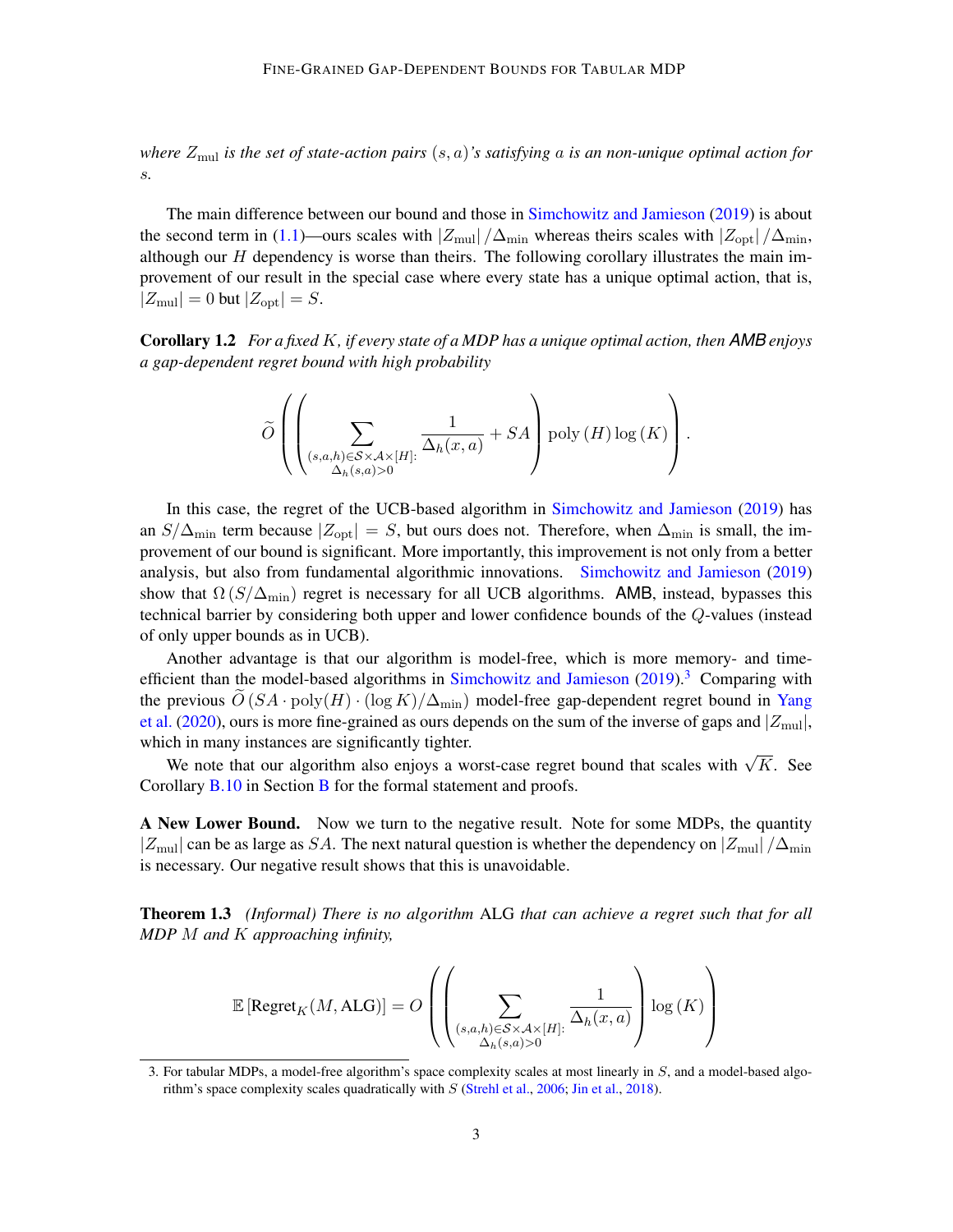This lower bound shows that it is not possible to achieve a regret bound that solely depends on the sum of the inverse of the gaps. This lower bound also conveys a conceptual message that there is a separation between RL and contextual bandits because we know the UCB algorithm can achieve a regret bound that solely depends on  $O\left(\sum \frac{1}{\Delta(s,a)}\right)$ . As will be clear in Section [5,](#page-11-0) the transition operator in MDP allows us to construct harder problem instance that cannot be constructed in contextual bandits.

# <span id="page-3-0"></span>1.2. Main Challenges and Technique Overview



<span id="page-3-1"></span>Figure 1: A simplified  $H = 2$  hard instance that make all UCB algorithms incur an  $\Omega(S/\Delta_{\min})$ regret. There are *n* states and two actions,  $a_1$  and  $a_2$ .  $a_1$  is always the optimal action. The reward distribution satisfies  $\mathcal{R}(s_2, a_1) = 1/2 + \Delta_{\min} + \eta$  and  $r(s_i, a_1) = 1/2 + \eta$ for  $i = 3, \ldots, n$ , where  $\eta$  is a zero-mean noise with variance 1. All other state-action pairs have reward 0.  $\Delta(s_1, a_2) = \Delta_{\min}$ ,  $\Delta(s_2, a_2) = 1/2 + \Delta_{\min}$ , and  $\Delta(s_i, a_2) = 1/2$ for  $i = 3, \ldots, n$ .  $s_1$  is the starting state.  $(s_1, a_1)$  will transit to  $s_2$  deterministically, and  $(s_1, a_2)$  will transit to  $s_3, \ldots, s_n$ , each with probability  $\frac{1}{n-2}$ .

## 1.2.1. THE HARD EXAMPLE IN S[IMCHOWITZ AND](#page-14-0) JAMIESON [\(2019\)](#page-14-0)

We first review the intuition about the hard instance in [Simchowitz and Jamieson](#page-14-0) [\(2019\)](#page-14-0) (cf. Fig-ure [1\)](#page-3-1) that makes all UCB algorithms suffer an  $\Omega(S/\Delta_{\text{min}})$  regret. In the hard instance, there are two actions  $a_1$  and  $a_2$ . At the starting state  $s_1$ ,  $a_1$  is the optimal action with  $Q^*(s_1, a_1)$  $1/2 + \Delta_{\text{min}}$ , and  $a_2$  is the suboptimal action with  $Q^*(s_1, a_2) = 1/2$ . In order to find the optimal action  $a_1$ , the agent needs to estimate  $Q^*(s_1, a_2)$  within  $\Delta_{\text{min}}$  error. To estimate  $Q^*(s_1, a_2)$  =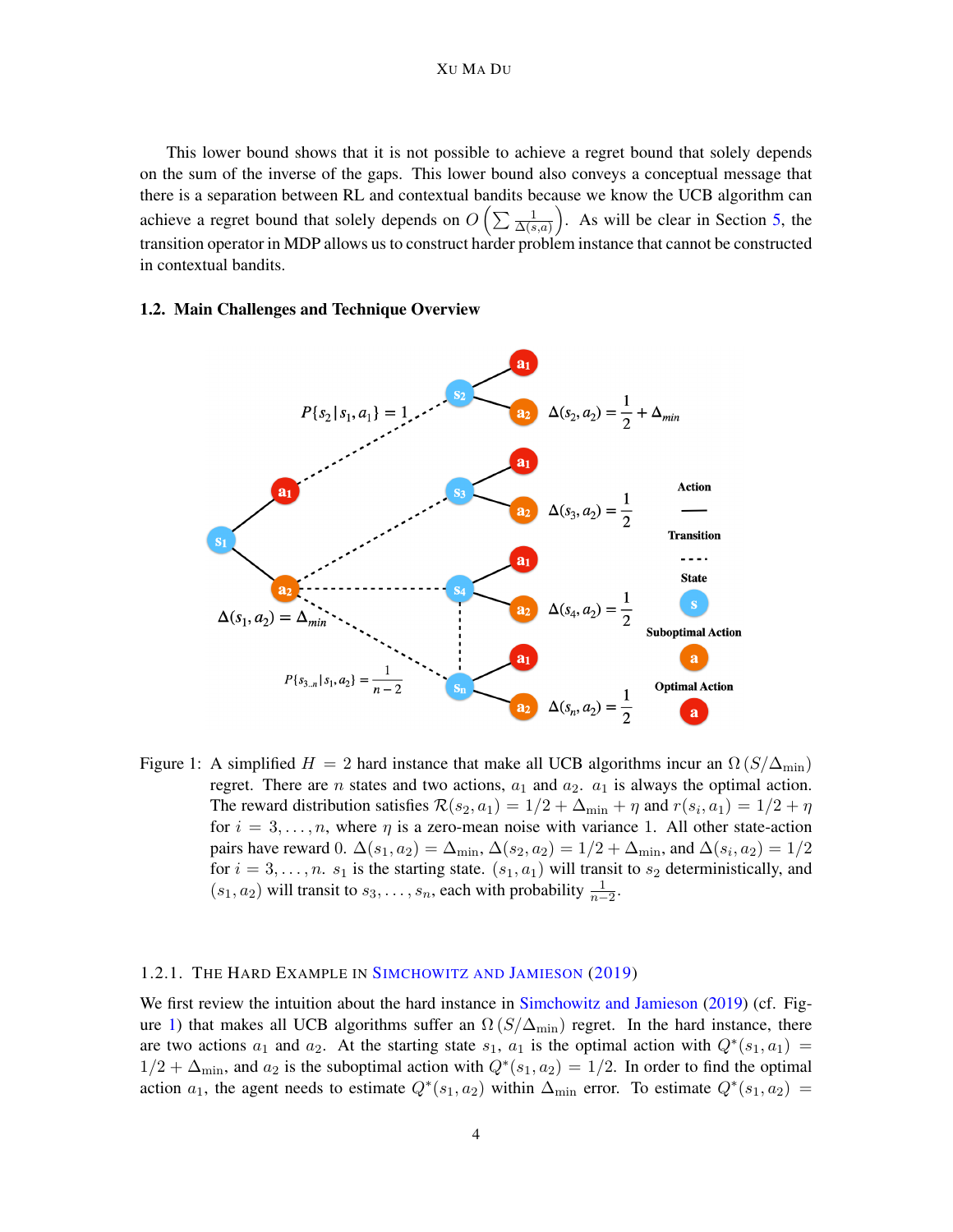$\frac{1}{n-2}\sum_{i=3}^{n}V^*(s_i)$ , all UCB algorithms rely on *optimistic bootstrap*, i.e., they maintain exploration bonuses,  $b(s_3), \ldots, b(s_n)$  for  $V^*(s_3), \ldots, V^*(s_n)$ , and the over-estimation of  $Q^*(s_1, a_2)$  will have a term  $\approx \frac{1}{n-2} \sum_{i=3}^{n} b(s_i)$ . To make this term smaller than  $\Delta_{\min}$ , these algorithms essentially need  $b(s_i) = O(\Delta_{\min})$  for *all*  $i = 3, ..., n$ , which leads to an  $\Omega(S/\Delta_{\min})$  regret.

#### 1.2.2. GAP-DEPENDENT UPPER BOUND

**Monte Carlo V.S. Optimistic Bootstrap** To bypass the  $\Omega(S/\Delta_{\min})$  lower bound in [Simchowitz](#page-14-0) [and Jamieson](#page-14-0) [\(2019\)](#page-14-0)'s example, our main technique is to *collapse paths*. Notice we only need to pay  $O(S)$  regret to find the optimal action  $a_1$ , for  $s_3, \ldots, s_n$  because these states have an  $\Omega(1)$ gap. Now, to estimate  $Q^*(s_1, a_2)$ , instead of using the optimistic bootstrap in UCB algorithms, we use *Monte Carlo*. Since we know the optimal policy  $\pi^*$  for  $\{s_3, \ldots, s_n\}$ , just by executing  $\pi^*$ , we can directly estimate  $Q^*(s_1, a_2)$ . This estimator only needs to pay  $\widetilde{O}(1/\Delta_{\min})$  regret in order to estimate  $Q^*(s_1, a_2)$  within error  $O(\Delta_{\text{min}})$ , in sharp contrast to UCB algorithms which need to pay Ω (S/∆min) regret. The intuition is that Monte Carlo is estimating the mean of *one* random variable, whereas the optimistic bootstrap needs to estimate the means of S random variables.

This example shows the power of Monte Carlo for the scenario when subsequent states' optimal actions are known. This observation natural leads to a new estimator for Q<sup>∗</sup> , which *adaptively* combines optimistic bootstrap and Monte Carlo. We note that algorithmically, combining bootstrap and Monte Carlo is not new (see e.g., [Sutton and Barto](#page-14-13) [\(1998\)](#page-14-13)). However, to our knowledge, our algorithm is the first that adaptively combines optimistic bootstrap and Monte Carlo, and enjoys provable theoretical gains. See Section [4](#page-6-0) for more details. Besides this new estimator, we also need some additional technical ingredients to obtain the improved gap-dependent bound.

**Maximal Confidence Interval** The estimator requires to identify a set of states whose the best action has been found. Identifying the best action inevitably involves the *action elimination* operation. Unfortunately, the existing UCB algorithms have no such operation. Our algorithm maintains an upper and a lower bound of each  $Q^*$  value. Importantly, at each episode, we select the action that 1) has not been eliminated and 2) has the largest uncertainty (measured by the difference between the upper and the lower confidence bound). Our action selection scheme is crucial because it has been shown in [Lykouris et al.](#page-14-7) [\(2019\)](#page-14-7) that the naive action selection scheme, randomly sampling one action from the remaining action set, suffers an exponential regret. Also note that selecting the action based on UCB may not work, because UCB never chooses actions which do not have the highest optimistic value, which makes their confidence bounds not tight. However, the action elimination operation requires accurate estimation for all un-eliminated actions.

# 1.2.3. GAP-DEPENDENT LOWER BOUND

The construction of our hard instance for  $\Omega(SA/\Delta_{\min})$  lower bound relies on simple intuition: *A tabular MDP can simulate a multi-armed bandits with SA arms, in which*  $\sum_{\Delta_h(s,a)>0} \frac{1}{\Delta_h(s,a)}$  $\Delta_h(s,a)$ is much smaller than  $\frac{SA}{\Delta_{\min}}$ . Therefore, we can construct a multi-armed bandits example that has  $\Omega(SA)$  arms with gap  $\Delta_{\min}$ , while the MDP has only a few  $(O(\log S))$  state-action pairs gap  $\Delta_{\text{min}}$ . This is in sharp contrast to contextual bandits with S states and A actions, which *cannot* simulate a multi-armed bandits with SA arms.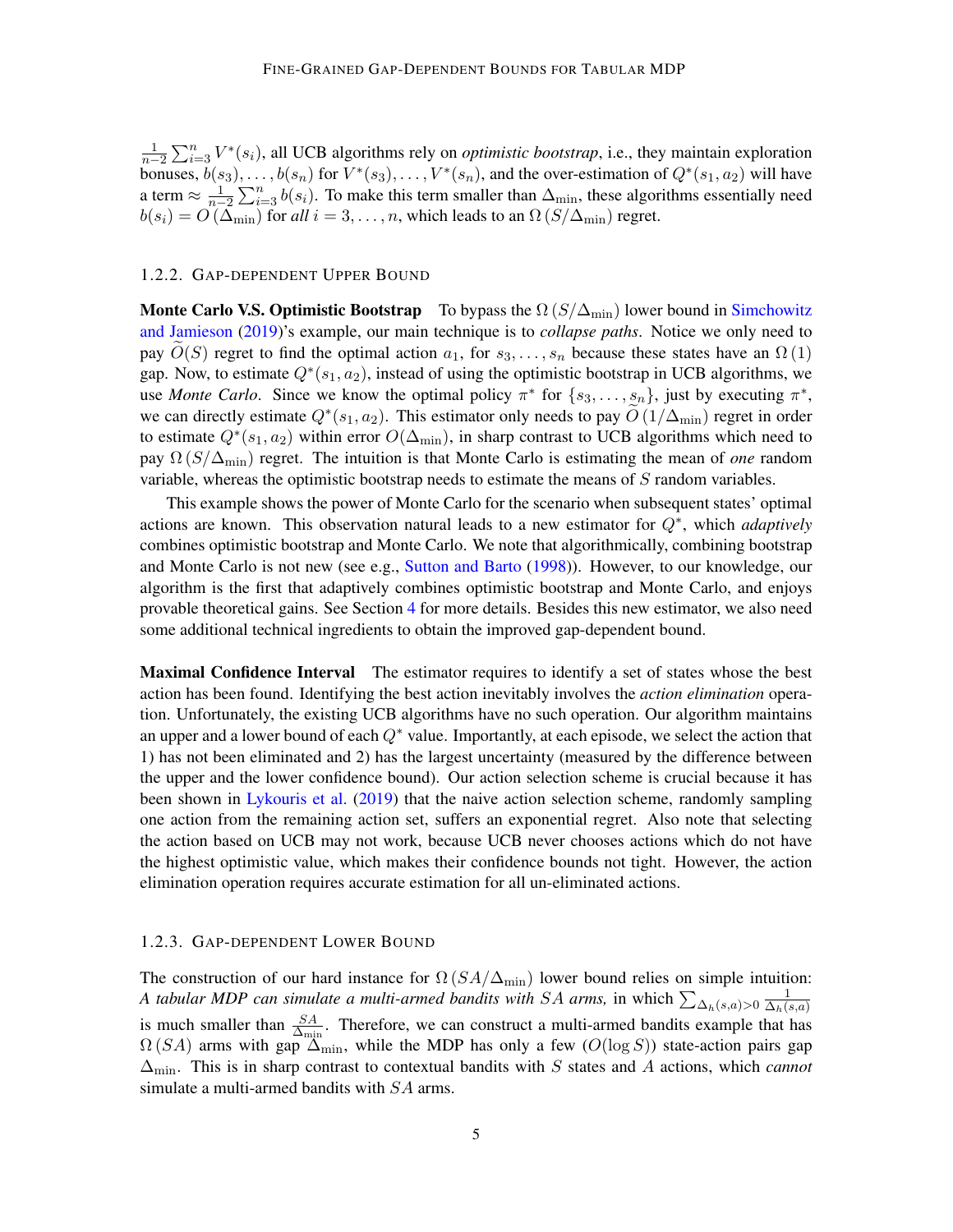# 2. Related Work

There is a long line of results about worst-case regret bound of tabular RL. An incomplete list includes [Kearns and Singh](#page-14-14) [\(2002\)](#page-14-14); [Brafman and Tennenholtz](#page-13-1) [\(2003\)](#page-13-1); [Strehl et al.](#page-14-11) [\(2006\)](#page-14-11); [Jaksch](#page-14-4) [et al.](#page-14-4) [\(2010\)](#page-14-4); [Dann and Brunskill](#page-13-2) [\(2015\)](#page-13-2); [Azar et al.](#page-13-3) [\(2017\)](#page-13-3); [Dann et al.](#page-13-4) [\(2017\)](#page-13-4); [Jin et al.](#page-14-12) [\(2018\)](#page-14-12); [Dann et al.](#page-13-5) [\(2019\)](#page-13-5); [Zhang et al.](#page-15-1) [\(2020b\)](#page-15-1); [Yang et al.](#page-14-8) [\(2020\)](#page-14-8); [Wang et al.](#page-14-10) [\(2020\)](#page-14-10); [Zhang et al.](#page-15-0) [\(2020a\)](#page-15-0). Algorithmically, we use the same step size for the model-free update in [Jin et al.](#page-14-12) [\(2018\)](#page-14-12). The state-of-the-art result by [Zhang et al.](#page-15-0) [\(2020a\)](#page-15-0) showed one can achieve  $O$  $(\sqrt{SAK} + S^2A)$  regret bound.<sup>[4](#page-0-1)</sup> Contextual bandits can be viewed as an episodic RL problem with  $H = 1$ , and its worst-case regret Contextual bandits can be viewed as an episodic KL problem with  $H = 1$ , and its worst-case regret bound is  $\Theta(\sqrt{SAK})$ . Till today, it is still unclear whether there is a separation between RL and contextual bandits for the worst-case regret bound.

When there is a strictly positive sub-optimality gap, it is possible to achieve  $\log K$ -type regret bounds. This type of results have been widely studied in the bandit literature. In RL, earlier work obtained asymptotic logarithmic regret bounds [Auer and Ortner](#page-13-6) [\(2007\)](#page-13-6); [Tewari and Bartlett](#page-14-5) [\(2008\)](#page-14-5). Recently, non-asymptotic logarithmic regret bounds were obtained [\(Jaksch et al.,](#page-14-4) [2010;](#page-14-4) [Simchowitz](#page-14-0) [and Jamieson,](#page-14-0) [2019;](#page-14-0) [Yang et al.,](#page-14-8) [2020\)](#page-14-8). Specially, [Jaksch et al.](#page-14-4) [\(2010\)](#page-14-4) developed a model-based algorithm, and their bound depends with the policy gap instead of the action gap studied in this paper. [Simchowitz and Jamieson](#page-14-0) [\(2019\)](#page-14-0) extended the model-based algorithm by [Zanette and Brunskill](#page-15-2) [\(2019\)](#page-15-2) and obtained logarithmic regret bounds. [Yang et al.](#page-14-8) [\(2020\)](#page-14-8) showed the model-free algorithm, the optimistic Q-learning algorithm by [Jin et al.](#page-14-12) [\(2018\)](#page-14-12) enjoyed a logarithmic regret. More recently, logarithmic regret bounds are obtained in linear function approximation settings [\(He et al.,](#page-14-15) [2020\)](#page-14-15). Lastly, [Ok et al.](#page-14-6)  $(2018)$  derived problem-specific log K-type lower bounds for both structured and unstructured MDPs.

# 3. Preliminary

We denote a tabular episodic Markov Decision Process (MDP) by  $M = (S, A, H, R, P, \mu)$  where S is the state space with  $|S| = S$ , A is the action space with  $|A| = A$ , H is the episode length (horizon),  $\mathcal{R}: \mathcal{S} \times \mathcal{A} \to [0,1]$  is the reward distribution,  $\mathcal{P}: \mathcal{S} \times \mathcal{A} \to \Delta(\mathcal{S})$  is the transition probability distribution, and  $\mu \in \Delta(\mathcal{S})$  is the initial state probability distribution. To streamline our analysis, we make a standard assumption for episodic settings that  $S$  can be partitioned into disjoint sets  $S_h$ ,  $h \in [H]$ , such that  $\mathcal{P}(\cdot | s, a)$  is supported on  $S_{h+1}$  whenever  $s \in S_h$ .<sup>[5](#page-0-1)</sup> A deterministic policy,  $\pi$ , assigns an action for each state, and can be seen as a function  $\pi : \mathcal{S} \to \mathcal{A}$ . Playing a policy  $\pi$  on a MDP M will induce a trajectory:  $s_1, a_1, r_1, s_2, a_2, r_2, ... s_h, a_h, r_h$ , where  $s_1 \sim \mu$ ,  $a_1 = \pi(s_1), r_1 \sim \mathcal{R}(s_1, a_1), s_2 \sim \mathcal{P}(s_1, a_1)$ , etc.

For a given policy  $\pi$ , at each level  $h = 1, \dots, H$ , we define the the value function  $V_h^{\pi} : S_h \to \mathcal{R}$ and the Q-function  $Q_h^{\pi} : \mathcal{S}_h \times \mathcal{A} \to \mathcal{R}$  as

$$
V_h^{\pi}(x) = \mathbb{E}^{\pi} \left[ \sum_{h'=h}^H r(s_{h'}, a_{h'}) \Big| s_h = x \right], \qquad Q_h^{\pi}(x, a) = \mathbb{E}^{\pi} \left[ \sum_{h'=h}^H r(s_{h'}, a_{h'}) \Big| s_h = x, a_h = a \right]
$$

<sup>4.</sup> Their result holds for the setting where the reward is non-negative and the total reward is bounded by 1. This is a fair scaling when comparing with contextual bandits. See more expositions in [Jiang and Agarwal](#page-14-9) [\(2018\)](#page-14-9).

<sup>5.</sup> One can always augment the state space of the original episodic MDP to satisfy this assumption. The augmented state space is  $H$  times larger than the original one.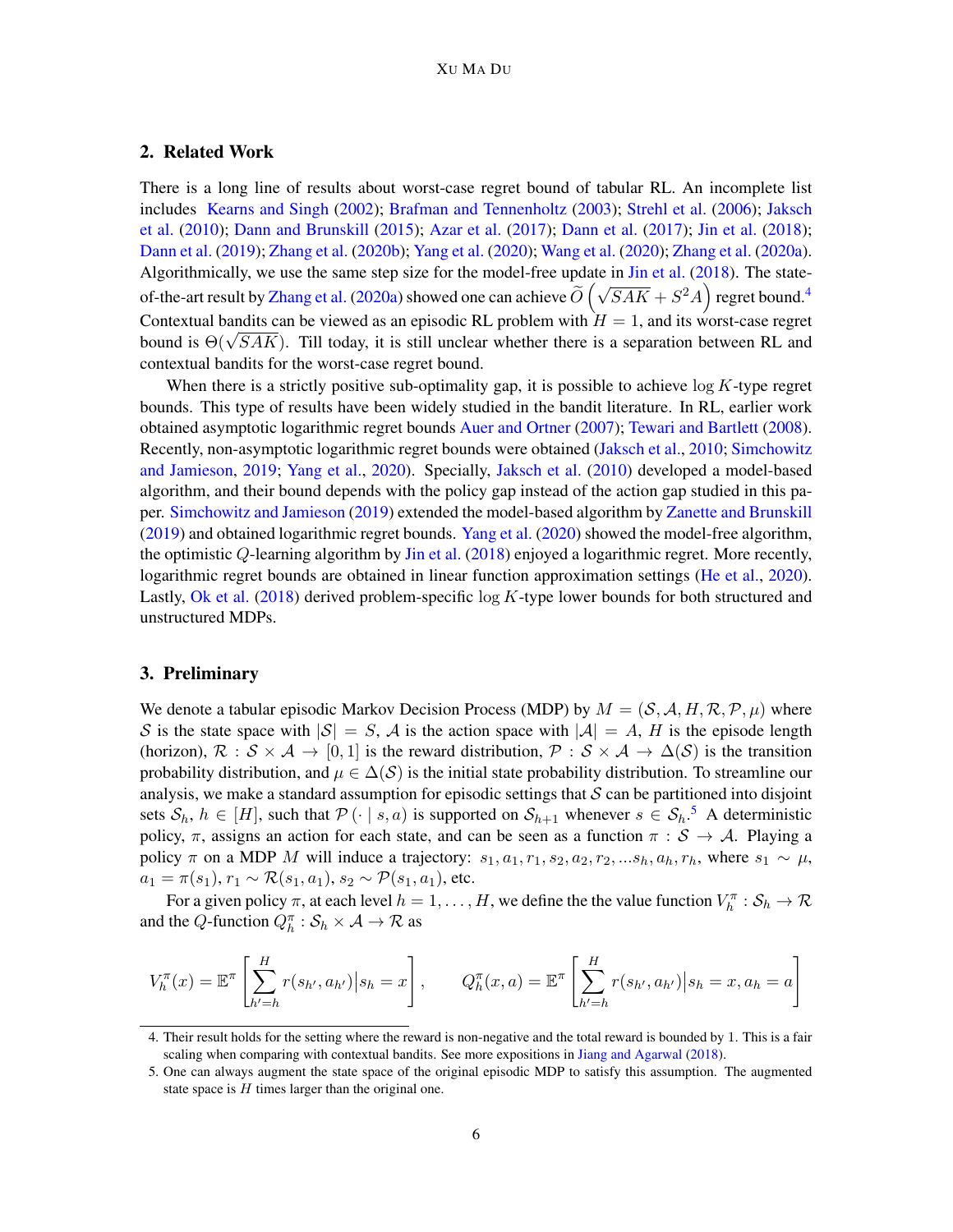For simplicity, we define  $V_0^{\pi} = \mathbb{E}[V_1^{\pi}(s_1)]$  to denote the value of a policy  $\pi$ . We use  $\pi^*$  to denote the optimal policy and  $a^*(x)$  to denote the optimal action at state x (arbitrarily break tie if there are multiple optimal actions). This implies  $\pi^*(x) = a^*(x)$ . We write  $V_h^*(x)$  in short for  $V_h^{\pi^*}$  $\int_h^{\pi^*}(x)$  and  $Q_h^*(x,a)$  for  $Q_h^{\pi^*}$  $_{h}^{\pi^*}(x,a).$ 

The agent interacts with the environment for K episodes. On each episode  $k \in [1, K]$ , the agent uses a policy  $\pi_k$ . We use cumulative simple regret Regret $K = \sum_{k=1}^{K} V_0^* - V_0^{\pi_k}$  to measure the performance.

We focus on gap-dependent regret. For  $(x, a, h) \in S \times A \times [H]$ , the gap is defined as:  $\Delta_h(x,a) = V_h^*(x) - Q_h^*(x,a)$ . Note the optimal action at a state has the gap equals to zero. Following [Simchowitz and Jamieson](#page-14-0) [\(2019\)](#page-14-0), we let  $Z_{\text{opt}}^h(x)$  denote the set of optimal actions for a state x on level  $h \in [H]$ , i.e.,  $Z_{\text{opt}}^h(x) = \{a \in \mathcal{A} : \Delta_h(x, a) = 0\}$ . We use  $Z_{\text{opt}} = \{(h, x, a) | \Delta_h(x, a) = 0\}$  to denote the set of optimal state-action pairs. We also define the local minimal gap:  $\Delta_{h,\min}(x) = \min_{a \neq a^*(x)} \Delta_h(x, a)$  which should be 0 if  $|Z_{\text{opt}}^h(x)| > 1$ , and global minimal gap:  $\Delta_{\min}$  =  $\min_{(x,a,h)\in\mathcal{S}\times\mathcal{A}\times[H]\wedge\Delta_h(x,a)>0} \Delta_h(x,a)$ . Our paper gives a fine-grained

characterization of gap-dependent bounds, which rely on the following set

<span id="page-6-1"></span>
$$
Z_{\text{mul}} = \left\{ (h, x, a) | \Delta_h(x, a) = 0 \wedge |Z_{\text{opt}}^h(x)| > 1 \right\}.
$$
 (3.1)

This is the set of state-action pairs whose states have multiple optimal actions. Note we always have  $|Z_{\text{mul}}| \leq |Z_{\text{opt}}|$ . Furthermore, under the following assumption,  $|Z_{\text{mul}}| = 0$  whereas  $|Z_{\text{opt}}| = S$ . In the analysis below, we may drop the subscript  $h$  for some quantities because, by our assumption, any chosen state x implicitly contains the information of the level  $h$  which it belongs to.

Assumption 3.1 (Unique Optimal Action) *We say a MDP satisfies the unique optimal action as* $sumption if for any state  $x \in S$ , it has a unique optimal action, i.e.  $\forall x \in S, h \in [H], \left| Z_{\text{opt}}^{h}(x) \right| = 1$ .$ 

# <span id="page-6-0"></span>4. Algorithm and Analysis Sketch

We will first describe the main algorithm and then in subsection [4.1](#page-9-0) we will provide a proof sketch. Pseudocodes are listed in Algorithm [1.](#page-7-0)

Our algorithm maintains valid upper bounds and lower bounds of the Q-function at every episode k, denoted by  $Q_k(x, a)$  and  $Q_k(x, a)$ , respectively. Given these bounds, for every state x, it maintains a set of candidate optimal actions, denoted by  $A_k(x)$ , by eliminating every action a whose Q-value upper bound is lower than another action's lower bound. Once only a single action survives for a state x, that is,  $|A_k(x)| = 1$ , we know that we have found the optimal action, and we call the state x a *"decided" state*. Otherwise we call x an *"undecided" state*. Let  $G_k = \{x \mid |A_k(x)| = 1\}$  represent the subset of all decided states.

The key idea of the paper is to construct the upper and lower bounds of the Q-function by spliting the Q-function into two parts: the rewards from the decided states and those from the undecided states. This allows us to estimate the former part with more accurate sampling. Concretely, given the decided states  $G_k$  at episode k, we have

<span id="page-6-2"></span>
$$
Q^*(x, a) = Q_k^{*b}(x, a) + Q_k^{*r}(x, a)
$$
\n(4.1)

where  $Q_k^{*b}(x, a)$  is the expected reward received by playing  $\pi^*$  after  $(x, a)$  until arriving a state that does not belong to  $G_k$ , and the  $Q_k^{*r}(x, a)$  is the expected reward of the rest of the steps after seeing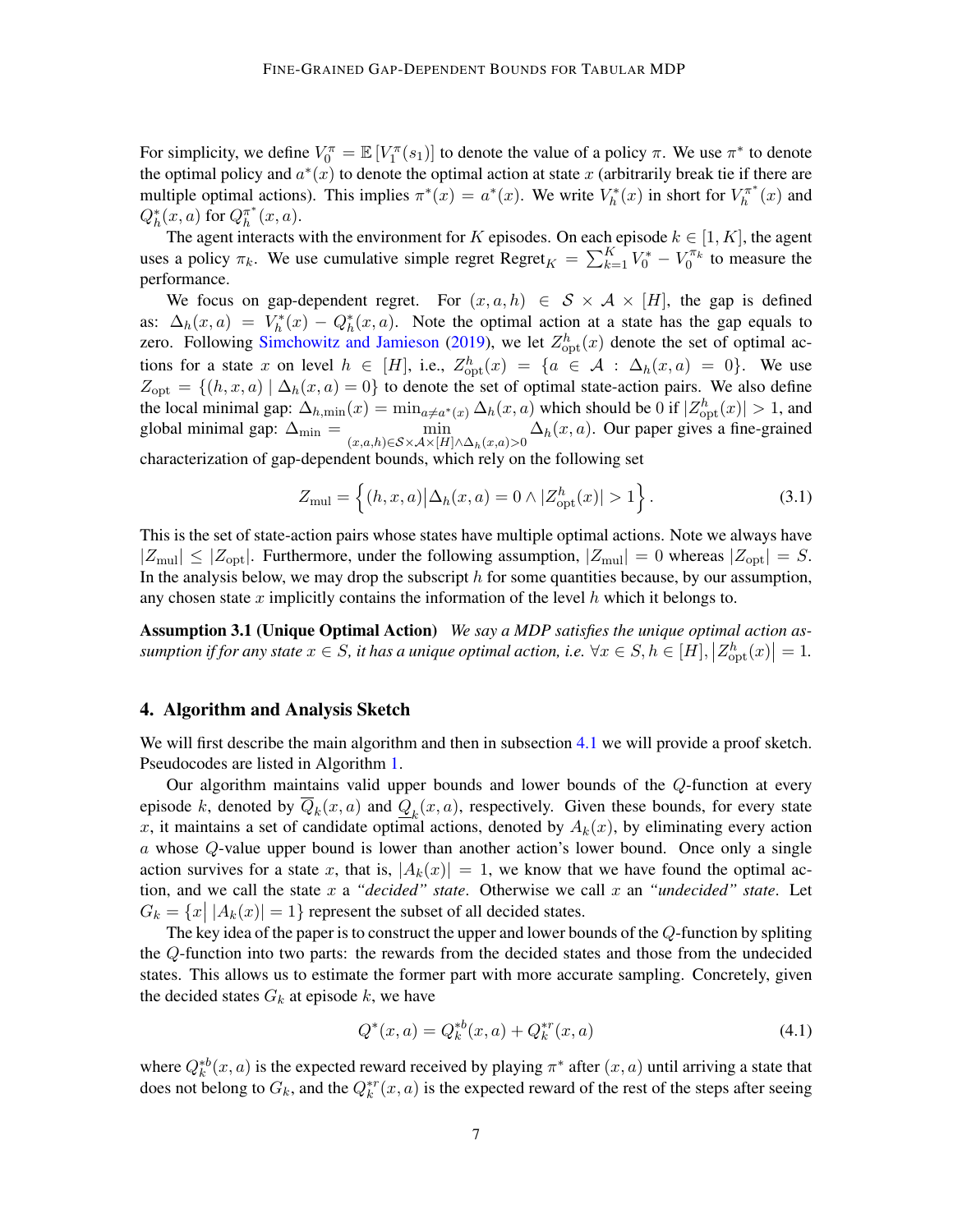Algorithm 1: Adaptive Multi-step Bootstrap (AMB)

<span id="page-7-0"></span>**Input:**  $\delta \in (0, 1/3)$  (failure probability),  $H, A, S, K \ge 1$ 1  $\forall x, a, \overline{Q}_0(x, a) \leftarrow H, Q_0(x, a) \leftarrow 0, G_1 = \emptyset$ , and  $A_1(x) \leftarrow A$ .  $\forall k, \overline{V}_k(\bot) = \underline{V}_k(\bot) = 0$ 2  $\forall k$ , let  $\alpha_k = \frac{H+1}{H+k}$  $\frac{H+1}{H+k}$ . 3 for  $k = 1, 2, ...$  do 4 Collect data: 5 Rollout from a random initial state  $s_{k,1} \sim \mu$  using the policy  $\pi_k$ , defined as  $\int \arg \max_{a \in A_k(x)} Q_{k-1}(x, a) - Q_{k-1}(x, a) \text{ if } |A_k(x)| > 1$ ,

<span id="page-7-5"></span>
$$
\pi_k(x) \triangleq \begin{cases} \n\text{argmax}_{a \in A_k(x)} \forall k = 1 \langle x, a \rangle - \underbrace{\forall}_{k=1} \langle x, a \rangle & \text{if } |A_k(x)| > 1 \\ \n\text{the element in } A_k(x) & \text{if } |A_k(x)| = 1 \n\end{cases}
$$

<span id="page-7-2"></span><span id="page-7-1"></span>and obtain an episode  $s_{k,1}$ ,  $s_{k,H}$ 

6 Update Q-function: 7 for h = H, H − 1, ...1 do <sup>8</sup> if sk,h 6∈ G<sup>k</sup> then <sup>9</sup> Let n = nk(sk,h, ak,h) be the number of visits to (sk,h, ak,h). <sup>10</sup> Suppose sk,h<sup>0</sup> be the first state in the episode after sk,h that is not in Gk. (If such a state does not exist, let h <sup>0</sup> = H + 1 and sk,h<sup>0</sup> = ⊥.) <sup>11</sup> Set the bonus b<sup>n</sup> = c p H<sup>3</sup> log(SAK/δ)/n for some universal constant c. <sup>12</sup> Let Qˆ∗<sup>b</sup> k (sk,h, ak,h) = P <sup>h</sup>≤i<h<sup>0</sup> rk,i <sup>13</sup> Q<sup>k</sup> (sk,h, ak,h) = min <sup>n</sup> H,(1 − αn)Qk−<sup>1</sup> (sk,h, ak,h) + α<sup>n</sup> Qˆ∗<sup>b</sup> k (sk,h, ak,h) + V <sup>k</sup>−1(sk,h<sup>0</sup>) + b<sup>n</sup> o <sup>14</sup> Q<sup>k</sup> (sk,h, ak,h) = max <sup>n</sup> 0,(1 − αn)Qk−<sup>1</sup> (sk,h, ak,h) + α<sup>n</sup> Qˆ∗<sup>b</sup> k (sk,h, ak,h) + V <sup>k</sup>−<sup>1</sup> (sk,h<sup>0</sup>) − b<sup>n</sup> o <sup>15</sup> V <sup>k</sup>(sk,h) = maxa∈Ak(sk,h) Q<sup>k</sup> (sk,h, a) <sup>16</sup> V <sup>k</sup> (sk,h) = maxa∈Ak(sk,h) Q<sup>k</sup> (sk,h, a) 17 end 18 end <sup>19</sup> for (x, a) ∈ {S × Ak(x)}\{(sk,h, ak,h)} H <sup>h</sup>=1 do <sup>20</sup> Q<sup>k</sup> (x, a) = Qk−<sup>1</sup> (x, a), Q<sup>k</sup> (x, a) = Qk−<sup>1</sup> (x, a), V <sup>k</sup>(x) = V <sup>k</sup>−1(x), and V <sup>k</sup> (x) = V <sup>k</sup>−<sup>1</sup> (x). 21 end 22 Eliminate the sub-optimal actions: <sup>23</sup> ∀x ∈ S, set Ak+1(x) = {a ∈ Ak(x) : Q<sup>k</sup> (x, a) ≥ V <sup>k</sup> (x)} <sup>24</sup> Let Gk+1 = {x ∈ S : |Ak+1(x)| = 1}.

<span id="page-7-7"></span><span id="page-7-6"></span><span id="page-7-4"></span><span id="page-7-3"></span>25 end

any state that does not belong to  $G_k$ . Formally, suppose the state x is on the level h, and after taking the optimal actions, we arrive at the sequence of states  $x_{h+1}, \ldots, x_H$ . Let h' be the smallest index (that is at least  $h + 1$ ) such that  $x_{h'} \notin G_k$ , then we can decompose  $Q^*(x, a)$  into the sum of the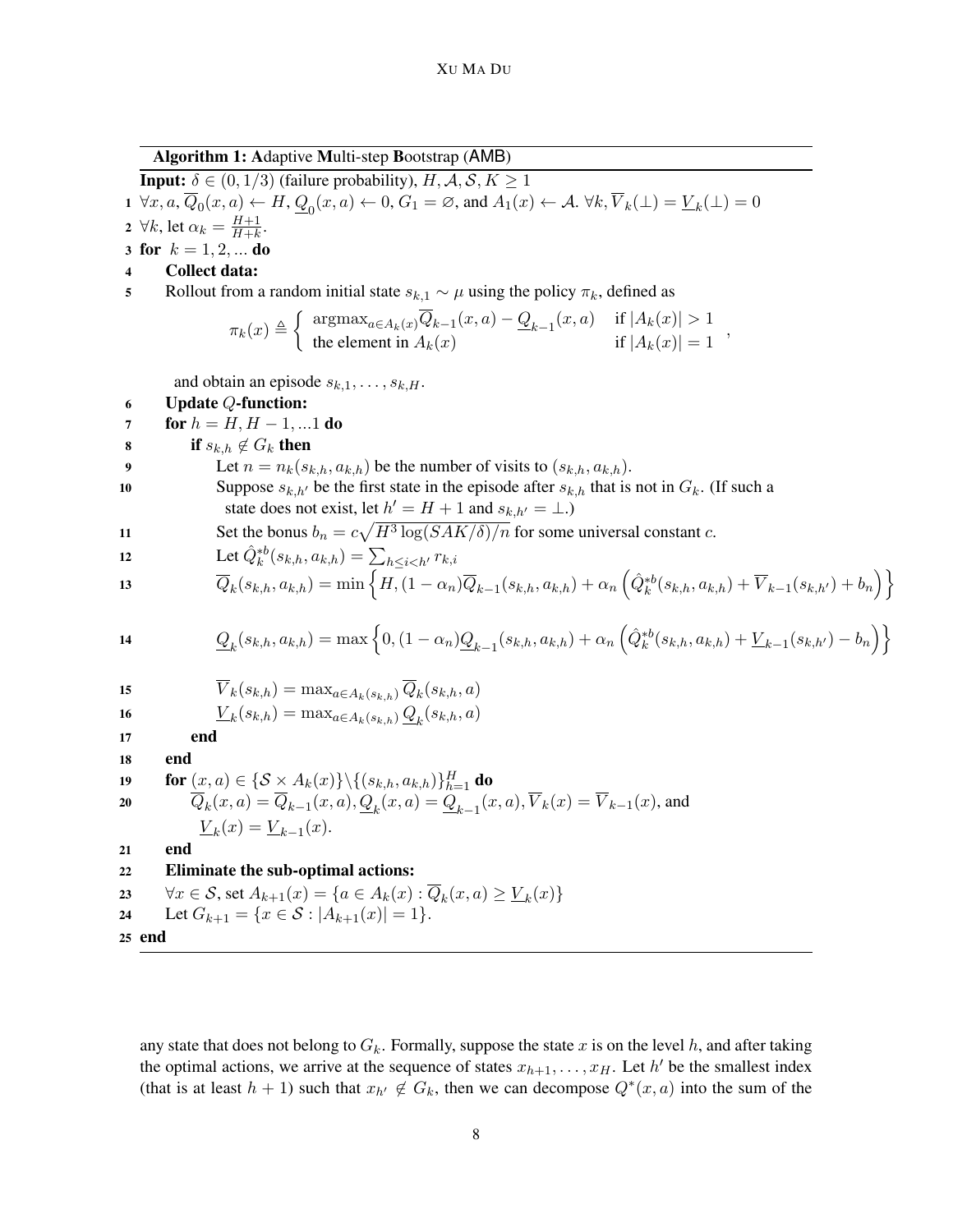following two quantities:

$$
Q_k^{*b}(x, a) \triangleq \mathbb{E}\Big[\sum_{\ell=h}^{h'-1} r(x_\ell, a^*(x_\ell))\Big] \text{ and } Q_k^{*r}(x, a) \triangleq \mathbb{E}\left[V^*(x_{h'})\right].
$$
 (4.2)

For  $Q_k^{*b}(x, a)$ , the summation of observed empirical rewards can serve as an unbiased estimate, because we have taken the optimal action for states  $a^*(x_\ell)$  for  $h + 1 \leq \ell < h'$ :

<span id="page-8-0"></span>
$$
\hat{Q}_{k}^{*b}(s_{k,h}, a_{k,h}) = \sum_{\ell=h}^{h'-1} r_{k,\ell} \tag{4.3}
$$

On the other hand, for  $Q_k^{*r}(x, a)$ , we can use the exiting V-values estimates on  $x_{h'}$  to perform the bootstrapping, similarly to standard Bellman updates (Szepesvári, [2010\)](#page-14-16). We will add a reward bonus term to counterbalance the stochasticity introduced in the estimation [\(4.2\)](#page-8-0), so that finally we maintain valid upper and lower bounds in the sense that  $Q_k(x, a) \le Q^*(x, a) \le \overline{Q}_k(x, a)$  and  $\underline{V}_k(x) \leq V^*(x) \leq \overline{V}_k(x)$ . Concretely, the target value of the new Q-value is

<span id="page-8-1"></span>
$$
\hat{Q}_k^{*b}(x,a) + \overline{V}_{k-1}(x_{h'}) + \text{bonus}
$$
\n(4.4)

To make the update stable, following the standard framework proposed in [Jin et al.](#page-14-12) [\(2018\)](#page-14-12), we linearly interpolate the target value in [\(4.4\)](#page-8-1) and the existing Q value with a learning rate  $\alpha_k$ . We can derive a lower bound for the Q-values similarly and the resulting upper and lower bounds for the V -values. This part of the algorithm is described between Line [13](#page-7-1) and Line [14](#page-7-2) in Algorithm [1.](#page-7-0)

Our Bellman update is very reminiscent to the multi-step rollout Bellman updates that have been used successfully in practice [\(Sutton and Barto,](#page-14-13) [1998\)](#page-14-13). However, in contrast to them, the Monte-Carlo rollout horizon in our algorithms adaptively depends on whether we have found the optimal actions in the following states.

As alluded before, given the upper and lower bounds, we can potentially eliminate more suboptimal actions and build a small set of viable actions  $A_{k+1}(x)$  (See Line [23](#page-7-3) and Line [24](#page-7-4) in Algorithm [1.](#page-7-0))

The obtained new upper bound  $Q_k(x, a)$  and lower bound  $Q_k(x, a)$  will induce a new policy  $\pi_{k+1}$ . Instead of using UCB, we take actions that maximizes the length of the confidence interval

$$
\pi_{k+1}(x) = \operatorname{argmax}_{a \in A_{k+1}(x)} \overline{Q}_k(x, a) - \underline{Q}_k(x, a)
$$
\n(4.5)

We rollout with policy  $\pi_{k+1}$  in the next episode as in Line [5](#page-7-5) of Alg. [1.](#page-7-0)

Comparison to previous algorithms. Compared with the existing model-free algorithms with regret guarantees, such as the one in [Jin et al.](#page-14-12) [\(2018\)](#page-14-12), there are two main differences between our algorithm and UCB-based algorithms:

- (1) In estimating  $\overline{Q}$  and  $\overline{V}$ , through a Q-function decomposition, we give tighter estimation for the first part  $Q_k^{*b}(x, a)$ , instead of directly summing up next level states' upper bounds.
- (2) Instead of choosing actions with the largest upper bounds as in UCB, we choose the actions with largest confidence interval lengths and eliminate an action when it can be excluded from the potential optimal actions.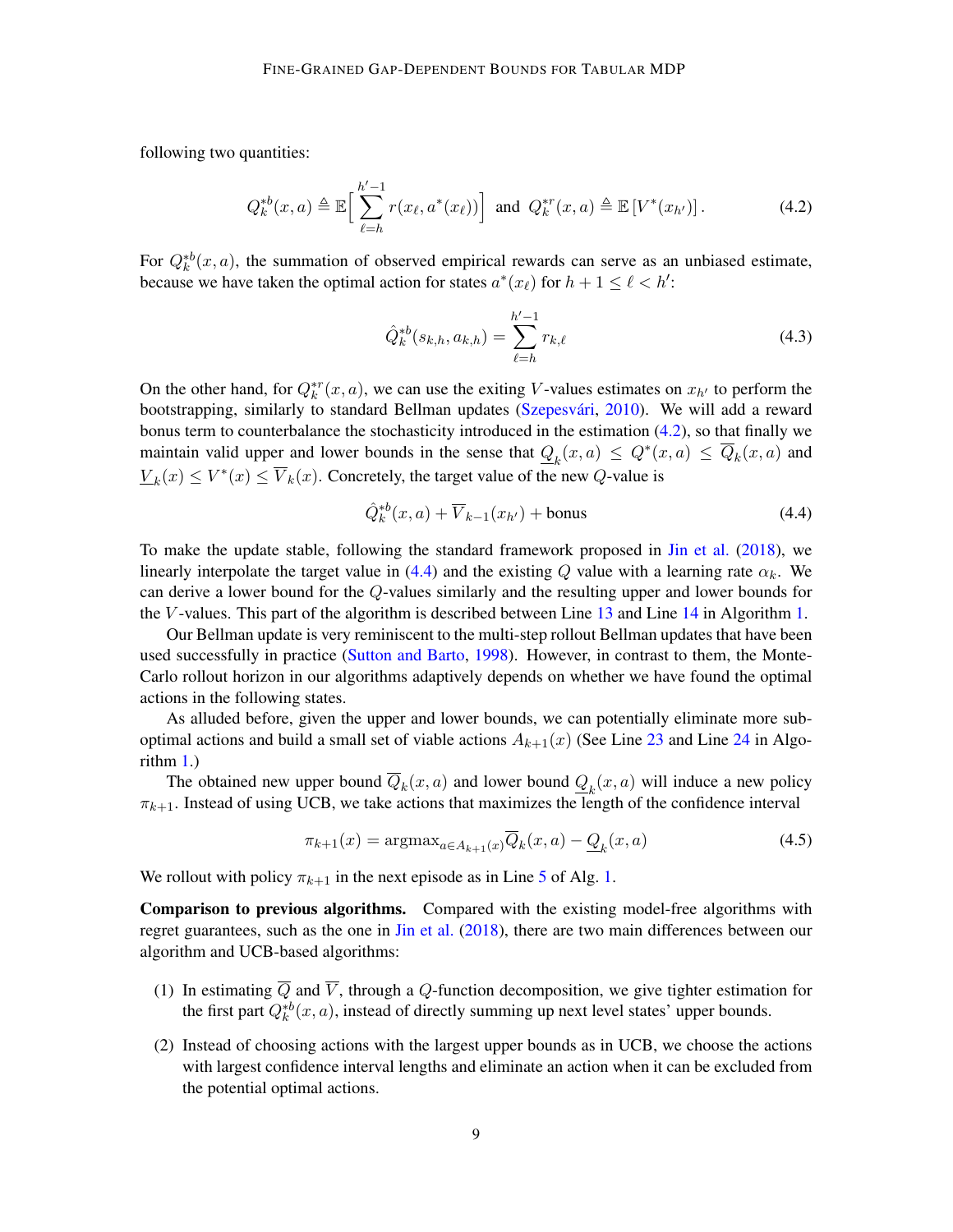**Technical nuances.** For notational convenience, we use  $\perp$  to denote a special termination state, and consider it to be on the level of  $H + 1$ . The value functions for this state is set to be zero in all cases, and we consider  $\perp \notin G_k$  for all k. We also note that once  $x \in G_k$  for some k, it will remain there for forever, and we will no longer update  $Q_k(x, a)$  anymore—we will always take the unique optimal action as soon as  $x \in G_k$  and the Q-values are no longer relevant anymore.

#### <span id="page-9-0"></span>4.1. Proof Outline

In this section, we listed several key components of the proof for the case where each state has a unique optimal action (c.f. Corollary [1.2\)](#page-2-0). Technical proofs are deferred to Appendix [A.](#page-16-0) The proof for the general case (c.f. Theorem [1.1\)](#page-1-1) is deferred to Appendix [B.](#page-25-0) We first introduce some of the key notations and concepts in the analysis of the algorithm.

Key notations and concepts. We use  $n_k(x, a)$  to denote the number of visits to the state-action pair  $(x, a)$  before and including episode k. For any t, let  $k[t](x, a)$  be the episode number of the t-th visit to the state-action pair  $(x, a)$ . We will only use this notation when the algorithm indeed visits  $(x, a)$  for at least t times. When the pair  $(x, a)$  is clear in some context, we oftentimes omit  $(x, a)$  and just write  $k[t]$  for simplicity. For any state x, let  $x'_{k[t]}$  denotes the first undecided state (according to  $G_{k[t]}$ ) in the episode  $k[t]$  after the state x.

#### 4.1.1. BACKGROUNDS ON LEARNING RATES AND CONCENTRATION PROPERTIES.

Our general framework follows the recent analysis of Q-learning algorithms [\(Jin et al.,](#page-14-12) [2018\)](#page-14-12), in terms of the choice of learning rates. We first define the quantity  $\alpha_t^i$  that shows up in the analysis frequently when we expand the update rules for the Q-functions:

<span id="page-9-2"></span><span id="page-9-1"></span>
$$
\alpha_n^0 \triangleq \prod_{j=1}^n (1 - \alpha_j) \quad \text{and} \quad \alpha_n^t \triangleq \alpha_t \prod_{j=t+1}^n (1 - \alpha_j) \tag{4.6}
$$

Intuitively,  $\alpha_n^t$  effectively measures how the update of  $Q(x, a)$  at the *n*-visit to  $(x, a)$  depends on the past  $Q$ -value at the t-th visit of  $(x, a)$ , as characterized in the following statement:

$$
\overline{Q}_{k[n]}(x,a) = \alpha_n^0 H + \sum_{t=1}^n \alpha_n^t \left( \hat{Q}_{k[t]}^{*b}(x,a) + \overline{V}_{k[t]-1}(x'_{k[t]}) + b_t(x,a) \right)
$$
(4.7)

The statement [\(4.7\)](#page-9-1) can be obtained by a straightforward recursive expansion of the update rule in Line [13](#page-7-1) of Alg. [1.](#page-7-0) (For a complete proof, see Section [A.](#page-16-0))

Similarly to the standard analysis of Q-learning, we will control  $\overline{V}_{k[t]-1}(x'_{k[t]})$  on the RHS of equation [\(4.7\)](#page-9-1) by recursion and  $\hat{Q}_{k[t]}^{*b}(x, a)$  on the RHS by concentration inequality. The former part requires innovations but the latter part follows standard concentration inequality.

<span id="page-9-3"></span>**Lemma 4.1 (Concentration)** *With probability at least*  $1 - \delta$  *over the randomness of the environment, for all episodes*  $k \in [K]$ *, the following concentration inequalities hold:* 

$$
\forall x \in \mathcal{S} \setminus G_k, a \in A_k(x), \quad \left| \sum_{t=1}^{n_k} \alpha_{n_k}^t \left( \hat{Q}_{k[t]}^{*b}(x, a) - Q_{k[t]}^{*b}(x, a) \right) \right| \le \frac{1}{2} b_{n_k}(x, a) \tag{4.8}
$$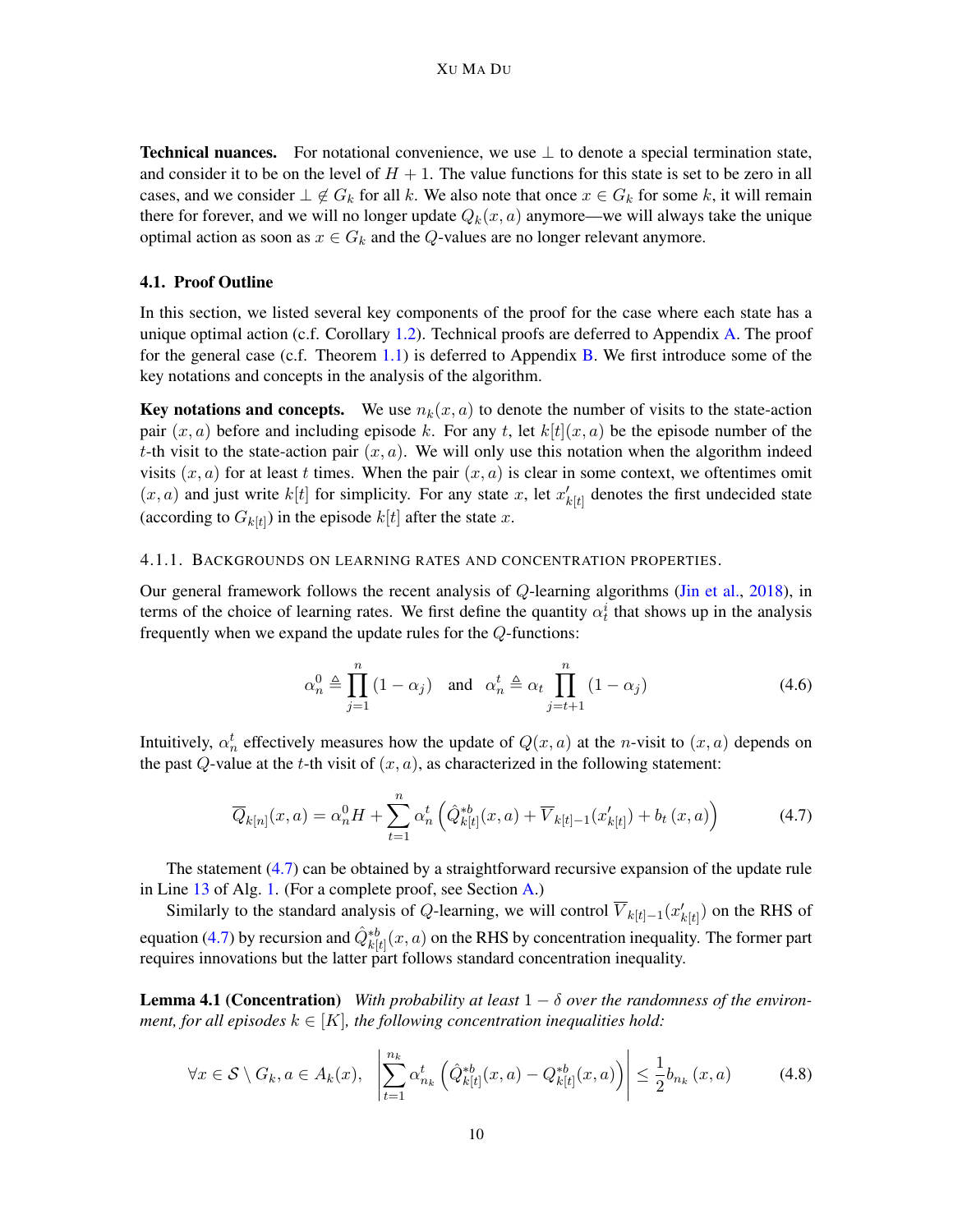$$
\forall x \in \mathcal{S} \setminus G_k, a \in A_k(x), \quad \left| \sum_{t=1}^{n_k} \alpha_{n_k}^t \left( V^*(x_{k[t]}) - Q_{k[t]}^{*r}(x, a) \right) \right| \le \frac{1}{2} b_{n_k}(x, a) \tag{4.9}
$$

For the sake of simplicity, in the following analysis, we use  $\mathcal{E}_j^B$  to denote the union of those inequalities' validity in (4.8) over episode  $k = 1, \ldots, j$ ,  $\mathcal{E}_j^R$  the union of those inequalities' validity in (4.9) over episode  $k = 1, \ldots, j$ , and let  $\mathcal{E}_j \triangleq \mathcal{E}_j^B \cap \mathcal{E}_j^R$ . We also write  $\mathcal{E}^B$  for  $\mathcal{E}_K^B$ ,  $\mathcal{E}^R$  for  $\mathcal{E}_K^R$ , and  $\mathcal{E}$  for  $\mathcal{E}^B\cap\mathcal{E}^R.$ 

# 4.1.2. KEY STEPS IN THE PROOFS

Now we list several key lemmas in the proof. The following lemma shows our confidence intervals about the Q-function and the V -function are valid.

<span id="page-10-2"></span>**Lemma 4.2 (Valid Confidence Interval)** *For all*  $(x, a) \in S \times A$  *and at any episode k, when event*  $\mathcal{E}_k$  *happens, the upper and lower confidence bounds in Algorithm [1](#page-7-0) are valid:* 

<span id="page-10-3"></span>
$$
\overline{V}_k(x) \ge V^*(x) \ge \underline{V}_k(x) \quad \text{and} \quad \overline{Q}_k(x, a) \ge Q^*(x, a) \ge \underline{Q}_k(x, a) \tag{4.10}
$$

With this lemma, we can easily show that we never eliminate the optimal action.

**Proposition 4.3 (Action Elimination)** *When the event*  $\mathcal{E}_{k-1}$  *happens, for all*  $x \in \mathcal{S}$ *, all the optimal actions for* x are in the set  $A_k(x)$ . As a direct consequence,  $\forall x \in G_k$ , the set  $A_k(x)$ *contains the unique optimal action for* x*.*

Now we turn to bounding the regret. The following lemma shows the length of the confidence interval is an upper bound of the regret, conditioned on the event  $\mathcal{E}_k$ .

<span id="page-10-0"></span>Lemma 4.4 (Bounding Regret By the Confidence Interval Length) *For any episode* k*, conditioning on the event* Ek−1*, the regret can be bounded by the confidence interval length of those undecided states that are not in*  $G_k$ *:* 

$$
(V_0^* - V_0^{\pi_k}) \left| \mathcal{E}_{k-1}, \mathcal{F}_{k-1} \le 2\mathbb{E}\left[\sum_{h=1}^H \left(\overline{Q}_{k-1}(s_{k,h}, a_{k,h}) - \underline{Q}_{k-1}(s_{k,h}, a_{k,h})\right) \cdot \mathbb{I}\left[s_{k,h} \notin G_k\right] \middle| \mathcal{E}_{k-1}, \mathcal{F}_{k-1}\right]
$$

We note this lemma is different from the decomposition for the UCB-based algorithms, which admit the property that  $\overline{Q}_k(s_{k,h}, a_{k,h}) \geq \overline{Q}_k(s_{k,h}, a^*(s_{k,h})) \geq V^*(s_{k,h})$  and then use the estimation error,  $\overline{Q}_k(s_{k,h}, a_{k,h}) - Q^*(s_{k,h}, a_{k,h})$ , as an upper bound for regret. However, since we do not always choose the action that maximizes the estimated Q-value, we need a new upper bound on the regret. Fortunately, for our analysis, with the action elimination mechanism, the regret can be simply bounded by the maximal confidence interval.

With Lemma [4.4](#page-10-0) at hand, it suffices to bound the above the confidence intervals. Our analysis relies on the clip function

$$
\operatorname{clip}\Big[x\big|y\Big] \triangleq x \cdot \mathbb{I}\left[x \ge y\right].
$$

<span id="page-10-1"></span>We obtain the following recursion.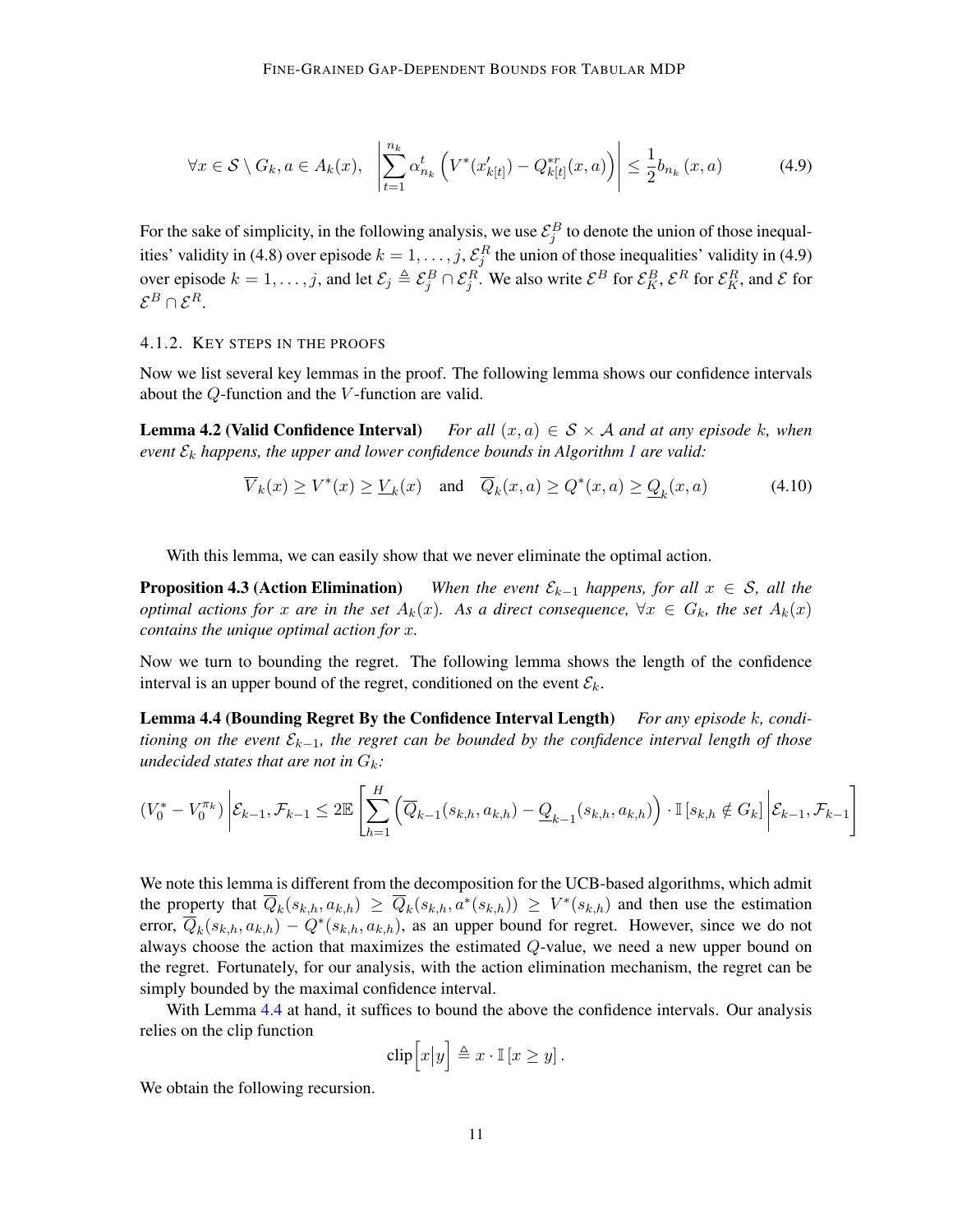### XU MA DU

Proposition 4.5 (Confidence Interval Length Recursion) *Suppose* Ek−<sup>1</sup> *happens. Suppose*  $(x, a) = (s_{k,h}, a_{k,h})$  *is a state-action pair visited in the k-th episode where*  $x \notin G_k$  *is an undecided state. Let* ∆Qpast *be a shorthand for*

$$
\Delta Q_{\text{past}} \triangleq \sum_{t=1}^{n_{k-1}} \alpha_{n_{k-1}}^{t} \left( \overline{Q}_{k[t]-1}(x'_{k[t]}, a'_{k[t]}) - \underline{Q}_{k[t]-1}(x'_{k[t]}, a'_{k[t]}) \right) \cdot \mathbb{I} \left[ x'_{k[t]} \notin G_{k[t]} \right] \tag{4.11}
$$

*We have the following recursion bound for the confidence interval length of an undecided state:*

$$
\left(\overline{Q}_{k-1}(x,a) - \underline{Q}_{k-1}(x,a)\right) \cdot \mathbb{I}\left[x \notin G_k\right] \tag{4.12}
$$

$$
\leq \alpha_{n_{k-1}}^0 H + (1 + \frac{1}{H}) \Delta Q_{\text{past}} + \begin{cases} \n\text{clip}\left[ 4b_{n_{k-1}}(x, a) \left| \frac{\Delta(x, a)}{4H} \right| \right] & \text{if } a \neq a^*(x) \\
\text{clip}\left[ 4b_{n_{k-1}}(x, a) \left| \frac{\Delta_{\min}(x)}{4H} \right| \right] & \text{if } a = a^*(x) \n\end{cases} \tag{4.13}
$$

The clipping operation was proposed in [Simchowitz and Jamieson](#page-14-0) [\(2019\)](#page-14-0) to derive gap-dependent logarithmic regret bounds. We use one particular property about this opreation (c.f. Claim [A.13\)](#page-25-1). The main difference between their use and ours is that for the second case,  $a = a^*(x)$ , in Propo-sition [4.5,](#page-10-1) [Simchowitz and Jamieson](#page-14-0) [\(2019\)](#page-14-0) introduce half-clipping trick and results in  $O(\frac{1}{\Delta_m})$  $\frac{1}{\Delta_{\min}})$ regret for each state, while we use action elimination mechanism to give  $O(\frac{1}{\Delta})$  $\frac{1}{\Delta_{\min}(x)}$ ) regret. This is crucial to avoid the  $S/\Delta_{\text{min}}$  dependency.

To proceed, we can solve the recursion by induction, and obtain the follwing lemma.

# <span id="page-11-2"></span>Lemma 4.6 (Solving Recursion) *We define clipped reward function as*

$$
\check{b}_{n_k}\left(s_{k,h}, a_{k,h}\right) \triangleq \text{clip}\left[4b_{n_k}\left(s_{k,h}, a_{k,h}\right) \mid \max\left(\frac{\Delta(s_{k,h}, a_{k,h})}{4H}, \frac{\Delta_{\min}(s_{k,h})}{4H}\right)\right]
$$
(4.14)

*When event* E *happens, we can upper bound the regret by a linear combination of clipped reward:*

$$
\sum_{k=1}^{K} \sum_{h=1}^{H} \left( \overline{Q}_{k-1}(s_{k,h}, a_{k,h}) - \underline{Q}_{k-1}(s_{k,h}, a_{k,h}) \right) \cdot \mathbb{I} \left[ s_{k,h} \notin G_k \right] \tag{4.15}
$$

<span id="page-11-1"></span>
$$
\leq e^2 H^2 SA + e^2 H \sum_{k=1}^{K} \sum_{h=1}^{H} \check{b}_{n_{k-1}}(s_{k,h}, a_{k,h}) \cdot \mathbb{I}[s_{k,h} \notin G_k]
$$
\n(4.16)

To finish the proof of Corollary [1.2,](#page-2-0) we use the upper bound of the failure probability and property of the clipping trick (Claim [A.13\)](#page-25-1) . See details in Section [A.](#page-16-0)

# <span id="page-11-0"></span>5. Lower Bound

Here we present our formal lower bound.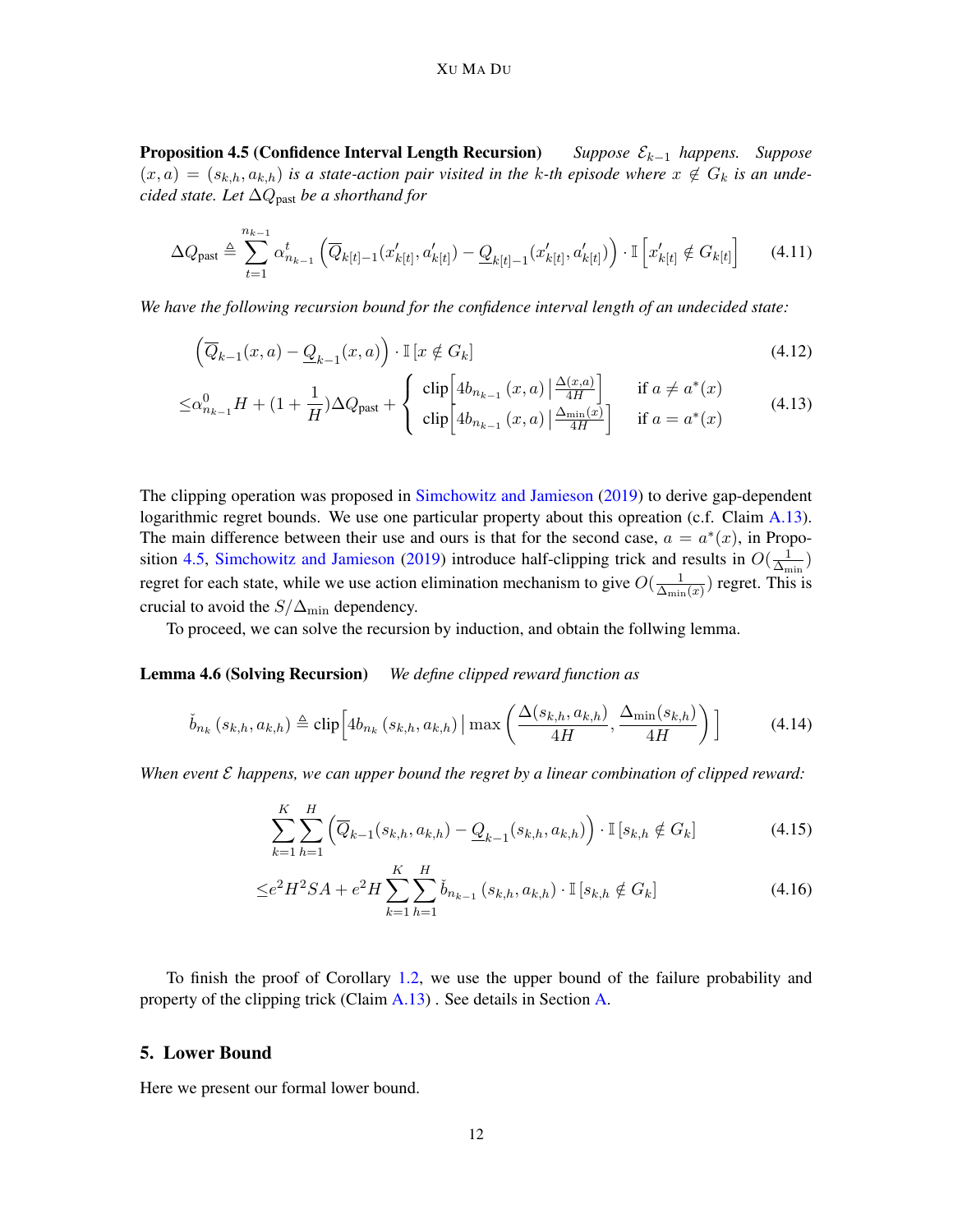

<span id="page-12-0"></span>Figure 2: A family of hard instances that make all consistent algorithms incur an  $\Omega(SA \log K/\Delta_{\min})$  regret. M is the base MDP and  $M_{ij}$  is another MDP we wish to distinguish from M.

**Theorem 5.1** *Given integers S, A, H*  $\geq \log_2(S)$ , 0 <  $\Delta_{\min}$  <  $\min(\frac{1}{8}, 1/H)$ *, and*  $S \leq$  $|Z_{\text{mul}}| \leq \frac{SA}{2}$ , there exists an MDP which has S states, A actions, H levels, and satisfies  $\sum_{(s,a,h)\in\mathcal{S}\times\mathcal{A}\times[H]}\frac{1}{\Delta_h(x,a)}=c_1\log(S)/\Delta_{\min}$  *for some absolute constants*  $c_1>0$ *. On this MDP,*  $\Delta_h(s,a)$ >0 *there exists an absolute constant*  $c_2 > 0$  *such that as*  $K \to \infty$ *, any consistent algorithm suffers a regret at least*  $c_2 |Z_{\text{mul}}| \log K/\Delta_{\text{min}}$ .

In this section we describe our main ideas for proving Theorem [5.1.](#page-11-1) A graphical illustration of our hard-instance construction is shown in Figure [2.](#page-12-0) At a high level, we use an MDP to simulate a multi-armed bandit problem with  $SA$  arms, and then we choose the canonical hard instance in multi-armed bandit to prove the lower bound.

We construct an MDP M whose states form a complete binary tree, where there are  $|S| = 2n-1$ states and n leaves. We label their last horizon's states with  $\{x_1, ... x_n\}$ . All states previous to the last horizon have two actions  $\{a_1, a_2\}$ , while states on the last level have  $|\mathcal{A}| = A$  actions  $\{a_1, ... a_A\}$ . All transitions are deterministic and follow the binary tree structure. The actions taken in states on the last level drawn on the rightest column is the only place where non-zero rewards are given to the agent. Following the standard proof of the lower bound for multi-armed bandits, we assume all rewards follow a Bernoulli distribution, whose mean is labeled on the top of the action. Only one state  $x_1$  has one  $\frac{1}{2} + \gamma$  reward action. All  $x_1$ 's other actions and all other states' actions have reward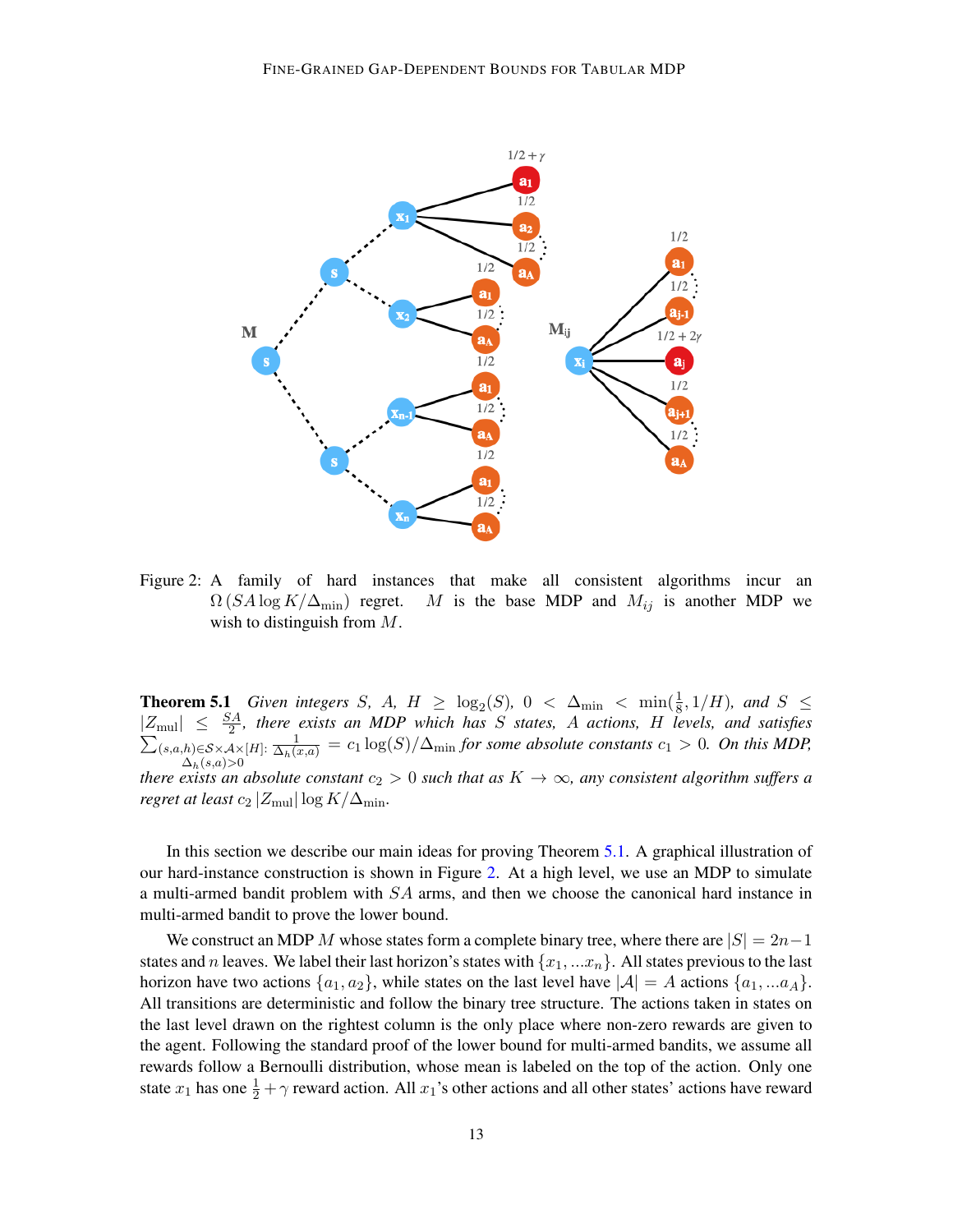mean  $\frac{1}{2}$ . Equivalently, this is a multi-armed bandit problem with SA arms and the only non-zero reward is on  $(x_1, a_1)$ .

Now we construct a set of MDPs  $\{M_{ij}\}_{i\in\{2,\ldots,|\mathcal{S}|\}, j\in\{1,\ldots,4\}}$ . For MDP  $M_{i,j}$ , all transitions and rewards are the same with M, except that one action  $a_j$  of state  $x_i$  has reward  $\frac{1}{2} + 2\gamma$ . We note that these MDPs only have four possible rewards  $\{0, \frac{1}{2}\}$  $\frac{1}{2}, \frac{1}{2} + \gamma, \frac{1}{2} + 2\gamma\}.$ 

To prove the lower bound, we follow the standard technique in multi-armed bandits (e.g., [Latti-](#page-14-2)more and Szepesvári [\(2020\)](#page-14-2)) to show  $\Omega(SA \log K/\Delta_{\min})$  regret. See Section [C](#page-31-0) for details.

## 6. Conclusion

In this paper, we design a new algorithm enjoying an improved gap-dependent regret bound for episodic finite-horizon MDPs. This new regret bound is significant tighter than previous bounds when all states have a unique optimal action. The two innovations involved are the use of adaptive multi-step bootstrap in Q-value estimation and choosing the action that has the largest confidence interval. We also prove a new regret lower bound showing that achieving the tighter regret bound for general MDPs is impossible.

# Acknowledgment

TM acknowledges support of Google Faculty Award, NSF IIS 2045685, Lam Research, and JD.com

#### References

- <span id="page-13-6"></span>Peter Auer and Ronald Ortner. Logarithmic online regret bounds for undiscounted reinforcement learning. In *Advances in Neural Information Processing Systems*, pages 49–56, 2007.
- <span id="page-13-3"></span>Mohammad Gheshlaghi Azar, Ian Osband, and Remi Munos. Minimax regret bounds for reinforce- ´ ment learning. In *Proceedings of the 34th International Conference on Machine Learning*, pages 263–272, 2017.
- <span id="page-13-1"></span>Ronen I. Brafman and Moshe Tennenholtz. R-max - a general polynomial time algorithm for nearoptimal reinforcement learning. *J. Mach. Learn. Res.*, 3(Oct):213–231, March 2003. ISSN 1532- 4435.
- <span id="page-13-0"></span>Sebastien Bubeck and Nicolo Cesa-Bianchi. Regret analysis of stochastic and nonstochastic multiarmed bandit problems. *Foundations and Trends in Machine Learning*, 5(1), 2012.
- <span id="page-13-2"></span>Christoph Dann and Emma Brunskill. Sample complexity of episodic fixed-horizon reinforcement learning. In *Advances in Neural Information Processing Systems*, pages 2818–2826, 2015.
- <span id="page-13-4"></span>Christoph Dann, Tor Lattimore, and Emma Brunskill. Unifying PAC and regret: Uniform PAC bounds for episodic reinforcement learning. In *Proceedings of the 31st International Conference on Neural Information Processing Systems*, NIPS'17, page 5717–5727, Red Hook, NY, USA, 2017. Curran Associates Inc. ISBN 9781510860964.
- <span id="page-13-5"></span>Christoph Dann, Lihong Li, Wei Wei, and Emma Brunskill. Policy certificates: Towards accountable reinforcement learning. In *Proceedings of the 36th International Conference on Machine Learning*, pages 1507–1516, 2019.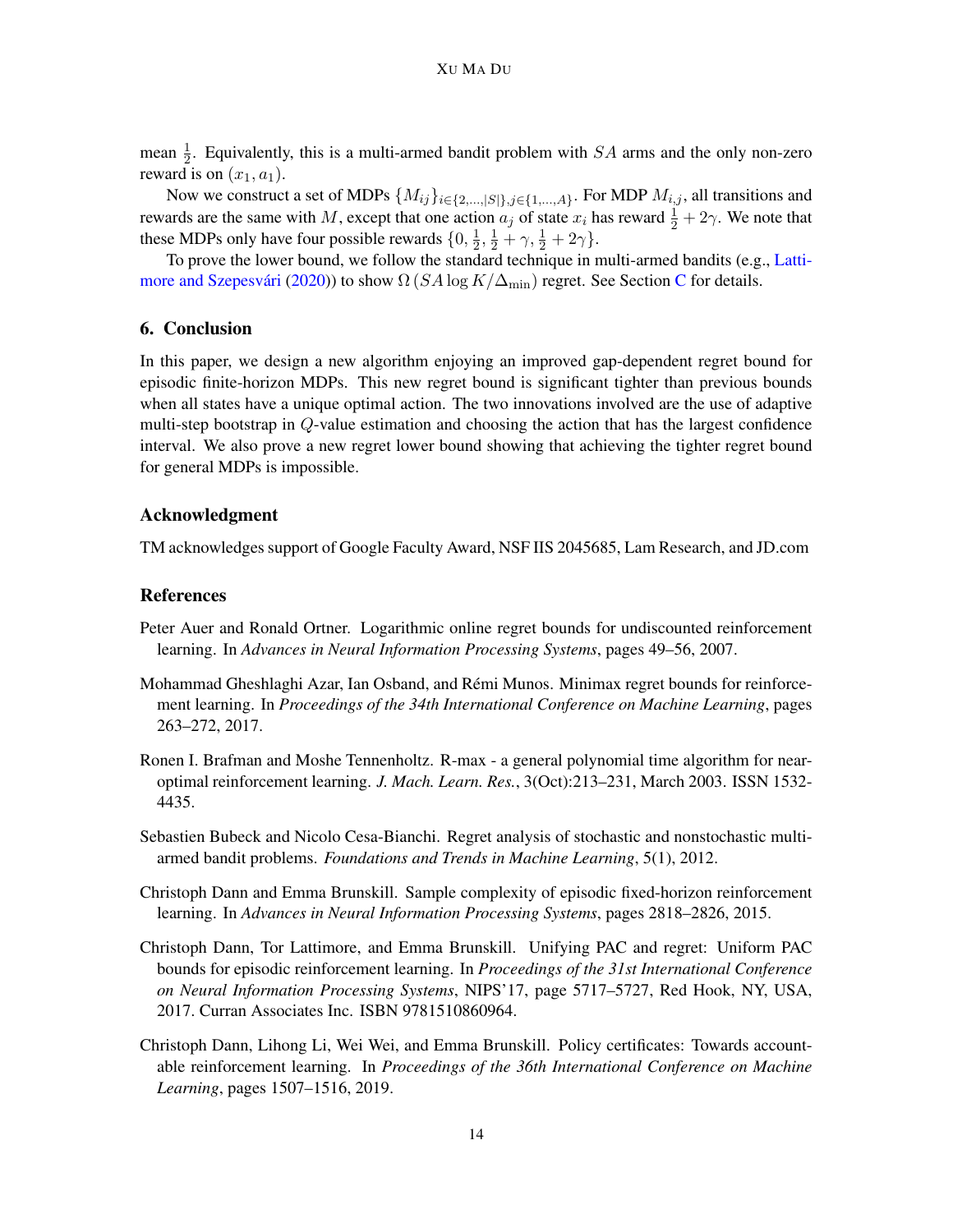- <span id="page-14-15"></span>Jiafan He, Dongruo Zhou, and Quanquan Gu. Logarithmic regret for reinforcement learning with linear function approximation. *arXiv preprint arXiv:2011.11566*, 2020.
- <span id="page-14-4"></span>Thomas Jaksch, Ronald Ortner, and Peter Auer. Near-optimal regret bounds for reinforcement learning. *Journal of Machine Learning Research*, 11(Apr):1563–1600, 2010.
- <span id="page-14-9"></span>Nan Jiang and Alekh Agarwal. Open problem: The dependence of sample complexity lower bounds on planning horizon. In *Conference On Learning Theory*, pages 3395–3398, 2018.
- <span id="page-14-12"></span>Chi Jin, Zeyuan Allen-Zhu, Sebastien Bubeck, and Michael I Jordan. Is Q-learning provably efficient? In *Advances in Neural Information Processing Systems*, pages 4863–4873, 2018.
- <span id="page-14-14"></span>Michael Kearns and Satinder Singh. Near-optimal reinforcement learning in polynomial time. *Machine learning*, 49(2-3):209–232, 2002.
- <span id="page-14-2"></span>Tor Lattimore and Csaba Szepesvári. *Bandit algorithms*. Cambridge University Press, 2020.
- <span id="page-14-7"></span>Thodoris Lykouris, Max Simchowitz, Aleksandrs Slivkins, and Wen Sun. Corruption robust exploration in episodic reinforcement learning. *arXiv preprint arXiv:1911.08689*, 2019.
- <span id="page-14-1"></span>Volodymyr Mnih, Koray Kavukcuoglu, David Silver, Alex Graves, Ioannis Antonoglou, Daan Wierstra, and Martin Riedmiller. Playing Atari with deep reinforcement learning. *arXiv preprint arXiv:1312.5602*, 2013.
- <span id="page-14-6"></span>Jungseul Ok, Alexandre Proutiere, and Damianos Tranos. Exploration in structured reinforcement learning. In *Advances in Neural Information Processing Systems*, pages 8874–8882, 2018.
- <span id="page-14-0"></span>Max Simchowitz and Kevin G Jamieson. Non-asymptotic gap-dependent regret bounds for tabular MDPs. In *Advances in Neural Information Processing Systems*, pages 1153–1162, 2019.
- <span id="page-14-3"></span>Aleksandrs Slivkins. Introduction to multi-armed bandits. *arXiv preprint arXiv:1904.07272*, 2019.
- <span id="page-14-11"></span>Alexander L Strehl, Lihong Li, Eric Wiewiora, John Langford, and Michael L Littman. PAC modelfree reinforcement learning. In *Proceedings of the 23rd international conference on Machine learning*, pages 881–888. ACM, 2006.
- <span id="page-14-13"></span>Richard S Sutton and Andrew G Barto. *Reinforcement learning: An introduction*. MIT press, 1998.
- <span id="page-14-16"></span>Csaba Szepesvári. Algorithms for reinforcement learning. Synthesis lectures on artificial intelli*gence and machine learning*, 4(1):1–103, 2010.
- <span id="page-14-5"></span>Ambuj Tewari and Peter L Bartlett. Optimistic linear programming gives logarithmic regret for irreducible MDPs. In *Advances in Neural Information Processing Systems*, pages 1505–1512, 2008.
- <span id="page-14-10"></span>Ruosong Wang, Simon S Du, Lin F Yang, and Sham M Kakade. Is long horizon reinforcement learning more difficult than short horizon reinforcement learning? In *Advances in Neural Information Processing Systems*, 2020.
- <span id="page-14-8"></span>Kunhe Yang, Lin F Yang, and Simon S Du. Q-learning with Logarithmic Regret. *arXiv preprint arXiv:2006.09118*, 2020.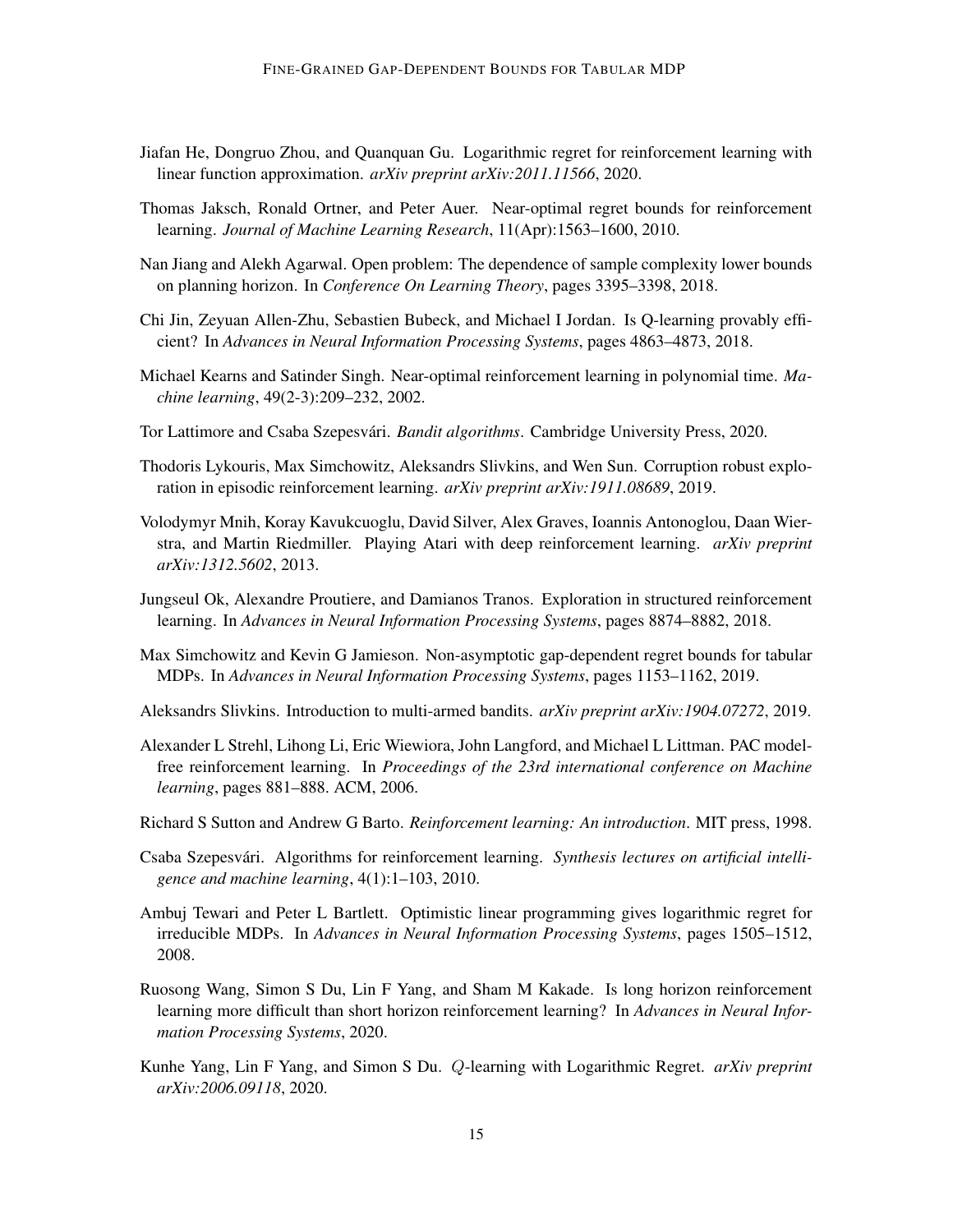- <span id="page-15-2"></span>Andrea Zanette and Emma Brunskill. Tighter problem-dependent regret bounds in reinforcement learning without domain knowledge using value function bounds. In *International Conference on Machine Learning*, pages 7304–7312, 2019.
- <span id="page-15-0"></span>Zihan Zhang, Xiangyang Ji, and Simon S Du. Is reinforcement learning more difficult than bandits? a near-optimal algorithm escaping the curse of horizon. *arXiv preprint arXiv:2009.13503*, 2020a.
- <span id="page-15-1"></span>Zihan Zhang, Yuan Zhou, and Xiangyang Ji. Almost optimal model-free reinforcement learning via reference-advantage decomposition. In *Advances in Neural Information Processing Systems*, 2020b.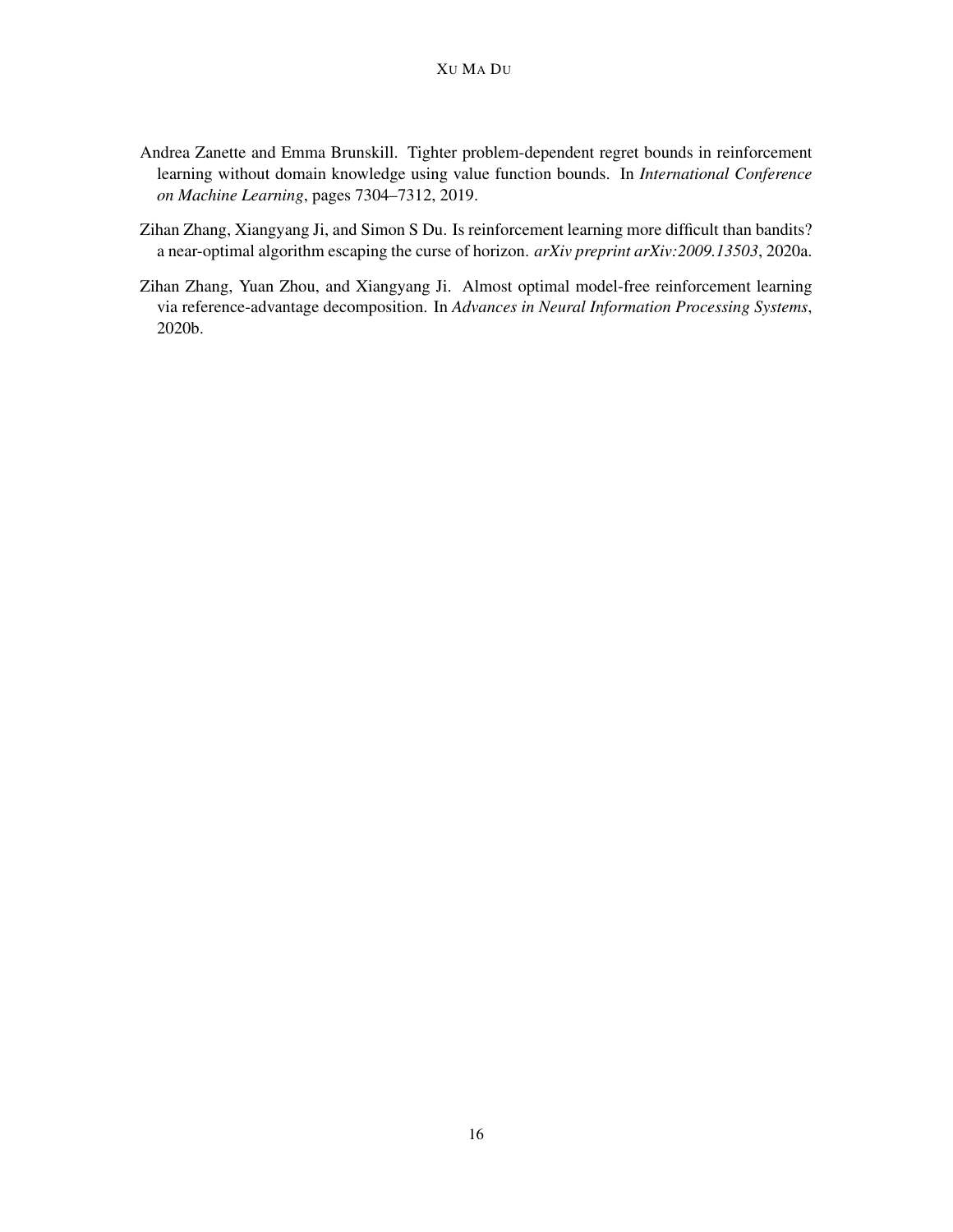# <span id="page-16-0"></span>Appendix A. Missing Proofs in Section [4.1](#page-9-0)

In this section we prove the following result under Assumption [3.1.](#page-6-1) Note Theorem [A.1](#page-16-1) implies Corollary [1.2.](#page-2-0)

Theorem A.1 (Main Result Under Assumption [3.1\)](#page-6-1) *Under Assumption [3.1,](#page-6-1) for fixed* K*, with probability at least* 1 − δ*, we have the following regret upper bound*

<span id="page-16-1"></span>
$$
\text{Regret}_K \le O\left(H^2SA + \sum_{x \in \mathcal{S}} \left(\sum_{a \neq a^*(x)} \frac{H^5}{\Delta(x, a)}\right) \log\left(\frac{SAK}{\delta}\right)\right) \tag{A.1}
$$

Here we also briefly summarize why we have  $H^5$  the bound. First, since we use  $\alpha_i$  as the learning rate in Line [13](#page-7-1) of Algorithm [1,](#page-7-0) we need to set bonus as large as  $\Omega(\sqrt{\frac{H^3}{n}})$  $\frac{d^3}{n}$ ). Second, we use the clipping trick to clip the bonus at  $\Omega(\frac{\Delta}{H})$  (Lemma [4.5\)](#page-10-1), so the summation over bonus until it is clipped will yield  $O(\frac{H^4}{\Delta})$  $\frac{H^4}{\Delta}$ ). Finally, our use of confidence interval to decompose regret (Lemma [4.4\)](#page-10-0) and solving the recursion (Lemma [4.6\)](#page-11-2) incurs another factor of  $H$ . We leave it as a future direction is to improve the dependency on  $H$ .

<span id="page-16-4"></span>**Proposition A.2 (Lemma 4.1 of [Jin et al.](#page-14-12) [\(2018\)](#page-14-12))** *Recall that*  $\alpha_t = \frac{H+1}{H+t}$  $\frac{H+1}{H+t}$ *.* Define  $\alpha_t^0 \triangleq$  $\prod_{j=1}^t (1-\alpha_j)$ , and  $\alpha_t^i \triangleq \alpha_i \prod_{j=i+1}^t (1-\alpha_j)$ . Then, we have the following properties:

$$
(I) \begin{cases} \sum_{i=1}^{t} \alpha_t^i = 1 \text{ and } \alpha_t^0 = 0 & \forall t \ge 1\\ \sum_{i=1}^{t} \alpha_t^i = 0 \text{ and } \alpha_t^0 = 1 & \text{for } t = 0 \end{cases}
$$

$$
(2) \ \forall t \geq 1, \frac{1}{\sqrt{t}} \leq \sum_{i=1}^{t} \frac{\alpha_t^i}{\sqrt{i}} \leq \frac{2}{\sqrt{t}}
$$

$$
(3) \ \forall i \geq 1, \sum_{t=i}^{\infty} \alpha_t^i = 1 + \frac{1}{H}
$$

(4) 
$$
\forall i \geq 1, \sum_{i=1}^t (\alpha_t^i)^2 \leq \frac{2H}{t}
$$

#### A.1. Proof of lemma [4.2](#page-10-2)

Here we prove an extended version of Lemma [4.2,](#page-10-2) where we additionally prove an upper bound of  $\overline{V}_k(x) - \underline{Q}_k(x, a)$ . This inequality is useful for bounding regret in later analysis.

**Lemma A.3 (Extended version of Lemma [4.2\)](#page-10-2)** *For all*  $(x, a) \in S \setminus G_k \times A_k(x)$  *and at any*  $episode\ k, when event\ \mathcal{E}_k$  happens, the upper and lower confidence bounds are valid:

<span id="page-16-3"></span><span id="page-16-2"></span>
$$
\overline{V}_k(x) \ge V^*(x) \ge \underline{V}_k(x) \tag{A.2}
$$

<span id="page-16-5"></span>
$$
\overline{Q}_k(x,a) \ge Q^*(x,a) \ge \underline{Q}_k(x,a) \tag{A.3}
$$

*Moreover, for any*  $k, x$  *and*  $a \in A_{k+1}(x)$ *, we have that* 

$$
\overline{V}_k(x) - \underline{Q}_k(x, a) \le 2 \max_{a' \in A_{k+1}(x)} \left( \overline{Q}_k(x, a') - \underline{Q}_k(x, a') \right)
$$
(A.4)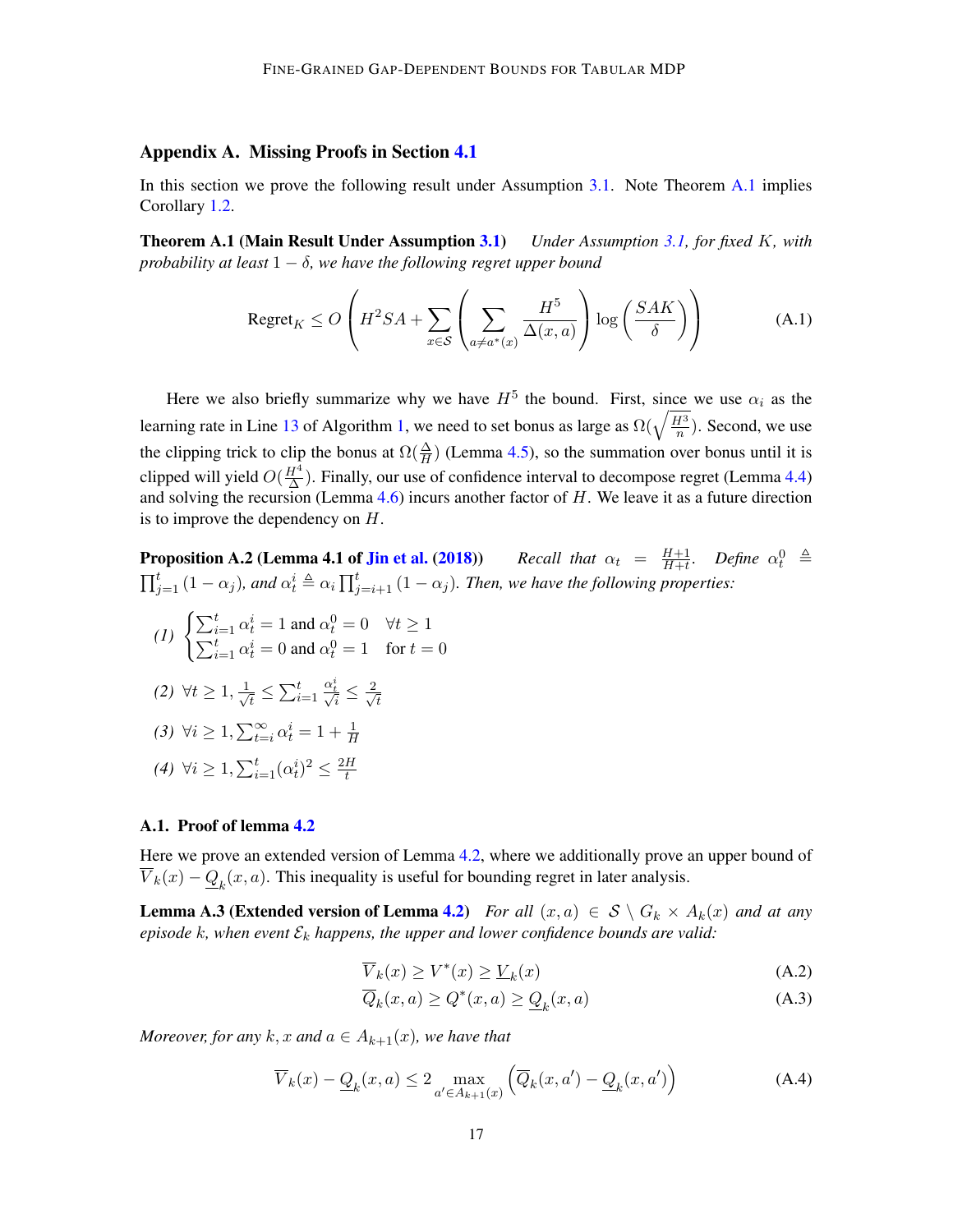Proof [Proof of lemma [A.3\]](#page-16-2)

We first use induction to prove this inequality  $(A.2)$ . The induction proceeds in two dimensions, episode k and horizon h. We first check that the initialization in Algorithm [1](#page-7-0) is valid. Then we assume that the induction is valid from episode 0 to  $k - 1$ . In the following, we prove that the argument is correct for a fixed episode k.

We consider the other induction dimension, horizon  $h$ , in a reversed order. For the base case  $h = H + 1$ , where there is only one state  $\perp$ . By the initialization in Algorithm [1,](#page-7-0) we have  $\overline{V}_k(\perp)$  $) = V_k(\perp) = 0$ . Therefore the induction argument is valid for the base case. Now, we assume that for state  $x \in \{S_i\}_{i>h}$ , the induction argument is valid. Then, we want to prove that the argument is valid for  $x \in S_h$ .

For the sake of simplicity, we denote  $n_k$  to be an abbreviation for  $n_k(x_k, a_k)$ , the number of times we have visited the state action pair  $(x, a)$ ,  $k[t]$  to be the episode of the t-th arrival to the specified state x,  $x'_{k[t]}$  to be the first not in  $G_{k[t]}$  state arrived starting at x on episode  $k[t]$ .

According to the update rule in Algorithm [1,](#page-7-0) line [\(13\)](#page-7-1), we have the following expression for  $\overline{Q}_k(x,a)$ :

$$
\overline{Q}_k(x, a) = \min\left(H, \alpha_{n_k}^0 H + \sum_{t=1}^{n_k} \alpha_{n_k}^t \left(\hat{Q}_{k[t]}^{*b}(x, a) + \overline{V}_{k[t]-1}(x_{k[t]}') + b_t(x, a)\right)\right)
$$
(A.5)

Because by definition  $Q^*(x, a) \leq H$ , the argument is true when the minimum of the two value equals H. Now we assume that the minimum takes the second term.

Then, we have the following:

$$
\overline{Q}_k(x,a) - Q^*(x,a) \tag{A.6}
$$

$$
= \alpha_{n_k}^0 H + \sum_{t=1}^{n_k} \alpha_{n_k}^t \left( \hat{Q}_{k[t]}^{*b}(x, a) + \overline{V}_{k[t]-1}(x'_{k[t]}) + b_t(x, a) \right) - Q^*(x, a)
$$
\n(A.7)\n
$$
= \alpha_{n_k}^0 H + \sum_{t=1}^{n_k} \alpha_{n_k}^t \left( \hat{Q}_{k[t]}^{*b}(x, a) + \overline{V}_{k[t]-1}(x'_{k[t]}) + b_t(x, a) - Q^*(x, a) \right) - \mathbb{I}[n_k = 0] Q^*(x, a)
$$

$$
= \alpha_{n_k}^0 H + \sum_{t=1}^{\infty} \alpha_{n_k}^t \left( \hat{Q}_{k[t]}^{*b}(x, a) + \overline{V}_{k[t]-1}(x'_{k[t]}) + b_t(x, a) - Q^*(x, a) \right) - \mathbb{I} \left[ n_k = 0 \right] Q^*(x, a)
$$
\n(By property (1) in Proposition A.2)

$$
= \alpha_{n_k}^0 H + \sum_{t=1}^{n_k} \alpha_{n_k}^t \left( \hat{Q}_{k[t]}^{*b}(x, a) + \overline{V}_{k[t]-1}(x'_{k[t]}) - Q^*(x, a) \right) + \sum_{t=1}^{n_k} \alpha_{n_k}^t b_t(x, a) - \mathbb{I}\left[n_k = 0\right] Q^*(x, a)
$$
\n(A.8)

$$
\geq \alpha_{n_k}^0 H + \sum_{t=1}^{n_k} \alpha_{n_k}^t \left( \hat{Q}_{k[t]}^{*b}(x, a) + \overline{V}_{k[t]-1}(x'_{k[t]}) - Q^*(x, a) \right) + \mathbb{I}\left[n_k > 0\right] b_{n_k}(x, a) - \mathbb{I}\left[n_k = 0\right] Q^*(x, a)
$$
\n(By the definition of  $b_k(x, a)$  and property (2) in Proposition A.2)

When  $n_k = 0$ , the first term above equals H, the last term equals  $Q^*(x, a)$ , and the second and third term becomes zero, so the RHS is greater than 0. Now, we consider the case when  $n_k > 0$ , then only the second and third term are non-zero. Next, we want to show that the second term is larger than  $-b_k(x, a)$ .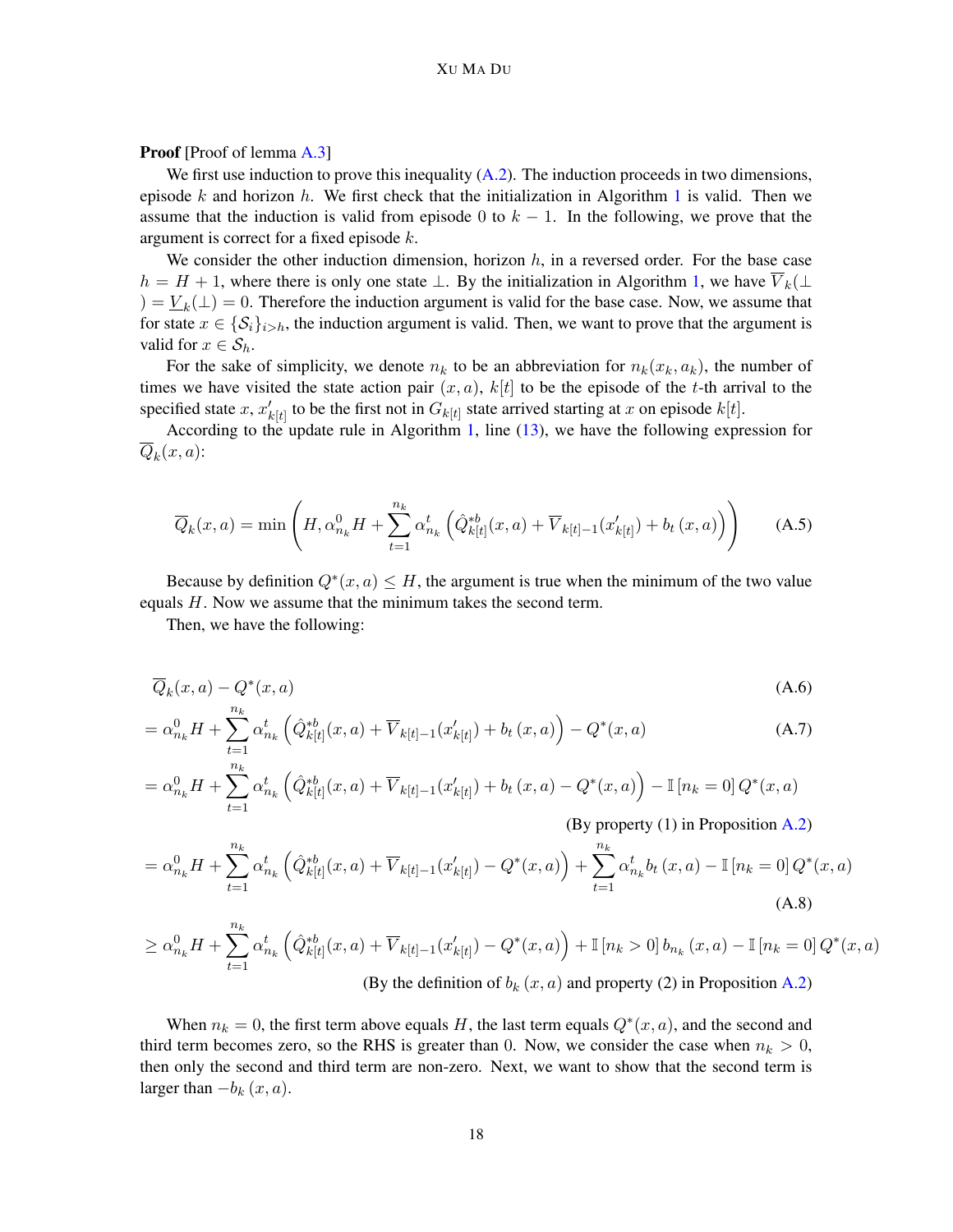$$
\sum_{t=1}^{n_k} \alpha_{n_k}^t \left( \hat{Q}_{k[t]}^{*b}(x, a) + \overline{V}_{k[t]-1}(x'_{k[t]}) - Q^*(x, a) \right)
$$
\n(A.9)  
\n
$$
= \sum_{t=1}^{n_k} \alpha_{n_k}^t \left( \hat{Q}_{k[t]}^{*b}(x, a) + \overline{V}_{k[t]-1}(x'_{k[t]}) - V^*(x'_{k[t]}) + V^*(x'_{k[t]}) - Q_{k[t]}^{*b}(x, a) - Q_{k[t]}^{*r}(x, a) \right)
$$
\n(By the decomposition of  $Q^*(x, a)$  defined in Line (4.1))

$$
= \sum_{t=1}^{n_k} \alpha_{n_k}^t \left( \hat{Q}_{k[t]}^{*b}(x, a) - Q_{k[t]}^{*b}(x, a) + \overline{V}_{k[t]-1}(x'_{k[t]}) - V^*(x'_{k[t]}) + V^*(x'_{k[t]}) - Q_{k[t]}^{*r}(x, a) \right)
$$
\n(A.10)

$$
= \underbrace{\sum_{t=1}^{n_k} \alpha_{n_k}^t \left( \hat{Q}_{k[t]}^{*b}(x, a) - Q_{k[t]}^{*b}(x, a) \right)}_{\text{Bounded by event } \mathcal{E}_k^B} + \underbrace{\sum_{t=1}^{n_k} \alpha_{n_k}^t \left( \overline{V}_{k[t]-1}(x'_{k[t]}) - V^*(x'_{k[t]}) \right)}_{\text{Bounded by the induction argument}} + \underbrace{\sum_{t=1}^{n_k} \alpha_{n_k}^t \left( V^*(x'_{k[t]}) - Q_{k[t]}^{*r}(x, a) \right)}_{\text{Bounded by event } \mathcal{E}_k^R}
$$
\n(A.11)

$$
\geq -\frac{1}{2}b_k(x,a) - 0 - \frac{1}{2}b_k(x,a)
$$
\n
$$
\geq -b_k(x,a) \tag{A.13}
$$

A similar argument shows  $Q_k(x, a) \le Q^*(x, a)$  as well.

Next we prove that for  $x \in S_h$ ,  $\overline{V}_k(x) \ge V^*(x)$  and  $\underline{V}_k(x) \le V^*(x)$ . By the updating rule in  $(15)$ , and  $(16)$  of Algorithm [1,](#page-7-0) we have

$$
\overline{V}_k(x) = \max_{a \in A_k(x)} \overline{Q}_k(x, a) \ge \max_{a \in A_k(x)} Q^*(x, a) = V^*(x, a)
$$
\n(A.14)

$$
\underline{V}_k(x) = \max_{a \in A_k(x)} \underline{Q}_k(x, a) \le \max_{a \in A_k(x)} Q^*(x, a) = V^*(x, a)
$$
\n(A.15)

Finally we will show equation [\(A.4\)](#page-16-5). Recall that by Line [16](#page-7-7) of Alg. [1,](#page-7-0) we have that  $\overline{V}_k(x)$  =  $\max_{a \in A_k(x)} \overline{Q}_k(x, a)$ . Assume that the max is attend at  $a^*$ . Then, for all  $a \in A_{k+1}(x)$ :

$$
\overline{V}_k(x) - \underline{Q}_k(x, a) = \overline{Q}_k(x, a^*) - \underline{Q}_k(x, a)
$$
\n
$$
= (\overline{Q}_k(x, a^*) - \underline{Q}_k(x, a^*) + (\underline{Q}_k(x, a^*) - \overline{Q}_k(x, a)) + (\overline{Q}_k(x, a) - \underline{Q}_k(x, a))
$$
\n
$$
\leq 2 \max_{a' \in A_{k+1}(x)} (\overline{Q}_k(x, a') - \underline{Q}_k(x, a')) \tag{A.16}
$$

where in the last inequality we use the fact that  $Q_k(x, a^*) \leq V_k(x) \leq \overline{Q}_k(x, a)$  for all  $a \in$  $A_{k+1}(x)$ .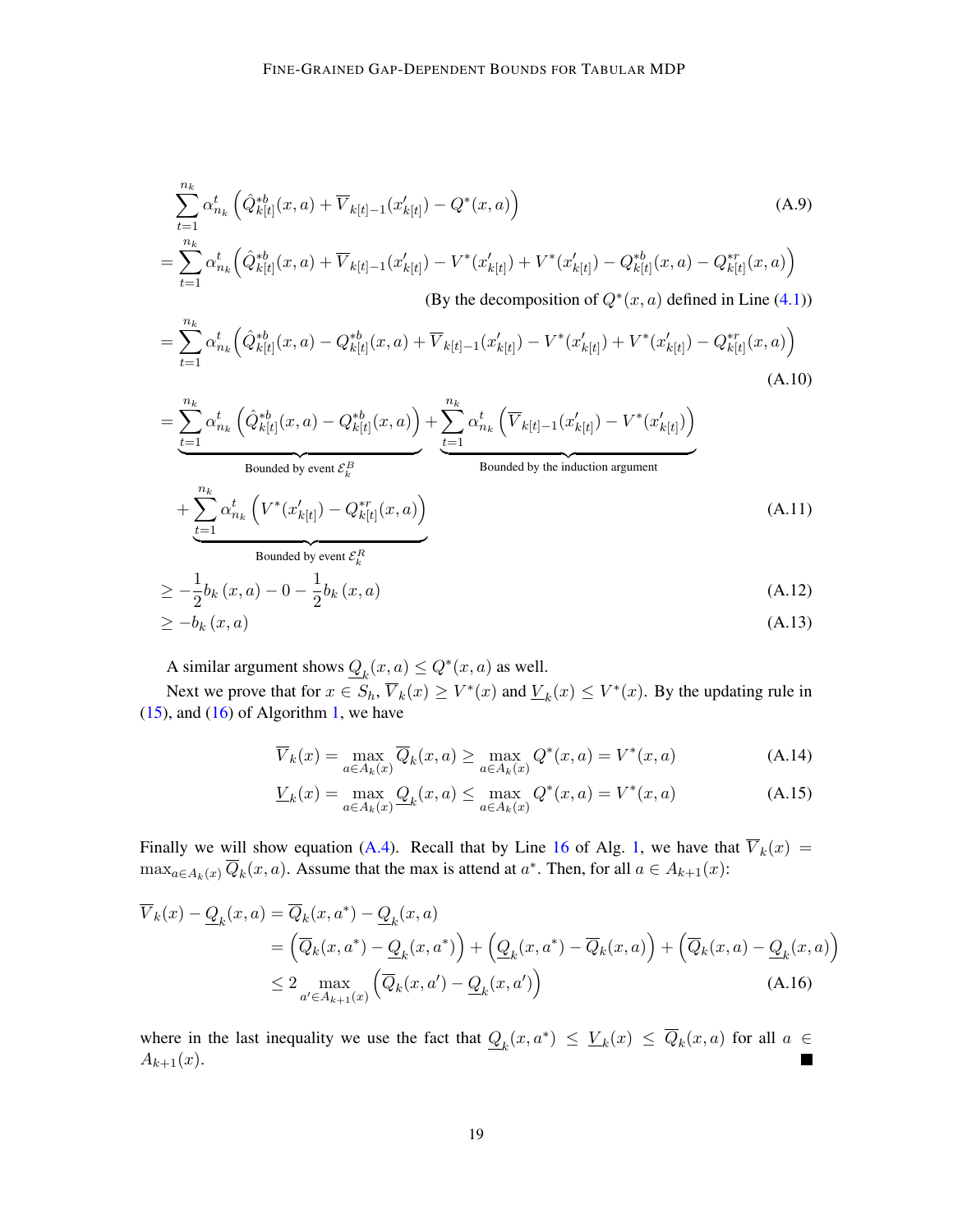# A.2. Proof of proposition [4.3](#page-10-3)

#### Restatement of Proposition 4.3 (Action Elimination)

*When the event*  $\mathcal{E}_{k-1}$  *happens, for all*  $x \in \mathcal{S}$ *, all the optimal actions for* x *are in the set*  $A_k(x)$ *.* As a direct consequence,  $\forall x \in G_k$ , the set  $A_k(x)$  contains the unique optimal action for x.

### Proof [Proof of proposition [4.3\]](#page-10-3)

Suppose an action a was excluded from the set  $A_k(x)$  at episode k by Alg. [1.](#page-7-0) It implies that  $\overline{Q}_k(x,a) < \underline{V}_k(x)$ . By Lemma [4.2,](#page-10-2) we have  $\overline{Q}_k(x,a) < \underline{V}_k(x) \leq V^*(x)$ , which indicates a is not an optimal action. Therefore, all actions that are eliminated are suboptimal and the set  $A_k(x)$ always contain all the optimal actions.

Finally because any state x in  $G_k$  satisfies  $|A_k(x)| = 1$ , the set  $A_k(x)$  must contain the unique optimal action.

#### A.3. Proof of lemma [4.4](#page-10-0)

# Restatement of Lemma 4.4 (Bounding Regret By the Confidence Interval Length)

*For any episode* k*, conditioning on the event* Ek−1*, the regret can be bounded by the confidence interval length of those undecided states that are not in*  $G_k$ :

$$
(V_0^* - V_0^{\pi_k}) \left| \mathcal{E}_{k-1}, \mathcal{F}_{k-1} \le 2\mathbb{E}\left[\sum_{h=1}^H \left(\overline{Q}_{k-1}(s_{k,h}, a_{k,h}) - \underline{Q}_{k-1}(s_{k,h}, a_{k,h})\right) \cdot \mathbb{I}\left[s_{k,h} \notin G_k\right] \middle| \mathcal{E}_{k-1}, \mathcal{F}_{k-1}\right]
$$

**Proof** [Proof of lemma [4.4\]](#page-10-0) Conditioning on the event  $\mathcal{E}_{k-1}$  and the filtration  $\mathcal{F}_{k-1}$  of all the random variables generated until the beginning of epoch k, we can bound the V-value of policy  $\pi_k$ .

$$
(V_0^* - V_0^{\pi_k}) \Big| \mathcal{E}_{k-1}, \mathcal{F}_{k-1} = \mathbb{E} \left[ \sum_{h=1}^H V^*(s_{k,h}) - Q^*(s_{k,h}, a_{k,h}) \Big| \mathcal{E}_{k-1}, \mathcal{F}_{k-1} \right]
$$
  
\n
$$
= \mathbb{E} \left[ \sum_{h=1}^H (V^*(s_{k,h}) - Q^*(s_{k,h}, a_{k,h})) \cdot \mathbb{I}[s_{k,h} \notin G_k] \Big| \mathcal{E}_{k-1}, \mathcal{F}_{k-1} \right]
$$
  
\n(By Lemma 4.3, for all  $s_{k,h} \in G_k, \pi_k(s_{k,h}) = a_{s,h} \in Z_{\text{opt}}(x)$  and  $V^*(s_{k,h}) = Q^*(s_{k,h}, a_{k,h}))$   
\n
$$
\leq \mathbb{E} \left[ \sum_{h=1}^H \left( \overline{V}_{k-1}(s_{k,h}) - \underline{Q}_{k-1}(s_{k,h}, a_{k,h}) \right) \cdot \mathbb{I}[s_{k,h} \notin G_k] \Big| \mathcal{E}_{k-1}, \mathcal{F}_{k-1} \right]
$$
  
\n(A.17)

where the last inequality follows from by Lemma [4.2](#page-10-2)

Invoking equation [\(A.4\)](#page-16-5) of Lemma [4.2](#page-10-2) with episode k,  $x = s_{h,k}$ , and  $a = a_{k,h}$ , noting that in Line [5](#page-7-5) of Alg. [1,](#page-7-0) we chose  $a_{k,h} = \text{argmax}_{a' \in A_k(x)} \left( \overline{Q}_{k-1}(s_{k,h}, a') - \underline{Q}_{k-1}(s_{k,h}, a') \right)$ , we have

$$
\overline{V}_{k-1}(s_{k,h}) - \underline{Q}_{k-1}(s_{k,h}, a_{k,h}) \le 2\left(\overline{Q}_{k-1}(s_{k,h}, a_{k,h}) - \underline{Q}_{k-1}(s_{k,h}, a_{k,h})\right)
$$
(A.18)

<span id="page-19-1"></span><span id="page-19-0"></span>П

Plugging in  $(A.18)$  into equation  $(A.17)$  completes the proof.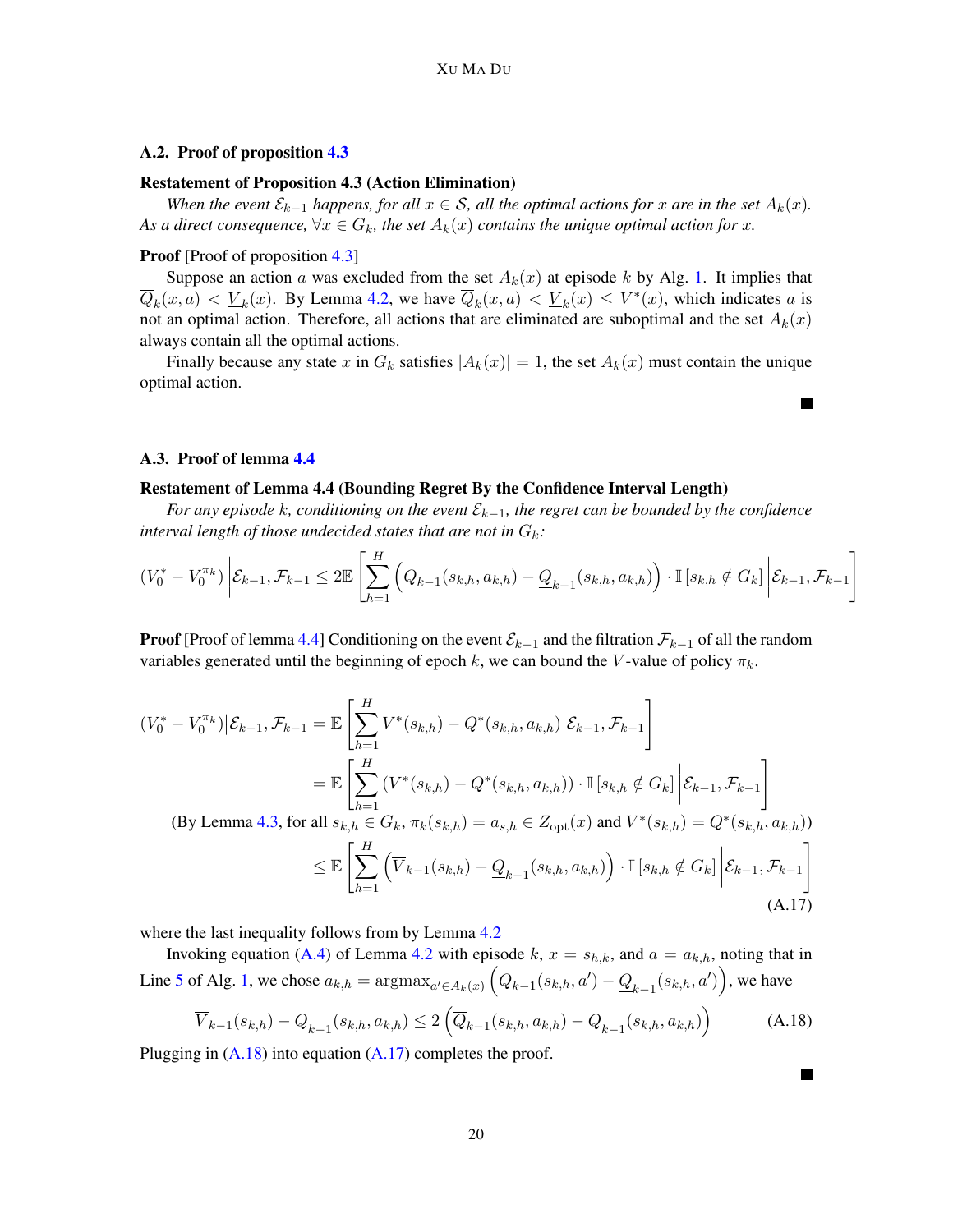# A.4. Proofs of Proposition [4.5](#page-10-1)

<span id="page-20-2"></span>**Lemma A.6** *Suppose*  $(x, a)$  *is visited at the episode k. Conditioning on the event*  $\mathcal{E}_k$ *, letting*  $n_k = n_k(x, a)$  and  $k[t] = k[t](x, a)$ , we have,

$$
\overline{Q}_k(x, a) - \underline{Q}_k(x, a) \le \alpha_{n_k}^0 H + 4\mathbb{I}[n_k > 0] \cdot b_k(x, a) + \sum_{t=1}^{n_k} \alpha_{n_k}^t \left( \overline{V}_{k[t]-1}(x'_{k[t]}) - \underline{V}_{k[t]-1}(x'_{k[t]}) \right)
$$
\n(A.19)

<span id="page-20-0"></span>**Lemma A.7** *Suppose sequences*  $u_n$  *and*  $w_n$  *satisfy* 

$$
u_n = (1 - \alpha_n)u_{n-1} + \alpha_n w_n \tag{A.20}
$$

*for all*  $n > 1$  *and*  $u_0 = H$ *. Then,* 

<span id="page-20-1"></span>
$$
u_n = \alpha_n^0 H + \sum_{1 \le t \le n} \alpha_n^t w_t \tag{A.21}
$$

**Proof** [Proof of lemma [A.7\]](#page-20-0) We recursively expand  $u_n$  according to line [\(A.20\)](#page-20-1) and get a linear combination of  $w_t$ . We can use induction to prove that the coefficient of  $w_t$  in the expansion of  $u_n$ is  $\alpha_n^t$ . For the base case  $t = n$ , we have  $\alpha_n = \alpha_n^n$ . Supposing the coefficient of  $w_t$  in  $u_{n-1}$  is  $\alpha_{n-1}^t$ , then we can deduce that the coefficient in  $u_n$  is  $(1 - \alpha_n) \cdot \alpha_{n-1}^t = \alpha_n^t$ , according to the definition of learning rate introduced in Line [\(4.6\)](#page-9-2).

**Proof** [Proof of lemma [A.6\]](#page-20-2) Recall that  $\overline{Q}_k(s_{k,h}, a_{k,h})$  is updated in Line [\(13\)](#page-7-1) of Algorithm [1.](#page-7-0) Fixing  $(x, a) = (s_{k,h}, a_{k,h})$  and let  $u_t = \overline{Q}_{k[t]}(x, a)$  and  $w_t = \hat{Q}_{k[t]}^{*b}(x, a) + \overline{V}_{k[t]-1}(x'_{k[t]}) + b_t(x, a)$ , then all the historical Q-value update for  $(s_{k,h}, a_{k,h})$  can be abstracted as

$$
u_t = \min\{H, (1 - \alpha_t)u_{t-1} + \alpha_t w_t\}
$$
 (A.22)

Expanding the update recursively (using Lemma [A.7\)](#page-20-0), we obtain that

<span id="page-20-3"></span>
$$
u_{n_k} = \alpha_{n_k}^0 H + \sum_{1 \le t \le n_k} \alpha_{n_k}^t w_t
$$
\n(A.23)

which can be rewritten as

$$
\overline{Q}_k(x,a) \le \alpha_n^0 H + \sum_{t=1}^{n_k} \alpha_{n_k}^t \left( \hat{Q}_{k[t]}^{*b}(x,a) + \overline{V}_{k[t]-1}(x'_{k[t]}) \right) + \sum_{t=1}^{n_k} \alpha_{n_k}^t b_t(x,a) \tag{A.24}
$$

Because  $b_t(x, a)$  is decreasing in t and by the second property of  $\alpha$  in Proposition [A.2,](#page-16-4) we have

$$
\sum_{t=1}^{n_k} \alpha_{n_k}^t b_t(x, a) \le 2\mathbb{I} \left[ n_k > 0 \right] b_{n_k}(x, a)
$$
\n(A.25)

Therefore,

$$
\overline{Q}_k(x, a) \le \alpha_{n_k}^0 H + 2\mathbb{I} \left[ n_k > 0 \right] \cdot b_{n_k}(x, a) + \sum_{t=1}^{n_k} \alpha_{n_k}^t \hat{Q}_{k[t]}^{*b}(x, a) + \sum_{t=1}^{n_k} \alpha_{n_k}^t \overline{V}_{k[t]-1}(x'_{k[t]}) \tag{A.26}
$$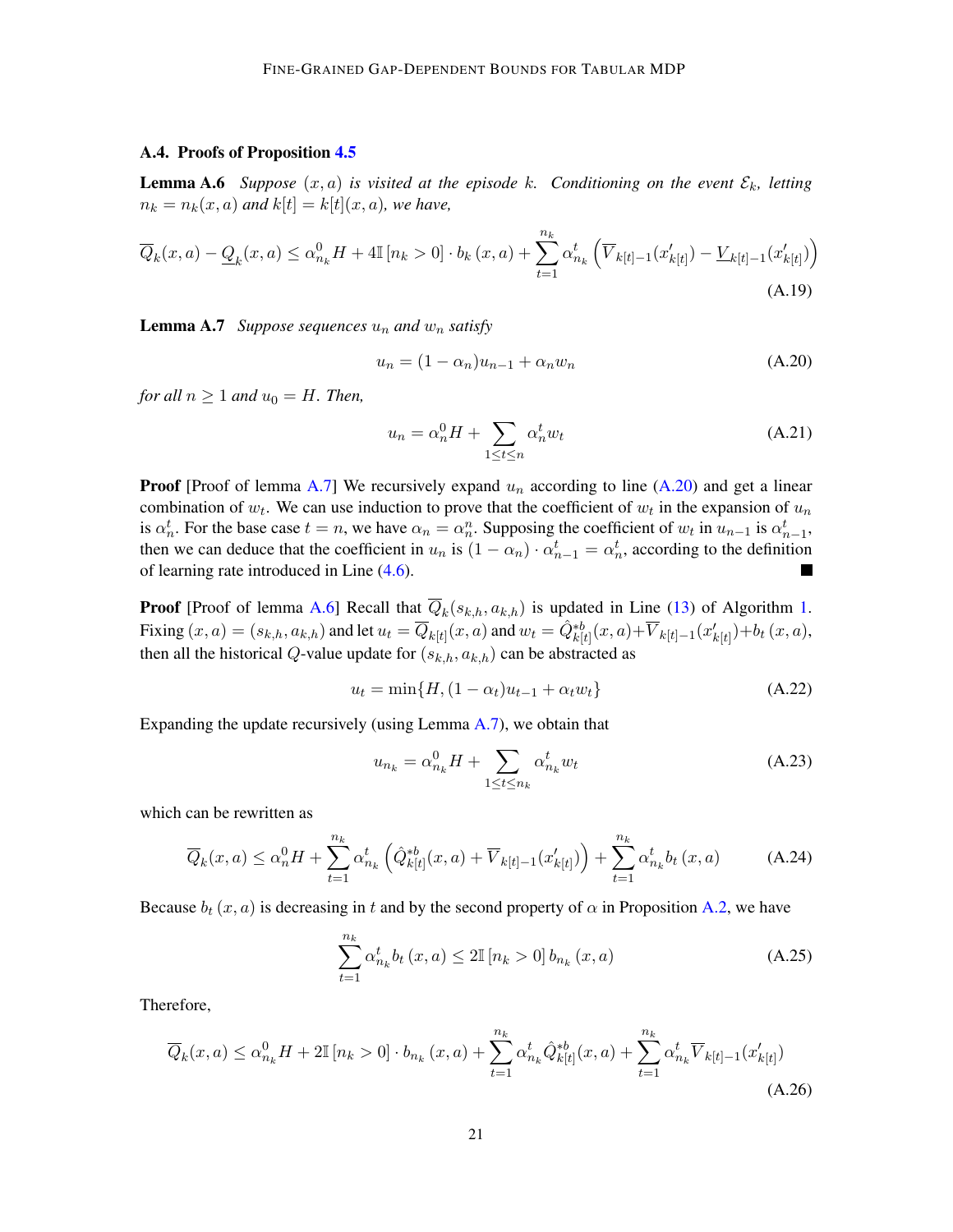At last, a similar argument can be applied to obtain a lower bound for  $Q_k(x, a)$ . Subtracting the lower bound for  $Q_k(x, a)$  from Line [\(A.24\)](#page-20-3) will complete the proof.

<span id="page-21-0"></span>**Claim A.8** *For any three positive numbers* a, b, and c *satisfying*  $a + b \geq c$ , and for any  $x \in (0, 1)$ , *the following holds:*

$$
a + b \le \text{clip}\left[a\left|\frac{xc}{2}\right]\right. + (1 + x)b\tag{A.27}
$$

We recall that  $\text{clip}\left[x|y\right] \triangleq \mathbb{I}\left[x \ge y\right]x$  is defined at the beginning of section [4.1.](#page-9-0)

**Proof** If  $a \geq \frac{xc}{2}$  $\frac{ec}{2}$ , then  $\text{clip}\left[a\left|\frac{xc}{2}\right]\right]\geq a$  and  $(1+x)b\geq b$  and the claim follows. Otherwise, assume  $a < \frac{xc}{2}$ . Then, because  $a + b \ge c$  and  $x \le 1$ , we have  $xb \ge x(c - a) \ge x(c - \frac{xc}{2})$  $\frac{xc}{2}$ ) =  $x(1-\frac{x}{2})$  $(\frac{x}{2})c \geq$  $\frac{xc}{2} \ge a$ . It follows that  $a + b \le (1 + x)b \le \text{clip}\left[a\left(\frac{xc}{2}\right) + (1 + x)b\right]$ .

#### Restatement of Proposition 4.5 (Confidence Interval Length Recursion)

*Suppose*  $\mathcal{E}_{k-1}$  *happens. Suppose*  $(x, a) = (s_{k,h}, a_{k,h})$  *is a state-action pair visited in the k-th episode where*  $x \notin G_k$  *is an undecided state. Let*  $\Delta Q_{\text{past}}$  *be a shorthand for* 

$$
\Delta Q_{\text{past}} \triangleq \sum_{t=1}^{n_{k-1}} \alpha_{n_{k-1}}^{t} \left( \overline{Q}_{k[t]-1}(x'_{k[t]}, a'_{k[t]}) - \underline{Q}_{k[t]-1}(x'_{k[t]}, a'_{k[t]}) \right) \cdot \mathbb{I} \left[ x'_{k[t]} \notin G_{k[t]} \right] \tag{A.28}
$$

*We have the following recursion bound for the confidence interval length of an undecided state:*

$$
\left(\overline{Q}_{k-1}(x,a) - \underline{Q}_{k-1}(x,a)\right) \cdot \mathbb{I}\left[x \notin G_k\right]
$$
\n(A.29)

$$
\leq \alpha_{n_{k-1}}^0 H + (1 + \frac{1}{H}) \Delta Q_{\text{past}} + \begin{cases} \n\text{clip} \left[ 4b_{n_{k-1}}(x, a) \left| \frac{\Delta(x, a)}{4H} \right| \right] & \text{if } a \neq a^*(x) \\
\text{clip} \left[ 4b_{n_{k-1}}(x, a) \left| \frac{\Delta_{\min}(x)}{4H} \right| \right] & \text{if } a = a^*(x) \n\end{cases} \tag{A.30}
$$

# Proof [Proof of proposition [4.5\]](#page-10-1)

For a fixed  $(x, a) = (s_{k,h}, a_{k,h})$  and  $x \notin G_k$ , note that if  $n_{k-1}(x, a) = 0$ , then  $\alpha_{n_{k-1}}^0 = 1$  and the inequality is true because the confidence interval has a trivial upperbound  $H$ . Otherwise, we can ignore the first term on (A.31), which will make the further analysis simpler. We first consider the case  $a \neq a^*(x)$ . We have the following upper bound for gap using confidence interval.

$$
\Delta(x, a) = Q^*(x, a^*(x)) - Q^*(x, a)
$$
\n
$$
= V^*(x) - Q^*(x, a)
$$
\n
$$
\leq \overline{V}_{k-1}(x) - \underline{Q}_{k-1}(x, a)
$$
\n
$$
\leq 2 \max_{a' \in A_k(x)} (\overline{Q}_{k-1}(x, a') - \underline{Q}_{k-1}(x, a'))
$$
\n
$$
(By the definition of V function)
$$
\n
$$
\leq 2 \max_{a' \in A_k(x)} (\overline{Q}_{k-1}(x, a') - \underline{Q}_{k-1}(x, a'))
$$
\n
$$
(By equation (A.4) of Lemma A.3)
$$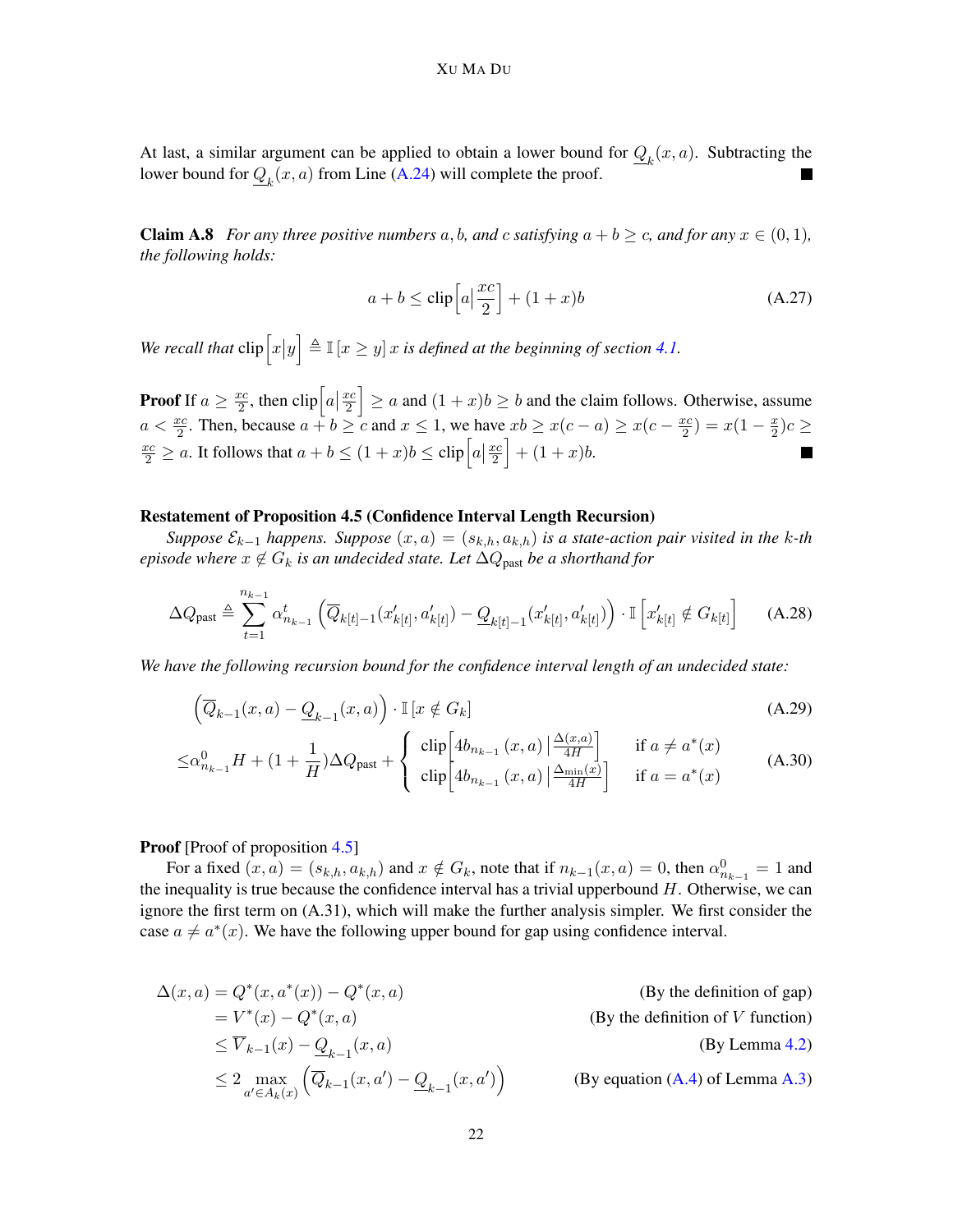$\leq 2\left(\overline{Q}_{k-1}(x,a)-\underline{Q}_{k-1}(x,a)\right)$  (Because  $a=\pi_k(x)$  maximizes confidence interval)

Next, we decompose confidence interval using Lemma [A.6.](#page-20-2)

$$
\frac{\Delta(x,a)}{2} \le \overline{Q}_{k-1}(x,a) - \underline{Q}_{k-1}(x,a) \tag{A.31}
$$

<span id="page-22-0"></span>
$$
\leq \alpha_{n_{k-1}}^0 H + 4b_{n_{k-1}}(x, a) + \sum_{t=1}^{n_{k-1}} \alpha_{n_{k-1}}^t \left( \overline{V}_{k[t]-1}(x'_{k[t]}) - \underline{V}_{k[t]-1}(x'_{k[t]}) \right) \tag{A.32}
$$

Then we can apply the clipping trick.

$$
\overline{Q}_{k-1}(x, a) - \underline{Q}_{k-1}(x, a)
$$
\n
$$
\leq \alpha_{n_{k-1}}^0 H + \text{clip}\left[4b_{n_{k-1}}(x, a)\left|\frac{\Delta(x, a)}{4H}\right.\right] + \left(1 + \frac{1}{H}\right) \sum_{t=1}^{n_{k-1}} \alpha_{n_{k-1}}^t \left(\overline{V}_{k[t]-1}(x'_{k[t]}) - \underline{V}_{k[t]-1}(x'_{k[t]})\right)
$$
\n(By Claim A.8)

$$
\leq \alpha_{n_{k-1}}^{0} H + \text{clip} \Big[ 4b_{n_{k-1}}(x, a) \Big| \frac{\Delta(x, a)}{4H} \Big] \n+ \left( 1 + \frac{1}{H} \right) \sum_{t=1}^{n_{k-1}} \alpha_{n_{k-1}}^{t} \Big( \overline{Q}_{k[t]-1}(x'_{k[t]}, a'_{k[t]}) - \underline{Q}_{k[t]-1}(x'_{k[t]}, a'_{k[t]}) \Big) \n(Because  $a'_{k[t]} = \pi_{k[t]}(x'_{k[t]})$  maximizes the confidence interval)  
\n
$$
= \alpha_{n_{k-1}}^{0} H + \text{clip} \Big[ 4b_{n_{k-1}}(x, a) \Big| \frac{\Delta(x, a)}{4H} \Big] \n+ \left( 1 + \frac{1}{H} \right) \sum_{t=1}^{n_{k-1}} \alpha_{n_{k-1}}^{t} \Big( \overline{Q}_{k[t]-1}(x'_{k[t]}, a'_{k[t]}) - \underline{Q}_{k[t]-1}(x'_{k[t]}, a'_{k[t]}) \Big) \cdot \mathbb{I} \Big[ x'_{k[t]} \notin G_{k[t]} \Big] \n(Because, by definition,  $x'_{k[t]} \notin G_{k[t]})$
$$
$$

At last, we can add the indicator to LHS too, because the proposition's statement only considers "undecided" state  $x \notin G_k$ .

To apply similar proof of the  $a \neq a^*(x)$  case, we need to get a similar lower bound for the confidence interval of the selected state action pair like Line [\(A.31\)](#page-22-0). We note that  $x \notin G_k$  means that  $|A_k(x)| > 1$ , so according to our unique optimal action assumption [3.1,](#page-6-1) at least one sub-optimal action is still in  $A_k(x)$ . Similarly, we have the following:

$$
\Delta_{\min}(x) \le 2 \max_{a' \in A_k(x)} \left( \overline{Q}_{k-1}(x, a') - \underline{Q}_{k-1}(x, a') \right)
$$
\n
$$
= 2 \left( \overline{Q}_{k-1}(x, a^*(x)) - \underline{Q}_{k-1}(x, a^*(x)) \right)
$$
\n(Because  $\pi_k(x) = a^*(x)$  maximizes the confidence interval)

 $\blacksquare$ 

The remaining deduction follows the  $a \neq a^*(x)$  case.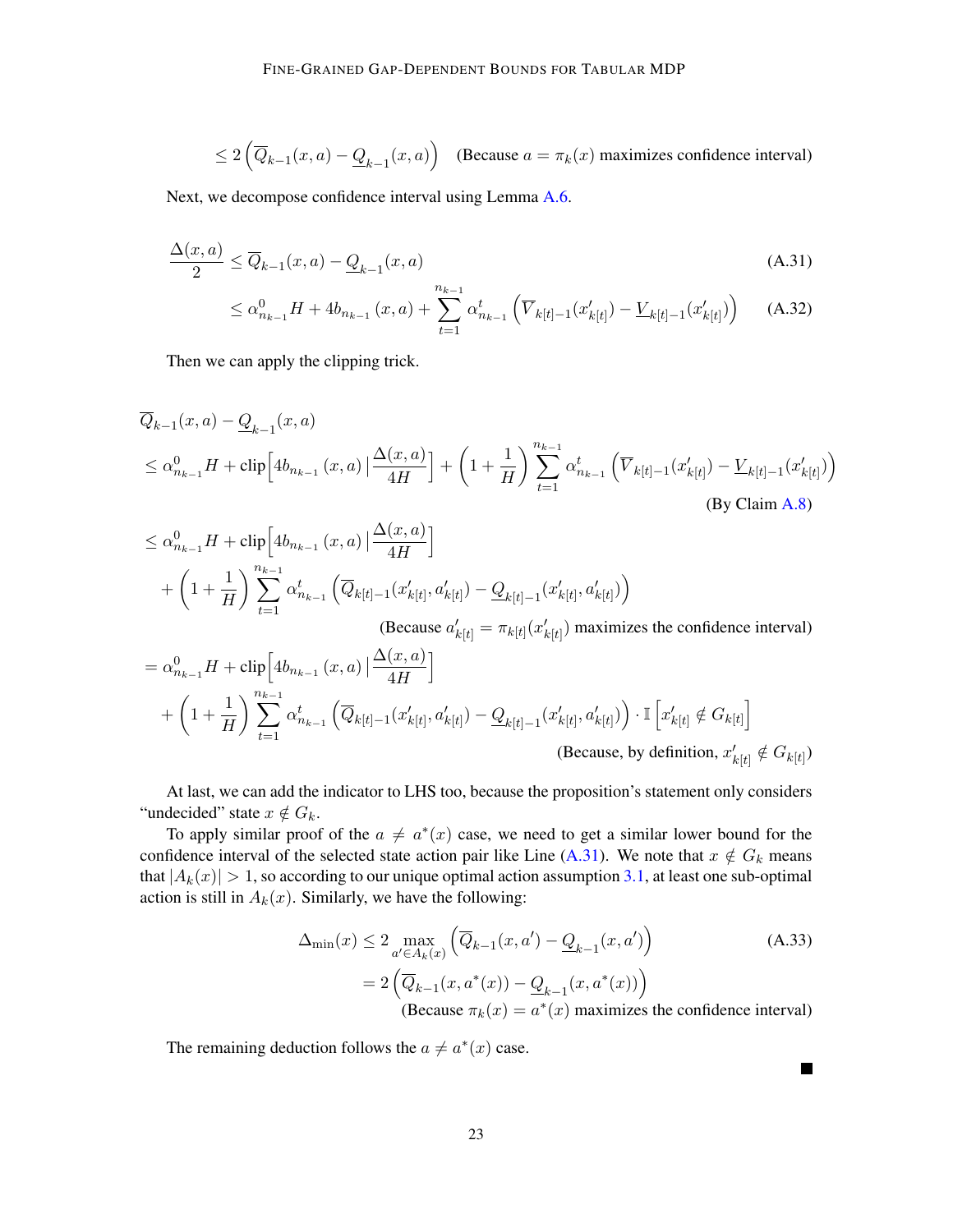# A.5. Proof of lemma [4.6](#page-11-2)

#### Restatement of Lemma 4.6 (Solving Recursion)

*We define clipped reward function as*

$$
\check{b}_{n_k}\left(s_{k,h}, a_{k,h}\right) \triangleq \text{clip}\left[4b_{n_k}\left(s_{k,h}, a_{k,h}\right) \mid \max\left(\frac{\Delta(s_{k,h}, a_{k,h})}{4H}, \frac{\Delta_{\min}(s_{k,h})}{4H}\right)\right]
$$
(A.34)

*When event* E *happens, we can upper bound the regret by a linear combination of clipped reward:*

$$
\sum_{k=1}^{K} \sum_{h=1}^{H} \left( \overline{Q}_{k-1}(s_{k,h}, a_{k,h}) - \underline{Q}_{k-1}(s_{k,h}, a_{k,h}) \right) \cdot \mathbb{I} \left[ s_{k,h} \notin G_k \right] \tag{A.35}
$$

$$
\leq e^2 H^2 SA + e^2 H \sum_{k=1}^{K} \sum_{h=1}^{H} \check{b}_{n_{k-1}} \left( s_{k,h}, a_{k,h} \right) \cdot \mathbb{I} \left[ s_{k,h} \notin G_k \right] \tag{A.36}
$$

**Proof** [Proof of lemma [4.6\]](#page-11-2) We repeatedly use Proposition [4.5](#page-10-1) to expand the confidence interval. For the summation of confidence intervals over episodes  $1, \dots, K$  at a fixed horizon h, we want to express it as the sum of clipped reward at later horizons' states and prove the coefficient before each state has a desired upper bound. The expression below is the format of linear combination for the summation of confidence intervals at a fixed level  $h$ . Instead of calculating the exact coefficient, we will prove a coefficient upper bound only related with  $h, h' : w(h, h')$ .

$$
\sum_{k} \left( \overline{Q}_{k-1}(s_{k,h}, a_{k,h}) - \underline{Q}_{k-1}(s_{k,h}, a_{k,h}) \right) \cdot \mathbb{I} \left[ s_{k,h} \notin G_k \right] \\
\leq \sum_{k',h'} w(h, h') \cdot \check{b}_{n_{k'-1}} \left( s_{k',h'}, a_{k',h'} \right) \cdot \mathbb{I} \left[ s_{k',h'} \notin G_{k'} \right] \tag{A.37}
$$

Considering a fixed bonus on the RHS,  $\check{b}_{n_{k'-1}}(x', a')$  on level h', according to the last term in Proposition [4.5,](#page-10-1) it will be contained in some previous state's confidence interval. We suppose the previous not in  $G_{k'}$  state on episode k' lied on horizon  $h_1$ , which has notation  $s_{k',h_1}$ , and we chose action  $a_{k',h_1}$  there. We can observe that only the expansion of  $(x,a) = (s_{k',h_1}, a_{k',h_1})$ 's confidence interval on episode  $k(k \ge k')$ , i.e.  $\overline{Q}_k(x,a) - \underline{Q}_k(x,a)$ , will contain  $\check{b}_{n_{k'-1}}(x',a')$ . From property (3) of proposition [A.2,](#page-16-4) we know  $\sum_{n=t}^{\infty} \alpha_n^t \leq 1 + \frac{1}{H}$ , so we can have the following reduction  $w(h, h') \leq w(h, h_1) \cdot (1 + \frac{1}{H})^2$  and  $w(h, h) = 1$ . The square here comes from the property of  $\alpha$  and the leading coefficient in the last term of Proposition [4.5.](#page-10-1) By induction, we can prove that  $w(h, h') \leq (1 + \frac{1}{H})^{2(h'-h)}$ . Therefore the contribution of  $\check{b}_{n_{k'-1}}(x', a')$  to the whole regret summation is upper bounded by  $\sum_{h\leq h'} w(h, h') \leq e^2 H$ . The calculation of  $\alpha_n^0 H$  is similar. Combining these two parts will produce the desired result.

#### A.6. Proof of Theorem [A.1](#page-16-1)

Restatement of Theorem A.1 (Main Result Under Assumption [3.1\)](#page-6-1)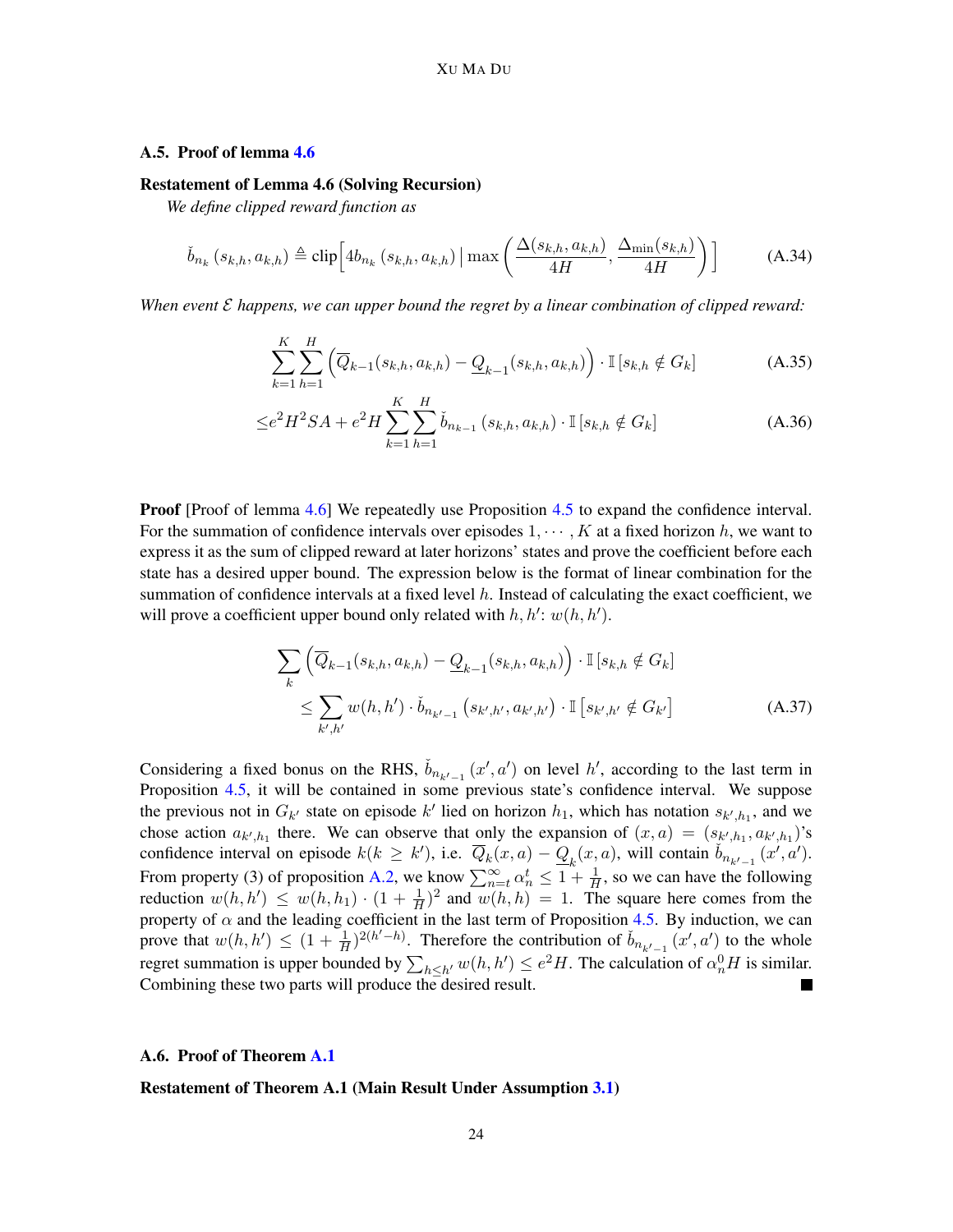*Under Assumption [3.1,](#page-6-1) for fixed* K*, with probability at least* 1 − δ*, we have the following regret upper bound*

$$
\text{Regret}_K \le O\left(H^2SA + \sum_{x \in \mathcal{S}} \left(\sum_{a \neq a^*(x)} \frac{H^5}{\Delta(x, a)}\right) \log\left(\frac{SAK}{\delta}\right)\right) \tag{A.38}
$$

**Proof** [Proof of theorem [A.1\]](#page-16-1) We use the notation  $\text{clip}\left[x|y\right]$  as defined in Proposition [4.5](#page-10-1) and  $\check{b}_k(x, a)$  as defined in Lemma [4.6.](#page-11-2) Recall  $\mathcal{E} \subseteq \mathcal{E}_{k-1}$  and  $\overline{Pr}\{\mathcal{E}\} \geq 1-\delta$ . Therefore, with probability at least  $1 - \delta$ , we have the following relations on regret:

$$
\sum_{k=1}^{K} (V_0^* - V_0^{\pi_k}) \Big| \mathcal{E}_{k-1} \tag{A.39}
$$

$$
\leq \sum_{k=1}^{K} 2\mathbb{E}\left[\sum_{h=1}^{H} \left(\overline{Q}_{k-1}(s_{k,h}, a_{k,h}) - \underline{Q}_{k-1}(s_{k,h}, a_{k,h})\right) \cdot \mathbb{I}\left[s_{k,h} \notin G_k\right] \middle| \mathcal{E}_{k-1}\right] \quad \text{(By Lemma 4.4)}
$$
\n
$$
= 2\mathbb{E}\left[\sum_{k=1}^{K} \sum_{h=1}^{H} \left(\overline{Q}_{k-1}(s_{k,h}, a_{k,h}) - \underline{Q}_{k-1}(s_{k,h}, a_{k,h})\right) \cdot \mathbb{I}\left[s_{k,h} \notin G_k\right] \middle| \mathcal{E}\right]
$$

<span id="page-24-0"></span>(Transform  $\mathcal{E}_{k-1}$  to  $\mathcal{E}$ )

<span id="page-24-1"></span>П

$$
\leq 2e^2 H^2 SA + 2e^2 H \mathbb{E} \left[ \sum_{k=1}^K \sum_{h=1}^H \check{b}_{n_{k-1}} \left( s_{k,h}, a_{k,h} \right) \cdot \mathbb{I} \left[ s_{k,h} \notin G_k \right] \Big| \mathcal{E} \right]
$$
\n(A.40)

$$
\leq 2e^2 H^2 SA + 2e^2 H \mathbb{E} \left[ \sum_{k=1}^K \sum_{h=1}^H \check{b}_{n_{k-1}}(s_{k,h}, a_{k,h}) \middle| \mathcal{E} \right]
$$
\n(A.41)

$$
\leq 2e^2H^2SA + 128e^2H\sum_{x\in\mathcal{S}}\left(\left(\sum_{a\neq a^*}\frac{H^4}{\Delta(x,a)}\right) + \frac{H^4}{\Delta_{\min}(x)}\right)\log\left(\frac{SAK}{\delta}\right)
$$
  
(By Claim A.13 proving that  $\sum_{n=1}^{\infty} \text{clip}\left[\frac{c}{\sqrt{n}}|\epsilon\right] \leq \frac{4c^2}{\epsilon}$  for any constant c)

$$
\leq O\left(H^2SA + \sum_{x \in \mathcal{S}} \left(\sum_{a \neq a^*} \frac{H^5}{\Delta(x, a)}\right) \log\left(\frac{SAK}{\delta}\right)\right) \tag{A.42}
$$

where in line [A.40,](#page-24-0) we use Lemma [4.6.](#page-11-2)

# A.7. Supporting claims

### Restatement of Lemma 4.1 (Concentration)

*With probability at least*  $1-\delta$  *over the randomness of the environment, for all episodes*  $k \in [K]$ *, the following concentration inequalities hold:*

$$
\forall x \in \mathcal{S} \setminus G_k, a \in A_k(x), \quad \left| \sum_{t=1}^{n_k} \alpha_{n_k}^t \left( \hat{Q}_{k[t]}^{*b}(x, a) - Q_{k[t]}^{*b}(x, a) \right) \right| \leq \frac{1}{2} b_{n_k}(x, a) \tag{A.43}
$$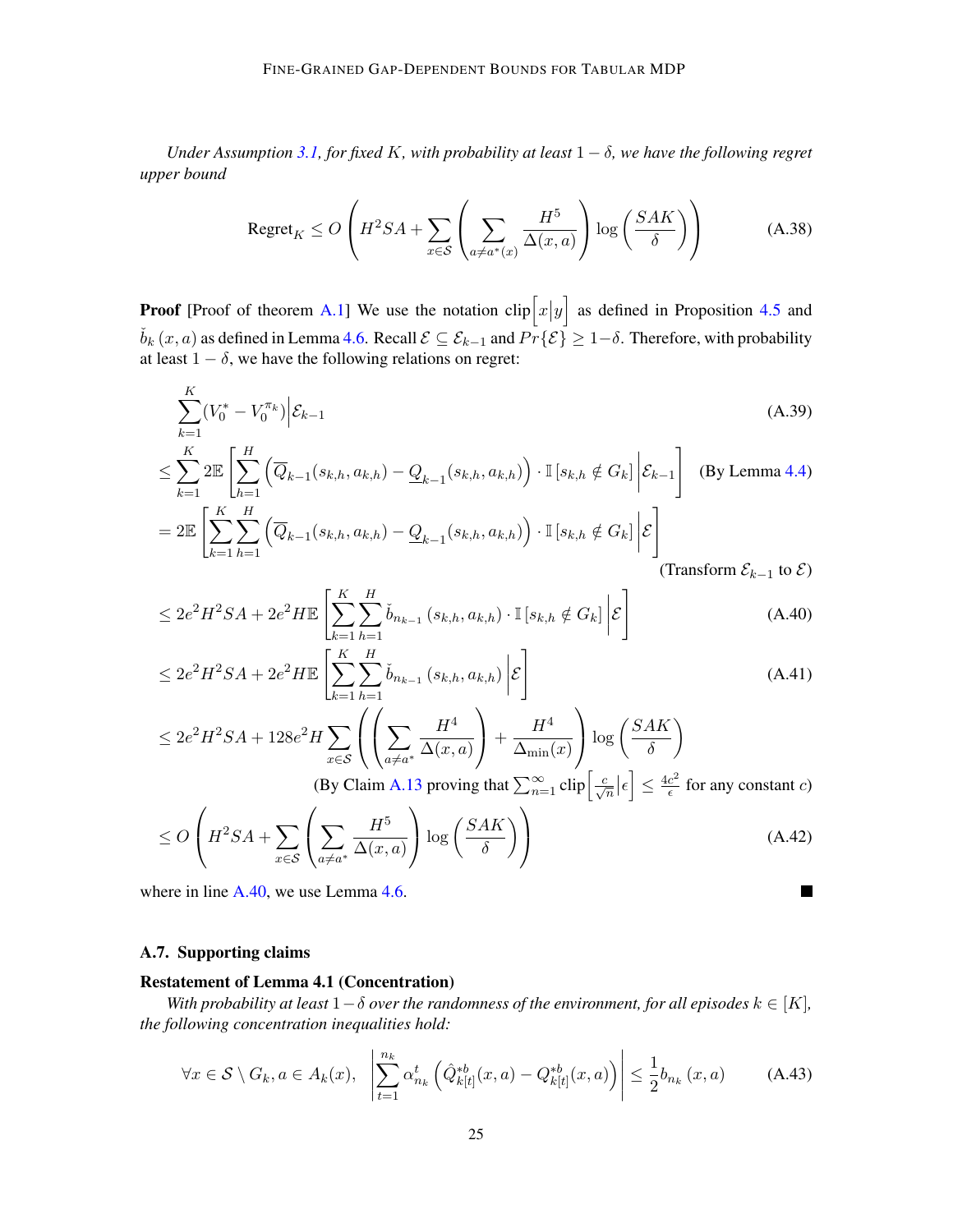#### <span id="page-25-2"></span>XU MA DU

$$
\forall x \in \mathcal{S} \setminus G_k, a \in A_k(x), \quad \left| \sum_{t=1}^{n_k} \alpha_{n_k}^t \left( V^*(x'_{k[t]}) - Q_{k[t]}^{*r}(x, a) \right) \right| \le \frac{1}{2} b_{n_k}(x, a) \tag{A.44}
$$

**Proof** [Proof of lemma [4.1\]](#page-9-3) We prove Line [\(A.43\)](#page-24-1) first. We can observe that  $\hat{Q}^{*b}_{k[t]}(x,a)-Q^{*b}_{k[t]}(x,a)$ is a martingale difference sequence w.r.t the filtration being the sigma field generated by all the random variables until episode  $k[t]$ . By the property of  $\alpha_t^i$  (see Proposition [A.2\)](#page-16-4) and according to Azuma-Hoeffding inequality, we have for fixed  $x, a, k$ , w.p.  $1 - \frac{\delta}{SAK}$ ,

$$
\left| \sum_{t=1}^{n_k} \alpha_{n_k}^t \left( \hat{Q}_{k[t]}^{*b}(x, a) - Q_{k[t]}^{*b}(x, a) \right) \right| \leq \sqrt{2H^2 \sum_{t=1}^{n_k} \left( \alpha_{n_k}^t \right)^2 \log \left( \frac{SAK}{\delta} \right)} \leq 2\sqrt{\frac{H^3}{n_k} \log \left( \frac{SAK}{\delta} \right)} \tag{A.45}
$$

Next, we prove Line [\(A.44\)](#page-25-2). By definition,  $x'_{k[t]}$  represents the reward division between  $Q_{k[t]}^{*b}(x, a)$ and  $Q_{k[t]}^{*r}(x, a)$ , so we know that the expected  $V^*$  function of  $x'_{k[t]}$  equals the  $Q^{*r}$  function of x on episode  $k[t]$ , where the randomness comes from the uncertainty of  $x'_{k[t]}$ . Therefore  $\mathbb{E}[V^*(x'_{k})] =$  $Q_k^{*r}(x, a)$ . The remaining proof is similar to proving Line [\(A.43\)](#page-24-1).

<span id="page-25-1"></span>Claim A.13 (bounded summation for clipped function) *The summation of a clipped function which scales proportionally to the inverse of the square root of the variable* n *has the following bound:*

$$
\sum_{n=1}^{\infty} \text{clip}\left[\frac{c}{\sqrt{n}} \middle| \epsilon\right] \le \frac{4c^2}{\epsilon} \tag{A.46}
$$

**Proof** When  $n \ge \lceil c^2 \epsilon^{-2} \rceil$ ,  $\text{clip}\left[\frac{c}{\sqrt{n}}|\epsilon\right] = 0$ , so we only calculate the first  $\lceil c^2 \epsilon^{-2} \rceil$  terms. Then we have:

$$
\sum_{n=1}^{\lceil c^2 \epsilon^{-2} \rceil} \frac{c}{\sqrt{n}} \le \frac{4c^2}{\epsilon}
$$
 (A.47)

a s

# <span id="page-25-0"></span>Appendix B. Regret Analysis for General MDPs

<span id="page-25-3"></span>In this section we prove Theorem [1.1.](#page-1-1)

**Theorem B.1 (Main Regret Bound)** *For fixed K, with probability at least*  $1 - \delta$ *, we have the following regret upper bound for our algorithm:*

$$
\text{Regret}_K \le O\left(H^2SA + \left(\sum_{x \in S} \sum_{a \notin Z_{\text{opt}}(x)} \frac{H^5}{\Delta(x, a)} + \frac{H^5|Z_{\text{mul}}|}{\Delta_{\text{min}}}\right) \log\left(\frac{SAK}{\delta}\right)\right) \tag{B.1}
$$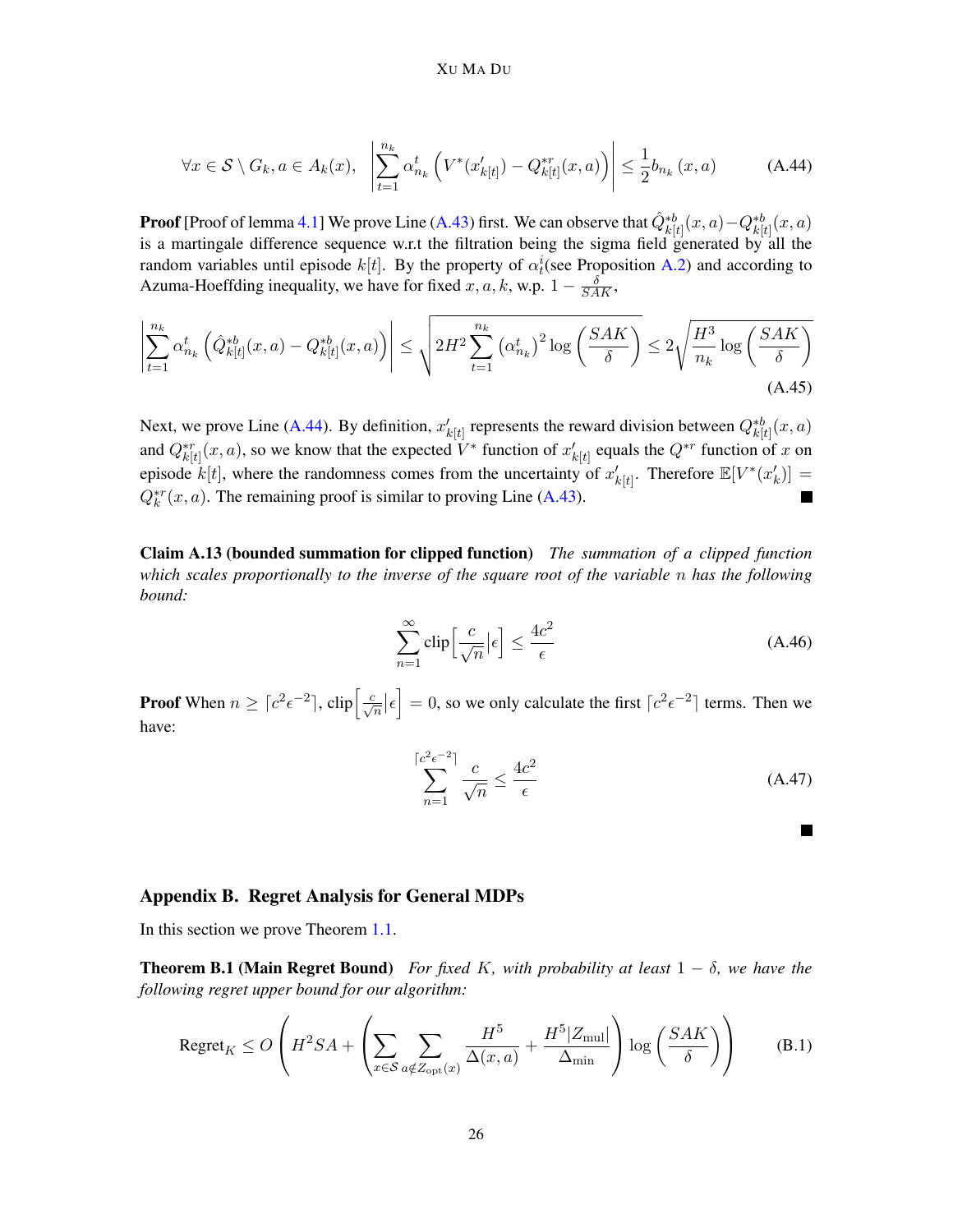<span id="page-26-1"></span>Note Theorem [B.1](#page-25-3) implies Theorem [1.1](#page-1-1) in Section [1](#page-0-2)

**Definition B.2 (Range Function)** *For each episode*  $k \in [K]$  *and state action pair*  $(x, a) \in S \setminus \mathbb{R}$  $G_k \times A_k(x)$ ,  $n_k$  represents abbreviation for  $n_k(x, a)$ , we define the following quantities as range *function.*

$$
\Delta Q_{k-1}(x,a) = \alpha_{n_{k-1}}^0 H + 4b_{n_{k-1}}(x,a) + \sum_{t=1}^{n_{k-1}} \alpha_{n_{k-1}}^t \Delta V_{k[t]-1}(x'_{k[t]})
$$
(B.2)

*Similarly, for each episode*  $k \in [K]$  *and state*  $x \in S \setminus G_k$ *, we define* 

$$
\Delta V_{k-1}(x) = \Delta Q_{k-1}(x, a_k) \text{ where } a_k = \operatorname{argmax}_{a \in A_k(x)} \overline{Q}_{k-1}(x, a) - \underline{Q}_{k-1}(x, a) \tag{B.3}
$$

We want to show that the range function  $\Delta Q$  and  $\Delta V$  defined above are valid upper bound for original confidence interval.

<span id="page-26-0"></span>Lemma B.3 (Valid Upper Bound for Confidence Interval) *For any episode* k*, state* x*, and action* a*, we have the following lower bound for the range function:*

$$
\Delta Q_k(x, a) \ge \overline{Q}_k(x, a) - \underline{Q}_k(x, a)
$$
\n(B.4)

$$
\Delta V_k(x) \ge \overline{V}_k(x) - \underline{V}_k(x) \tag{B.5}
$$

Proof [Proof of Lemma [B.3\]](#page-26-0) We use induction to prove this lemma. For the base case where we denote any transition destination after horizon H to be  $\perp$ , we define  $\Delta V_k(\perp) = 0$  for any  $k \in [K]$ and the argument is valid. Now, we assume that for  $x \in \{\mathcal{S}_i\}_{i>h}\cup \bot$ , we have  $\Delta Q_k(x, a) \geq$  $Q_k(x, a) - Q_k(x, a)$  for any k, a and  $\Delta V_k(x) \ge V_k(x) - V_k(x)$  for any k. We want to prove that the argument is also valid for  $x \in S_h$ .

$$
\overline{Q}_k(x, a) - \underline{Q}_k(x, a) \le \alpha_{n_k}^0 H + \mathbb{I} \left[ n > 0 \right] 4b_k(x, a) + \sum_{t=1}^{n_k} \alpha_{n_k}^t \left( \overline{V}_{k[t]-1}(x'_{k[t]}) - \underline{V}_{k[t]-1}(x'_{k[t]}) \right)
$$
\n(By Lemma A.6)

$$
\leq \alpha_{n_k}^0 H + 4b_k(x, a) + \sum_{t=1}^{n_k} \alpha_{n_k}^t \Delta V_{k[t]-1}(x'_{k[t]})
$$
  
(By the induction argument)  

$$
= \Delta Q_k(x, a)
$$
 (B.6)

According to the updating rule of upper and lower bound of  $V$  function in Alg[.1,](#page-7-0) we have

$$
\Delta V_k(x) = \Delta Q_k(x, a'_{k+1}) \quad \text{(By Definition B.2, } a'_{k+1} = \operatorname{argmax}_{a \in A_{k+1}(x)} \overline{Q}_k(x, a) - \underline{Q}_k(x, a))
$$
\n
$$
\ge \overline{Q}_k(x, a'_k) - \underline{Q}_k(x, a'_k) \tag{B.7}
$$

$$
= \max_{a \in A_k(x)} \overline{Q}_k(x, a) - \underline{Q}_k(x, a)
$$
\n(B.8)

$$
\geq \max_{a \in A_k(x)} \overline{Q}_k(x, a) - \underline{V}_k(x) \tag{B.9}
$$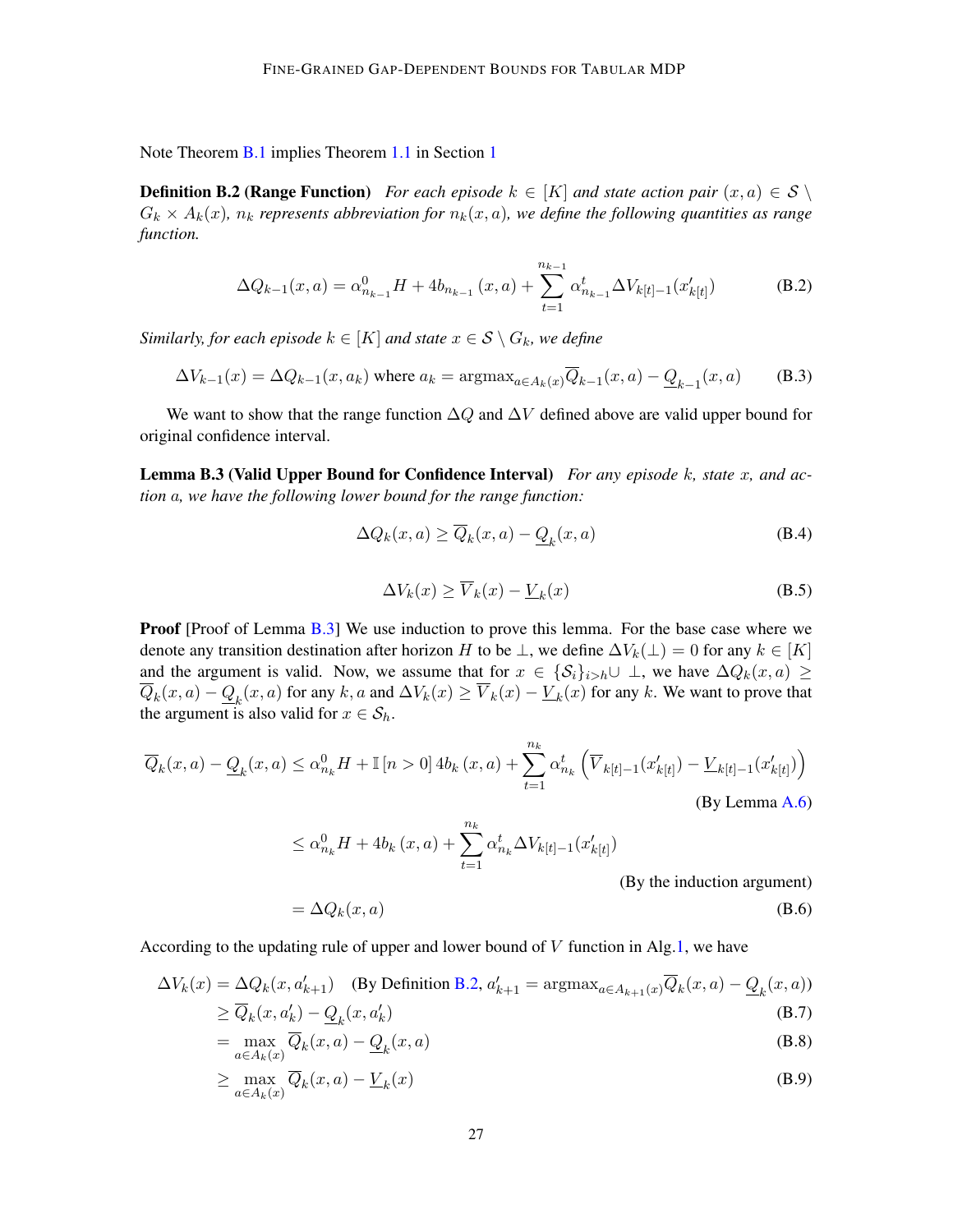$$
= \left(\max_{a \in A_k(x)} \overline{Q}_k(x, a)\right) - \underline{V}_k(x) \tag{B.10}
$$

$$
=\overline{V}_k(x) - \underline{V}_k(x) \tag{B.11}
$$

 $\blacksquare$ 

Therefore the induction argument is also valid for  $x \in S_h$ .

We next utilize the half-clipping trick to clip  $b_{n_k}(x, a^*(x))$  at  $\Omega(\frac{\Delta_{\min}}{H})$  and get a gap-dependent regret upper bound for our algorithm.

<span id="page-27-0"></span>**Definition B.4 (Half-Clipped Range Function)**  $\forall k \in [K], x \in S \setminus G_k, a \in A_k(x)$ , we define *half-clipped range functions by directly clipping*  $b_{n_{k-1}}(x, a)$  *at*  $\Omega(\frac{\Delta_{\min}}{H})$ :

$$
\Delta \ddot{Q}_{k-1}(x,a) = \alpha_{n_{k-1}}^0 H + \text{clip} \Big[ 4b_{n_{k-1}}(x,a) \Big| \frac{\Delta_{\min}}{4H} \Big] + \sum_{t=1}^{n_{k-1}} \alpha_{n_{k-1}}^t \Delta \ddot{V}_{k-1}(x'_{k[t]}) \tag{B.12}
$$

$$
\Delta \ddot{V}_{k-1}(x) = \Delta \ddot{Q}_{k-1}(x, a_k) \text{ where } a_k = \text{argmax}_{a \in A_k(x)} \overline{Q}_{k-1}(x, a) - \underline{Q}_{k-1}(x, a) \qquad (B.13)
$$

The half-clipped range function defined above only lose at most  $O(\Delta_{\min})$  compared with their unclipped counterparts  $\Delta Q$  and  $\Delta V$ .

<span id="page-27-1"></span>**Proposition B.5 (lower bound for half-clipped range function)**  $\forall k \in [K], x \in S, a \in \mathcal{A}$ , we *have the following lower bound for half-clipped range function defined in Definition [B.4](#page-27-0) :*

$$
\Delta \ddot{Q}_k(x, a) \ge \Delta Q_k(x, a) - \frac{\Delta_{\min}}{4}
$$
\n(B.14)

$$
\Delta \ddot{V}_k(x, a) \ge \Delta V_k(x, a) - \frac{\Delta_{\min}}{4}
$$
\n(B.15)

**Proof** According to Definition [B.4,](#page-27-0) one step expansion will lose at most  $\frac{\Delta_{\min}}{4H}$  because of the clipping function. Our MDP has horizon H, so any half-clipped range function will lose at most  $\frac{\Delta_{\min}}{4}$ compared with its corresponding range function.

Recall that in Lemma [4.4,](#page-10-0) we use the sum of Q-functions' confidence intervals to upper bound regret. Now, we will prove that this upper bound is still valid if we replace actual confidence interval with half-clipped range function.

<span id="page-27-2"></span>Lemma B.6 (decompose regret into sum of half-clipped range function) ∀k ∈ [K]*, conditioning on event*  $\mathcal{E}_{k-1}$ , our algorithm's regret can be upper bounded by half-clipped range functions.

$$
V_0^* - V_0^{\pi_k} \bigg| \mathcal{E}_{k-1}, \mathcal{F}_{k-1} \le 4 \mathbb{E} \left[ \sum_{h=1}^H \Delta \ddot{Q}_{k-1}(s_{k,h}, a_{k,h}) \cdot \mathbb{I} \left[ s_{k,h} \notin G_k \right] \bigg| \mathcal{E}_{k-1}, \mathcal{F}_{k-1} \right] \tag{B.16}
$$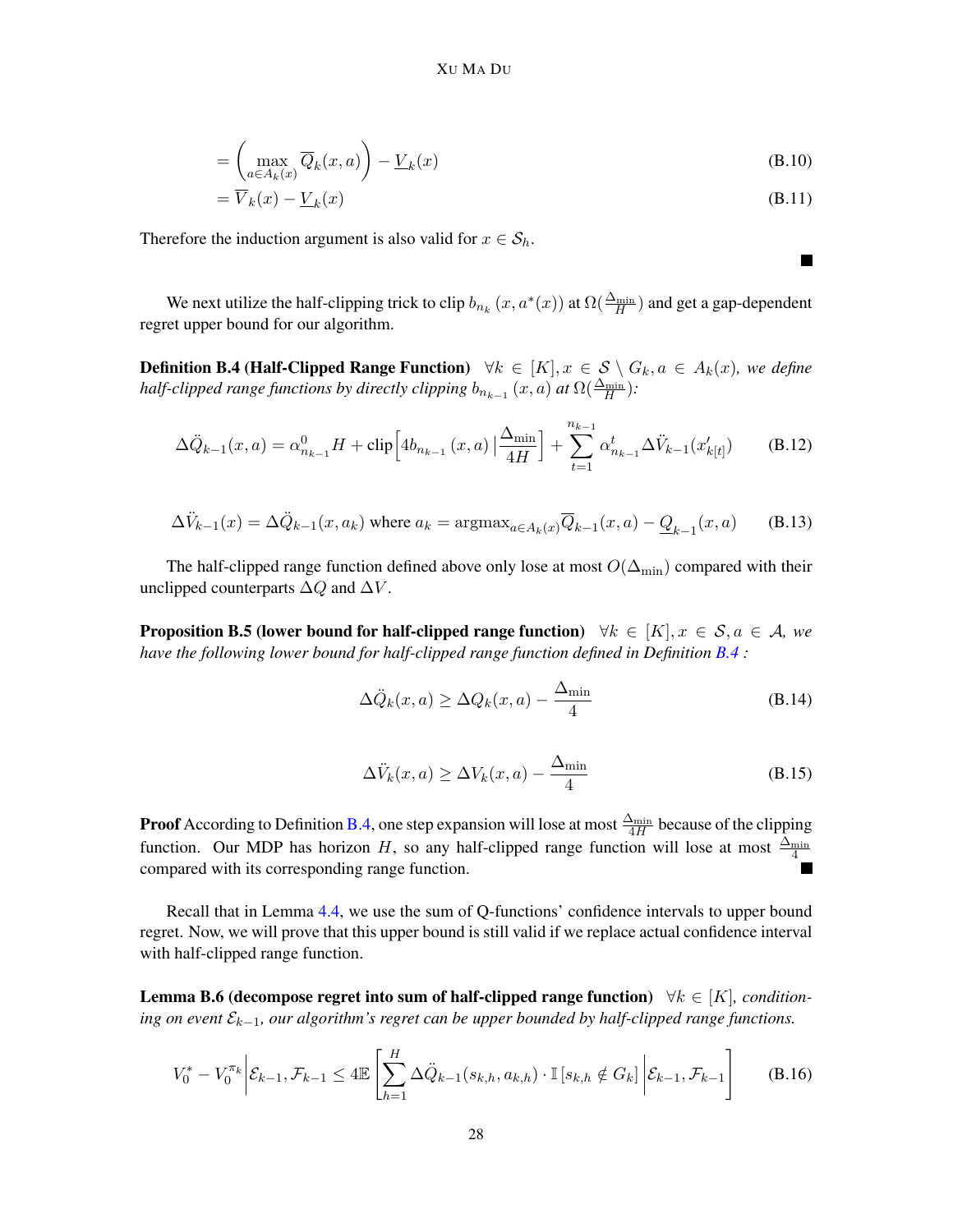**Proof** We use  $\mathcal{F}_{k-1}$  to denote the filtration generated by all the random variables before episode k. By similar expansion used in the proof of Lemma [4.4,](#page-10-0) we have

$$
V_{k,0}^* - V_{k,0}^{\pi_k} \bigg| \mathcal{E}_{k-1}, \mathcal{F}_{k-1} \tag{B.17}
$$

$$
\leq 2\mathbb{E}\left[\sum_{h=1}^{H}\left(\overline{Q}_{k-1}(s_{k,h},a_{k,h})-\underline{Q}_{k-1}(s_{k,h},a_{k,h})\right)\cdot\mathbb{I}\left[a_{k,h}\notin Z_{\text{opt}}(s_{k,h})\right]\bigg|\mathcal{E}_{k-1},\mathcal{F}_{k-1}\right] \tag{B.18}
$$

$$
\leq 2\mathbb{E}\left[\sum_{h=1}^{H} \Delta Q_{k-1}(s_{k,h}, a_{k,h}) \cdot \mathbb{I}\left[a_{k,h} \notin Z_{\text{opt}}(s_{k,h})\right]\bigg|\mathcal{E}_{k-1}, \mathcal{F}_{k-1}\right]
$$
(B.19)

For the selected sub-optimal action on episode k, it satisfies

$$
\Delta Q_{k-1}(s_{k,h}, a_{k,h}) \ge \overline{Q}_{k-1}(s_{k,h}, a_{k,h}) - \underline{Q}_{k-1}(s_{k,h}, a_{k,h}) \ge \frac{\Delta(s_{k,h}, a_{k,h})}{2} \quad \text{(By Line (A.31))}
$$

According to the previous Proposition [B.5](#page-27-1) that the half-clipped range function decreases by at most  $\frac{\Delta_{\min}}{4}$ , when  $a_{k,h} \notin Z_{opt}(s_{k,h})$ , we have

<span id="page-28-1"></span>
$$
\Delta \ddot{Q}_{k-1}(s_{k,h}, a_{k,h}) \ge \frac{1}{2} \Delta Q_{k-1}(s_{k,h}, a_{k,h})
$$
\n(B.20)

Finally,  $\forall k, h, x, a$ , we have  $\mathbb{I}[a_{k,h} \notin Z_{\text{opt}}(s_{k,h})] \leq \mathbb{I}[s_{k,h} \notin G_k]$  (i.e. our algorithm never recommends a sub-optimal action after it has found the best action). Replacing  $\Delta Q_{k-1}$  with  $\Delta \ddot{Q}_{k-1}$  and  $\mathbb{I}[s_{k,h} \notin G_k]$  with  $\mathbb{I}[a_{k,h} \notin Z_{\text{opt}}(s_{k,h})]$  will yield the desired result.

In the following proposition, we incorporate previous clipping trick for suboptimal actions and unique best action into current range function analysis.

**Proposition B.7 (upper bound for range function)** *Suppose*  $\mathcal{E}_{k-1}$  *happens. Suppose*  $(x, a)$  =  $(s_{k,h}, a_{k,h})$  *is a state-action pair visited in the k-th episode where*  $x \notin G_k$  *is an undecided state. Let* ∆Q¨ past *be a shorthand for*

$$
\Delta \ddot{Q}_{\text{past}} \triangleq \sum_{t=1}^{n_{k-1}} \alpha_{n_{k-1}}^t \Delta \ddot{Q}_{k[t]-1}(x'_{k[t]}, a'_{k[t]}) \cdot \mathbb{I}\left[x'_{k[t]} \notin G_{k[t]}\right]
$$
\n(B.21)

*Then, we have the recursion for the CI length of undecided state:*

$$
\Delta \ddot{Q}_{k-1}(x, a_k) \cdot \mathbb{I}\left[x \notin G_k\right]
$$
\n
$$
\leq \alpha_{n_{k-1}}^0 H + \left(1 + \frac{1}{H}\right) \Delta \ddot{Q}_{\text{past}} + \begin{cases} \n\text{clip}\left[4b_{n_{k-1}}(x, a) \mid \max\left(\frac{\Delta(x, a)}{8H}, \frac{\Delta_{\min}}{4H}\right)\right] & \text{if } a \notin Z_{\text{opt}}^h(x) \\ \n\text{clip}\left[4b_{n_{k-1}}(x, a) \mid \max\left(\frac{\Delta_{\min}(x)}{8H}, \frac{\Delta_{\min}}{4H}\right)\right] & \text{if } a \in Z_{\text{opt}}(x) \tag{B.22}
$$

**Proof** We first prove the  $a \notin Z_{opt}(x)$  for [\(B.22\)](#page-28-0). To use the clipping trick here, we need to prove a lower bound for  $\Delta \ddot{Q}_{k-1}(x, a)$  like Line [\(A.31\)](#page-22-0).

<span id="page-28-0"></span>
$$
\Delta \ddot{Q}_{k-1}(x, a) \ge \frac{1}{2} \Delta Q_{k-1}(x, a)
$$
 (By Line (B.20))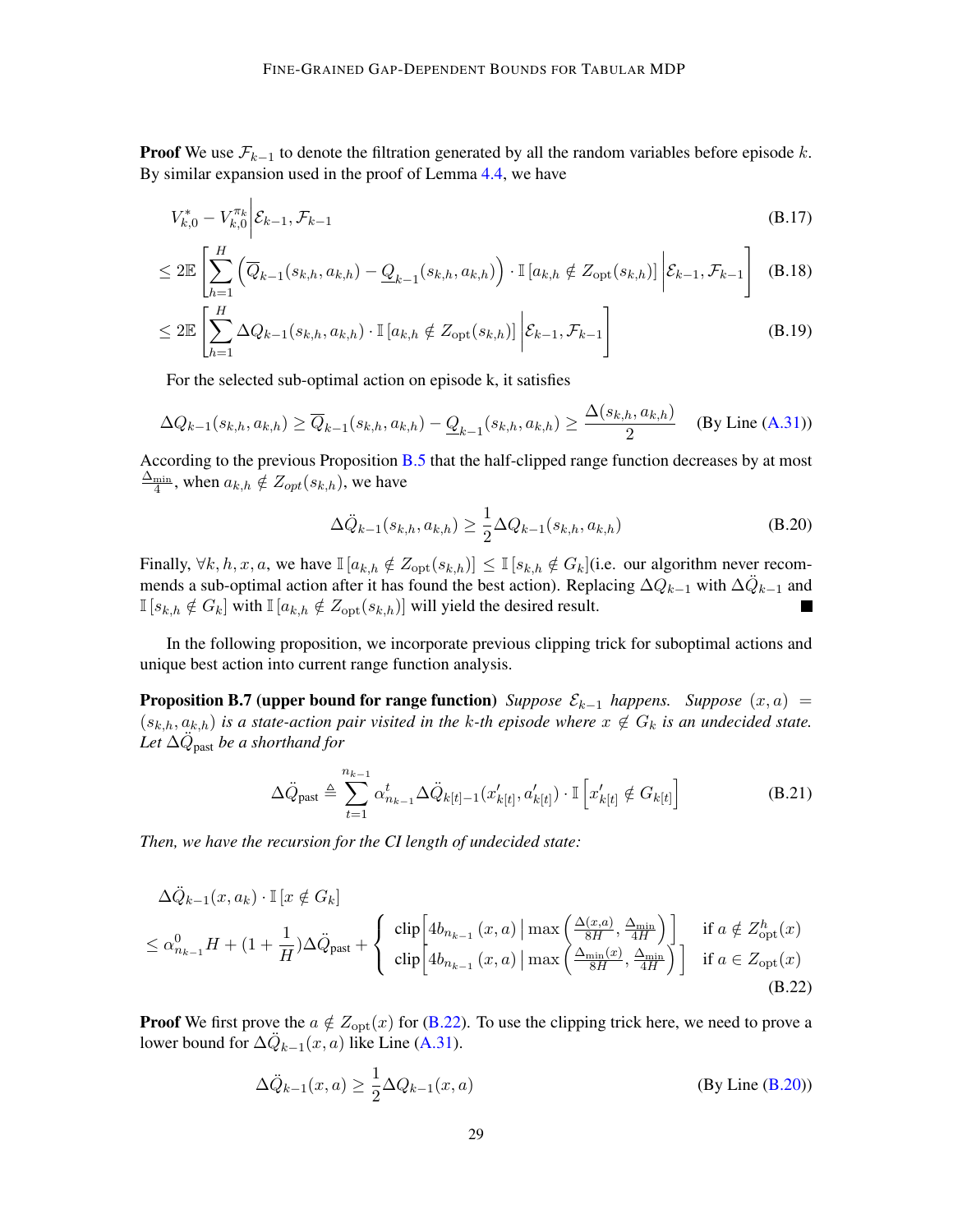$$
\geq \frac{1}{2} \left( \overline{Q}_{k-1}(x, a) - \underline{Q}_{k-1}(x, a) \right)
$$
 (By Lemma B.3)  

$$
\geq \frac{\Delta(x, a)}{4}
$$
 (By Line (A.31))

Then, we can apply the clipping trick used in Proposition [4.5:](#page-10-1)

$$
\Delta \ddot{Q}_{k-1}(x,a) = \alpha_{n_{k-1}}^0 H + \text{clip} \left[ 4b_{n_{k-1}}(x,a) \left| \frac{\Delta_{\min}}{4H} \right] + \sum_{t=1}^{n_{k-1}} \alpha_{n_{k-1}}^t \Delta \ddot{V}_{k-1}(x'_{k[t]}) \right]
$$
(B.23)

$$
\leq \alpha_{n_{k-1}}^0 H + \text{clip}\left[4b_{n_{k-1}}\left(x, a\right) \mid \max\left(\frac{\Delta(x, a)}{8H}, \frac{\Delta_{\min}}{4H}\right)\right]
$$
\n(B.24)

+ 
$$
\left(1+\frac{1}{H}\right) \sum_{t=1}^{n_{k-1}} \alpha_{n_{k-1}}^{t} \Delta \ddot{V}_{k[t]-1}(x'_{k[t]})
$$
 (B.25)

$$
= \alpha_{n_{k-1}}^0 H + \text{clip}\left[4b_{n_{k-1}}\left(x, a\right) \mid \max\left(\frac{\Delta(x, a)}{8H}, \frac{\Delta_{\min}}{4H}\right)\right]
$$
(B.26)

$$
+\left(1+\frac{1}{H}\right) \sum_{t=1}^{n_{k-1}} \alpha_{n_{k-1}}^{t} \Delta \ddot{Q}_{k[t]-1}(x'_{k[t]}, a'_{k[t]}) \cdot \mathbb{I}\left[x'_{k[t]} \notin G_{k[t]}\right]
$$
(B.27)

 $\blacksquare$ 

**Talent** 

where in the last line we can use  $\Delta \ddot{Q}_{k[t]-1}(x'_{k[t]}, a'_{k[t]})$  to replace  $\Delta \ddot{V}_{k[t]-1}(x'_{k[t]})$  because by Defi-nition [B.4](#page-27-0) that  $\Delta V_{k-1}(x) = \Delta \ddot{Q}_{k-1}(x, a_k)$  where  $a_k = \text{argmax}_{a \in A_k(x)} \overline{Q}_{k-1}(x, a) - \underline{Q}_{k-1}(x, a)$ . Finally, adding an indicator to LHS will produce the desired result.

Proof for the second case  $a \in Z_{\text{opt}}(x)$  of [\(B.22\)](#page-28-0) is similar to Proposition [4.5.](#page-10-1) Note  $\Delta_{\min}(x) = 0$ if  $|Z_{\text{opt}}(x)| > 1$ 

<span id="page-29-0"></span>**Lemma B.8 (iterated clipping)** *Conditioning on event*  $\mathcal{E}$ *, we can upper bound the regret by a linear combination of clipped reward defined as:*

$$
\ddot{b}_{k}\left(s_{k,h}, a_{k,h}\right) = \text{clip}\left[4b_{k}\left(s_{k,h}, a_{k,h}\right) \mid \max\left(\frac{\Delta(s_{k,h}, a_{k,h})}{8H}, \frac{\Delta_{\min}(s_{k,h})}{8H} \cdot \mathbb{I}\left[\left|Z_{\text{opt}}(s_{k,h})\right|=1\right], \frac{\Delta_{\min}}{4H}\right)\right]
$$
\n(B.28)

*which is a generalized version of the clipped reward defined in Lemma [4.6](#page-11-2) :*

$$
\sum_{k=1}^{K} \sum_{h=1}^{H} \Delta \ddot{Q}_{k-1}(s_{k,h}, a_{k,h}) \cdot \mathbb{I}[s_{k,h} \notin G_k] \le e^2 H^2 SA + e^2 H \sum_{k=1}^{K} \sum_{h=1}^{H} \ddot{b}_{k-1}(s_{k,h}, a_{k,h}) \cdot \mathbb{I}[s_{k,h} \notin G_k]
$$
\n(B.29)

Proof The proof idea follows the same as Lemma [4.6.](#page-11-2)

Now we are ready to bound the regret.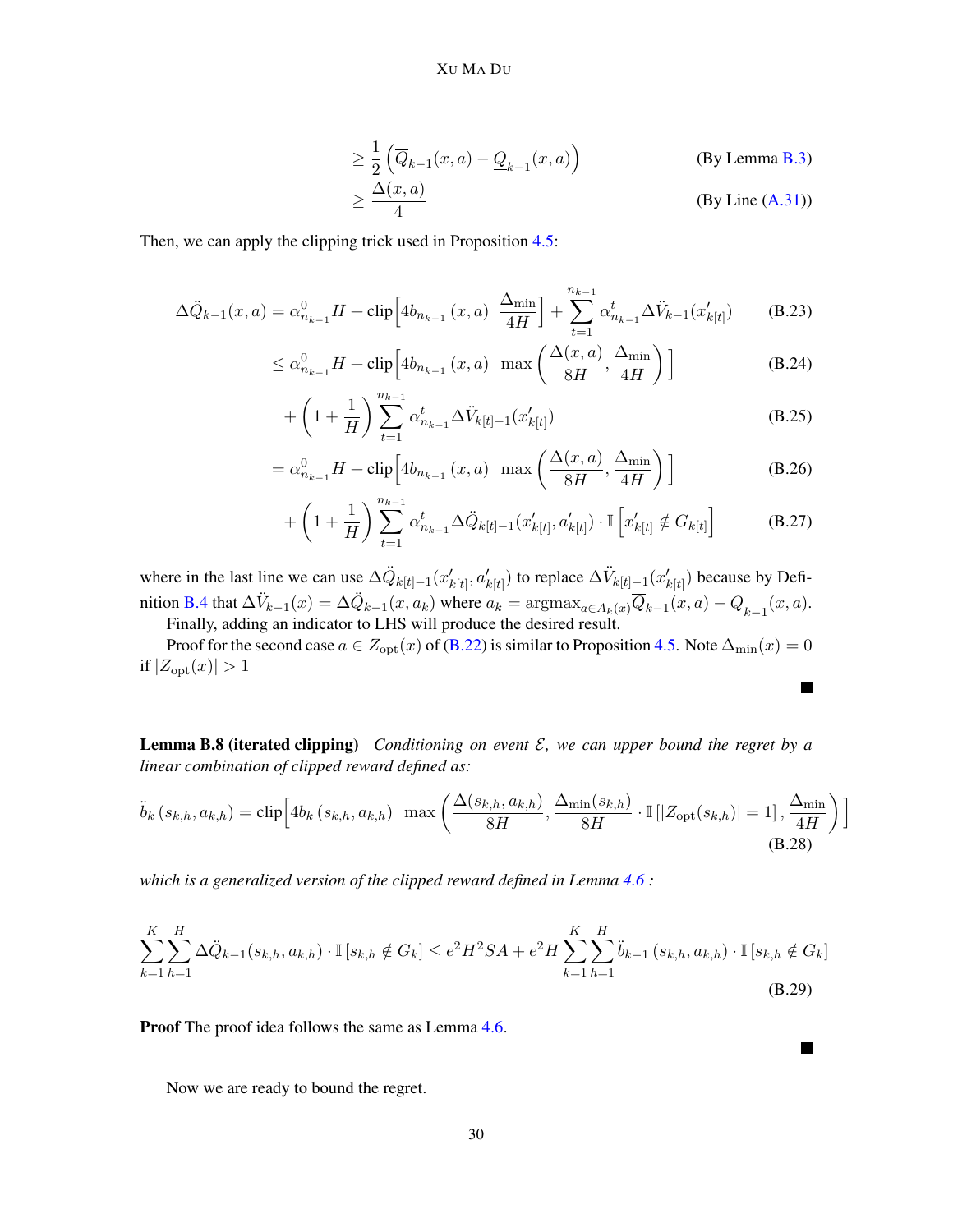# Restatement of Theorem B.1 (Main Regret Bound)

*For fixed* K*, with probability at least* 1 − δ*, we have the following regret upper bound for our algorithm:*

$$
\text{Regret}_{K} \le O\left(H^{2}SA + \left(\sum_{x \in S} \sum_{a \notin Z_{\text{opt}}(x)} \frac{H^{5}}{\Delta(x, a)} + \frac{H^{5}|Z_{\text{mul}}}{\Delta_{\text{min}}}\right) \log\left(\frac{SAK}{\delta}\right)\right) \tag{B.30}
$$

**Proof** First, we transform regret into the summation of clipped reward. Recall  $\mathcal{E} \subseteq \mathcal{E}_{k-1}$  and  $Pr{E} \ge 1 - \delta$ . With probability at least  $1 - \delta$ , we have the following relations on regret:

$$
\sum_{k=1}^{K} (V_0^* - V_0^{\pi_k}) |\mathcal{E}_{k-1}
$$
\n(B.31)

$$
\leq \sum_{k=1}^{K} 4\mathbb{E}\left[\sum_{h=1}^{H} \Delta \ddot{Q}_{k-1}(s_{k,h}, a_{k,h}) \cdot \mathbb{I}\left[s_{k,h} \notin G_k\right] \bigg| \mathcal{E}_{k-1}\right]
$$
(By Lemma B.6)

$$
= 4\mathbb{E}\left[\sum_{k=1}^{K} \sum_{h=1}^{H} \Delta \ddot{Q}_{k-1}(s_{k,h}, a_{k,h}) \cdot \mathbb{I}\left[s_{k,h} \notin G_k\right] \bigg| \mathcal{E}\right]
$$
 (Transform  $\mathcal{E}_{k-1}$  to  $\mathcal{E}$ )

$$
\leq 4e^2H^2SA + 4e^2H\mathbb{E}\left[\sum_{k=1}^K\sum_{h=1}^H\ddot{b}_{k-1}\left(s_{k,h},a_{k,h}\right)\cdot\mathbb{I}\left[s_{k,h}\notin G_k\right]\bigg|\mathcal{E}\right]
$$
 (By Lemma B.8)

$$
\leq 4e^2H^2SA + 4e^2H\mathbb{E}\left[\sum_{k=1}^K \sum_{h=1}^H \ddot{b}_{k-1}\left(s_{k,h}, a_{k,h}\right) \bigg|\mathcal{E}\right]
$$
(B.32)

Next, we use Claim [A.13](#page-25-1) to upper bound  $\mathbb{E}\left[\sum_{k=1}^{K}\sum_{h=1}^{H} \ddot{b}_{k-1} (s_{k,h}, a_{k,h})\right]$  $\varepsilon$ .

$$
\mathbb{E}\left[\sum_{k=1}^{K}\sum_{h=1}^{H}\ddot{b}_{k-1}\left(s_{k,h},a_{k,h}\right)\bigg|\mathcal{E}\right]
$$
\n
$$
\leq 128\sum_{x\in\mathcal{S}}\left(\left(\sum_{a\notin Z_{\text{opt}}(x)}\frac{H^4}{\Delta(x,a)}\right)+\frac{H^4\mathbb{I}\left[|Z_{\text{opt}}(x)|=1\right]}{\Delta_{\min}(x)}+\frac{H^4\left|Z_{\text{opt}}(x)\right|\mathbb{I}\left[|Z_{\text{opt}}(x)|>1\right]}{\Delta_{\min}}\right)\log\left(\frac{SAK}{\delta}\right)
$$
\n(By Claim A.13)

<span id="page-30-3"></span><span id="page-30-2"></span> $\setminus$ 

<span id="page-30-1"></span> $\blacksquare$ 

$$
\leq O\left(\sum_{x\in\mathcal{S}}\left(\left(\sum_{a\notin Z_{\text{opt}}(x)}\frac{H^4}{\Delta(x,a)}\right) + \frac{H^4|Z_{\text{opt}}(x)|\mathbb{I}\left[|Z_{\text{opt}}(x)|>1\right]}{\Delta_{\min}}\right)\log\left(\frac{SAK}{\delta}\right)\right) \tag{B.34}
$$
\n
$$
\leq O\left(\left(\sum_{x\in\mathcal{S}}\sum_{a\notin Z_{\text{opt}}(x)}\frac{H^4}{\Delta(x,a)} + \frac{H^4|Z_{\text{mul}}|}{\Delta_{\min}}\right)\log\left(\frac{SAK}{\delta}\right)\right) \tag{B.35}
$$

Plugging Line [\(B.35\)](#page-30-1) into Line [\(B.32\)](#page-30-2) will produce the wanted result.

<span id="page-30-0"></span>By discarding the clipping, we can also get a gap independent expected regret upper bound for our algorithm. We remark that the dependency on  $H$  in our bounds are not tight. We leave it as a future work to obtain a bound with a tight dependency on H.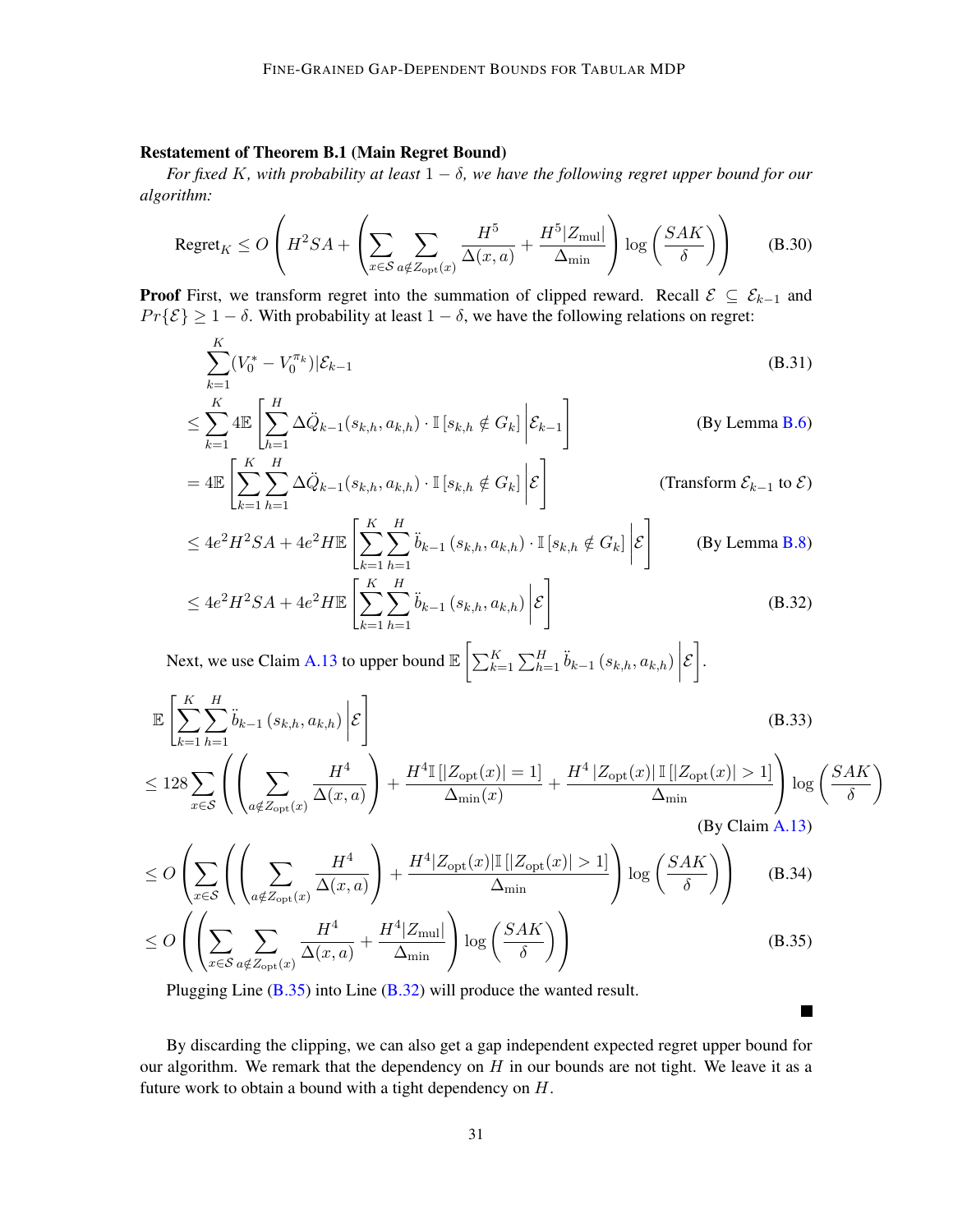#### XU MA DU

Corollary B.10 (Gap-independent Bound) *For general MDPs and fixed* K*, with probability at least* 1 − δ*, our algorithm has the following gap independent regret upper bound:*

$$
\text{Regret}_K \le O\left(H^2 SA + \sqrt{H^5 SAT \log(SAK/\delta)}\right) \tag{B.36}
$$

**Proof** Starting at Line  $(B.32)$ , we use another way to upper bound Line  $(B.33)$ .

$$
\mathbb{E}\left[\sum_{k=1}^{K}\sum_{h=1}^{H}\ddot{b}_{k}\left(s_{k,h},a_{k,h}\right)\bigg|\mathcal{E}\right] \leq \mathbb{E}\left[\sum_{k=1}^{K}\sum_{h=1}^{H}b_{k}\left(s_{k,h},a_{k,h}\right)\bigg|\mathcal{E}\right]
$$
\n(B.37)

$$
\leq \mathbb{E}\left[\sum_{(x,a)\in\mathcal{S}\times A} \sum_{n=1}^{n_K(x,a)} \sqrt{\frac{H^3\log(\frac{\mathcal{S}AK}{\delta})}{n}}\bigg|\mathcal{E}\right] \tag{B.38}
$$

$$
\leq S \cdot A \cdot \sqrt{H^3 \log \left(\frac{SAK}{\delta}\right) \frac{T}{S \cdot A}}
$$
 (B.39)

$$
\leq 2\sqrt{H^3 \log\left(\frac{SAK}{\delta}\right)SAT} \tag{B.40}
$$

Plugging Line [\(B.40\)](#page-31-1) into Line [\(B.32\)](#page-30-2) will produce the desired result.

# <span id="page-31-0"></span>Appendix C. New Instance Dependent Lower Bound Regarding Minimal Gap: Proof of Theorem [5.1](#page-11-1)

In this section, we prove our new lower bound. We first introduce some necessary definitions.

**Definition C.1 (consistent algorithm)** *We say an algorithm* ALG *is consistent if for*  $\forall 0 < \alpha < 1$ *and any MDP* M*, when* K *approaches infinity, its incurred regret satisfies*

$$
\lim_{K \to +\infty} \frac{\text{Regret}_K(M, \text{ALG})}{K^{\alpha}} = 0
$$
\n(C.1)

<span id="page-31-3"></span>**Definition C.2** Let  $\mathbb P$  and  $\mathbb Q$  be probability measures on the same measurable space  $(\Omega, F)$ . Rela*tive entropy is defined as*

$$
D(\mathbb{P}, \mathbb{Q}) = \mathbb{E}\left[\log\left(\frac{d\mathbb{P}}{d\mathbb{Q}}\right)\right]
$$
 (C.2)

<span id="page-31-2"></span>Lemma C.3 (Divergence Decomposition) *Let one MDP* M *has transition probability and reward distribution*  $\{\mathbb{P}_{s,a}, \mathbb{R}_{s,a}\}$  *and another MDP M' has the same transition probability but different reward*  $\{\mathbb{P}_{s,a}, \mathbb{R}'_{s,a}\}$ . We fix an algorithm ALG, and let  $\mathbb{P}_{M,\text{ALG}}$  and  $\mathbb{P}_{M',\text{ALG}}$  be the probability *measure over state-action pairs of running algorithm* ALG *on model* M *and* M<sup>0</sup> *. Then, we have the following equality:*

$$
D(\mathbb{P}_{M,\text{ALG}}, \mathbb{P}_{M',\text{ALG}}) = \sum_{(s,a)\in S\times A} \mathbb{E}_{M,\text{ALG}}[n_K(s,a)] D\left(\mathbb{R}_{s,a}, \mathbb{R}'_{s,a}\right)
$$
(C.3)

<span id="page-31-1"></span> $\blacksquare$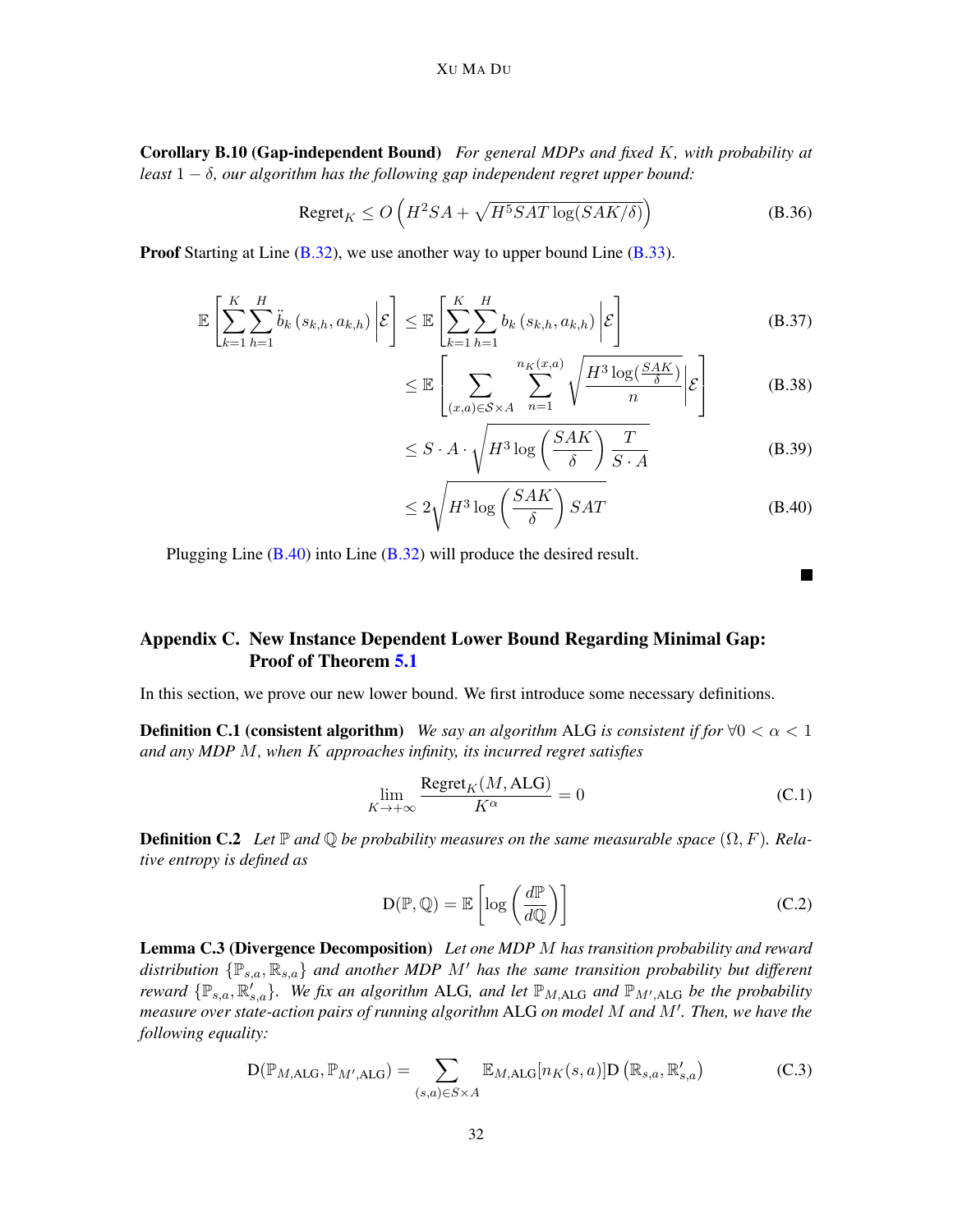Proof [Proof of Lemma [C.3\]](#page-31-2) The proof mostly follows that of Lemma 15.1 in [Lattimore and](#page-14-2) Szepesvári [\(2020\)](#page-14-2). We use  $P, R, R'$  to denote these distributions' respective probability density function and let  $\pi_k$  be the policy inducced by ALG. According to our MDP's procedure, we write down the expression for distribution  $\mathbb{P}_{M,\mathrm{ALG}}$ 's density function. To make the expression compact, we concatenate K episodes and use subscript  $s_{k,h}$ ,  $a_{k,h}$ , and  $r_{k,h}$  to represent the variables on the episode  $k$ , horizon  $h$ .

$$
\mathcal{P}_{M,\text{ALG}}(s_{1,1}, a_{1,1}, r_{1,1}, \ldots s_{K,H}, a_{K,H}, r_{K,H}) \tag{C.4}
$$

$$
= \prod_{k=1}^{K} \mathcal{P}_0(s_{k,1}) \prod_{h=1}^{H} \pi_k(s_{k,h}, a_{k,h}) \mathcal{R}_{s_{k,h}, a_{k,h}}(r_{k,h}) \mathcal{P}_{s_{k,h}, a_{k,h}}(s_{k,h+1})
$$
(C.5)

We can similarly get the expression for  $\mathcal{P}_{M',ALG}$ , using its  $\mathbb{R}'$ . By canceling out the shared function, we have the following equality:

$$
\log\left(\frac{d\mathbb{P}_{M,\text{ALG}}}{d\mathbb{P}_{M',\text{ALG}}}\right) = \sum_{k=1}^{K} \sum_{h=1}^{H} \log\left(\frac{\mathcal{R}_{s_{k,h},a_{k,h}}(r_{k,h})}{\mathcal{R}'_{s_{k,h},a_{k,h}}(r_{k,h})}\right)
$$
(C.6)

$$
D(\mathbb{P}_{M,ALG}, \mathbb{P}_{M',ALG}) = \mathbb{E}_{M,ALG} \left[ \log \left( \frac{d\mathbb{P}_{M,ALG}}{d\mathbb{P}_{M',ALG}} \right) \right]
$$
\n(By Definition C.2)\n
$$
= \mathbb{E}_{M,ALG} \left[ \sum_{k=1}^{K} \sum_{h=1}^{H} \log \left( \frac{\mathcal{R}_{s_{k,h},a_{k,h}}(r_{k,h})}{\mathcal{R}'_{s_{k,h},a_{k,h}}(r_{k,h})} \right) \right]
$$
\n(By Line (C.6))

$$
= \sum_{k=1}^{K} \sum_{h=1}^{H} \mathbb{E}_{M, \text{ALG}} \left[ \log \left( \frac{\mathcal{R}_{s_{k,h}, a_{k,h}}(r_{k,h})}{\mathcal{R}'_{s_{k,h}, a_{k,h}}(r_{k,h})} \right) \right]
$$
(C.7)

$$
= \sum_{k=1}^{K} \sum_{h=1}^{H} \mathbb{E}_{M, \text{ALG}} \left[ \mathcal{D}(\mathbb{R}_{s_{k,h}, a_{k,h}}, \mathbb{R}'_{s_{k,h}, a_{k,h}}) \right]
$$
(C.8)

$$
= \sum_{(s,a)\in\mathcal{S}\times\mathcal{A}} \mathbb{E}_{M,\text{ALG}}\left[\sum_{k=1}^K \sum_{h=1}^H \mathbb{I}[(s_{k,h}, a_{k,h}) = (s,a)] \mathcal{D}(\mathbb{R}_{s_{k,h}, a_{k,h}}, \mathbb{R}'_{s_{k,h}, a_{k,h}})\right]
$$
(C.9)

$$
= \sum_{(s,a)\in S\times A} \mathbb{E}_{M,\text{ALG}}[n_K(s,a)] \mathbf{D}\left(\mathbb{R}_{s,a}, \mathbb{R}'_{s,a}\right) \tag{C.10}
$$

We also need the following inequality.

Lemma C.4 (Bretagnolle–Huber inequality) *Let* P *and* Q *be probability measures on the same measurable space*  $(\Omega, F)$ *, and let*  $A \in F$  *be an arbitrary event,*  $A^c = \Omega \setminus A$  *be its complement. Then we have the following inequality:*

<span id="page-32-1"></span>
$$
\mathbb{P}(A) + \mathbb{Q}(A^c) \ge \frac{1}{2} e^{-D(\mathbb{P}, \mathbb{Q})}
$$
 (C.11)

<span id="page-32-0"></span>**In the Second**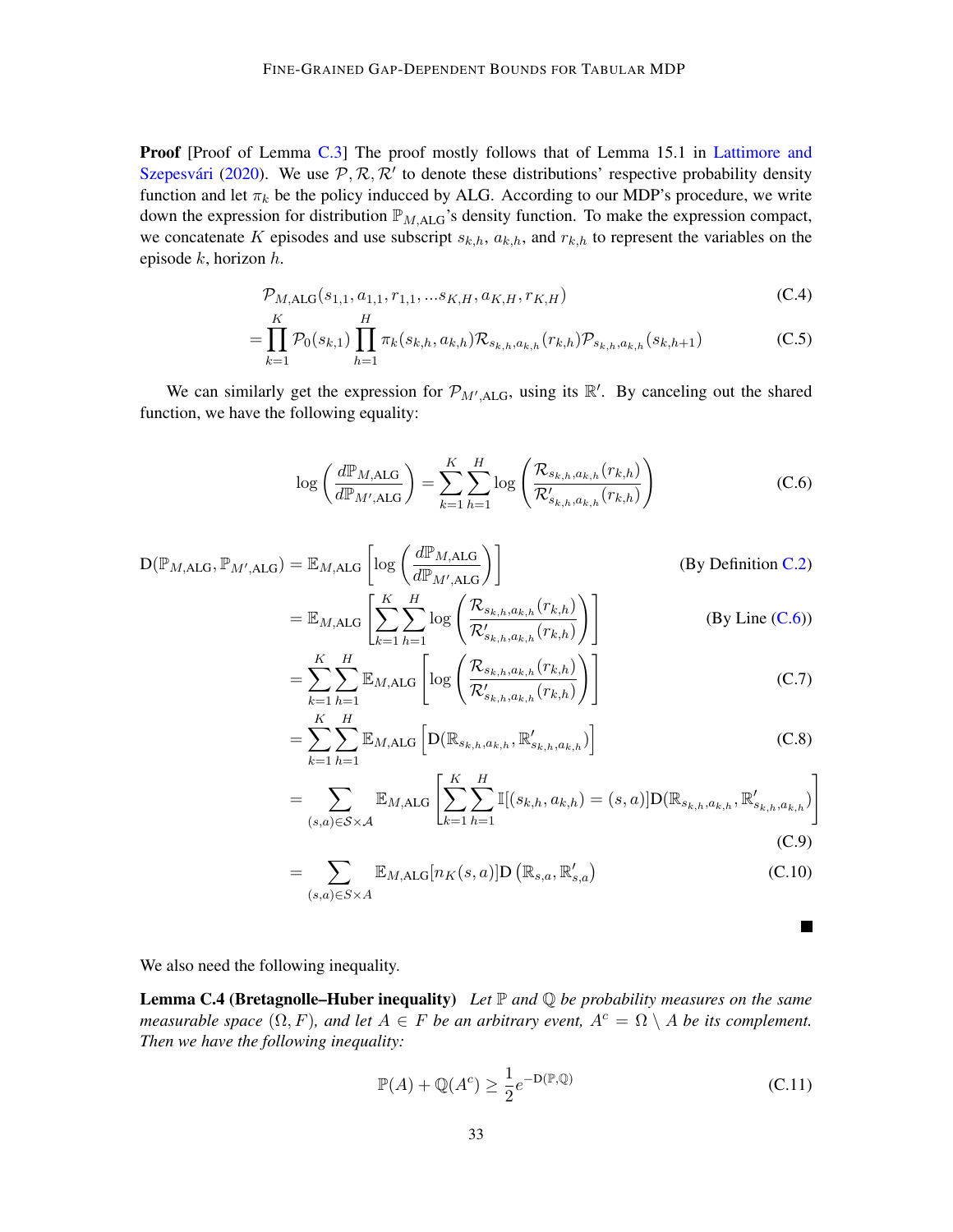**Claim C.5** For two Bernoulli distribution  $\mathbb{B}(\frac{1}{2})$  $\frac{1}{2}$ ) and  $\mathbb{B}(\frac{1}{2}+x)$  with  $x \leq 1/4$ , their relative entropy *satisfies* D  $(\mathbb{B}(\frac{1}{2}))$  $(\frac{1}{2}), \mathbb{B}(\frac{1}{2}+x)) \leq \frac{8x^2}{3}$ 3

Proof

$$
D\left(\mathbb{B}\left(1/2\right),\mathbb{B}\left(1/2+x\right)\right) = \frac{1}{2}\left(\ln\frac{1/2}{\left(1/2+x\right)} + \ln\frac{1/2}{\left(1/2-x\right)}\right) \tag{C.12}
$$

$$
= -\frac{1}{2}\ln 4(1/2+x)(1/2-x)
$$
 (C.13)

$$
= -\frac{1}{2}\ln 1 - 4x^2
$$
 (C.14)

$$
\leq -\frac{1}{2} \cdot \frac{-4x^2}{1-4x^2} \qquad (\frac{x}{1+x} < \ln 1 + x < x \text{ for } x > -1)
$$

$$
=\frac{2x^2}{1-4x^2}
$$
 (C.15)

$$
\leq \frac{8x^2}{3} \qquad \qquad (x \leq \frac{1}{4})
$$

<span id="page-33-0"></span>П

Now we are ready to show this hard instance gives us the desired lower bound.

Theorem C.6 (Regret Lower Bound for a Hard Instance) *For the hard instance described above Figure [2,](#page-12-0) any consistent algorithm incurs expected regret at least*  $\frac{3(n-1)A\ln K}{32\gamma}$ , *larger than*  $SA \ln K$  $\frac{S A \ln K}{32 \Delta_{\min}}$  in terms of S, A, K,  $\Delta_{\min}$ .

**Proof** [Proof of Theorem [C.6\]](#page-33-0) In Figrure [2,](#page-12-0) we construct our family of hard instance for  $|Z_{\text{mul}}| \approx$  $SA$  $\frac{S_A}{2}$ . For other  $S \leq |Z_{\text{mul}}| \leq \frac{SA}{2}$ , we can similarly construct their instance family by reducing the number of state action pairs on the last layer. For any consistent algorithm ALG, any fixed  $i \in [2, n]$ , we define event  $A_{i,j} = \{n_K(x_i, a_j) \geq \frac{K}{2}\}$  $\frac{K}{2}$ . We use  $a^*(x)$  to denote the optimal action for state x. By Bretagnolle–Huber inequality in Lemma [C.4,](#page-32-1) we have

$$
\mathbb{P}_{M,\text{ALG}}(A_{i,j}) + \mathbb{P}_{M_{i,j},\text{ALG}}(A_{i,j}^c) \ge \frac{1}{2} e^{-D(\mathbb{P}_{M,\text{ALG}}, \mathbb{P}_{M_{i,j},\text{ALG}})} \tag{C.16}
$$

$$
\geq \frac{1}{2} e^{-\mathbb{E}[n_K(x_i, a_j)] \cdot \mathcal{D}(\mathbb{B}(1/2), \mathbb{B}(1/2 + 2\gamma))}
$$
 (C.17)

$$
\geq \frac{1}{2} e^{-\mathbb{E}[n_K(x_i, a_j)] \cdot \frac{32\gamma^2}{3}}
$$
\n(C.18)

By our assumption that ALG is consistent, we have the following inequality

$$
\text{Regret}_{K}(M, \text{ALG}) + \text{Regret}_{K}(M_{i,j}, \text{ALG}) \geq \mathbb{P}_{M, \text{ALG}}(A_{i,j}) \cdot \frac{K}{2} \cdot \gamma + \mathbb{P}_{M_{i,j}, \text{ALG}}(A_{i,j}^c) \cdot \frac{K}{2} \cdot \gamma
$$
\n(C.19)

<span id="page-33-2"></span><span id="page-33-1"></span>
$$
= \frac{K\gamma}{2} \left( \mathbb{P}_{M,\text{ALG}}(A_{i,j}) + \mathbb{P}_{M_{i,j},\text{ALG}}(A_{i,j}^c) \right) \tag{C.20}
$$

$$
\geq \frac{K\gamma}{4}e^{-\mathbb{E}_{M,\text{ALG}}[n_K(x_i, a_j)]\cdot\frac{32\gamma^2}{3}}\tag{C.21}
$$